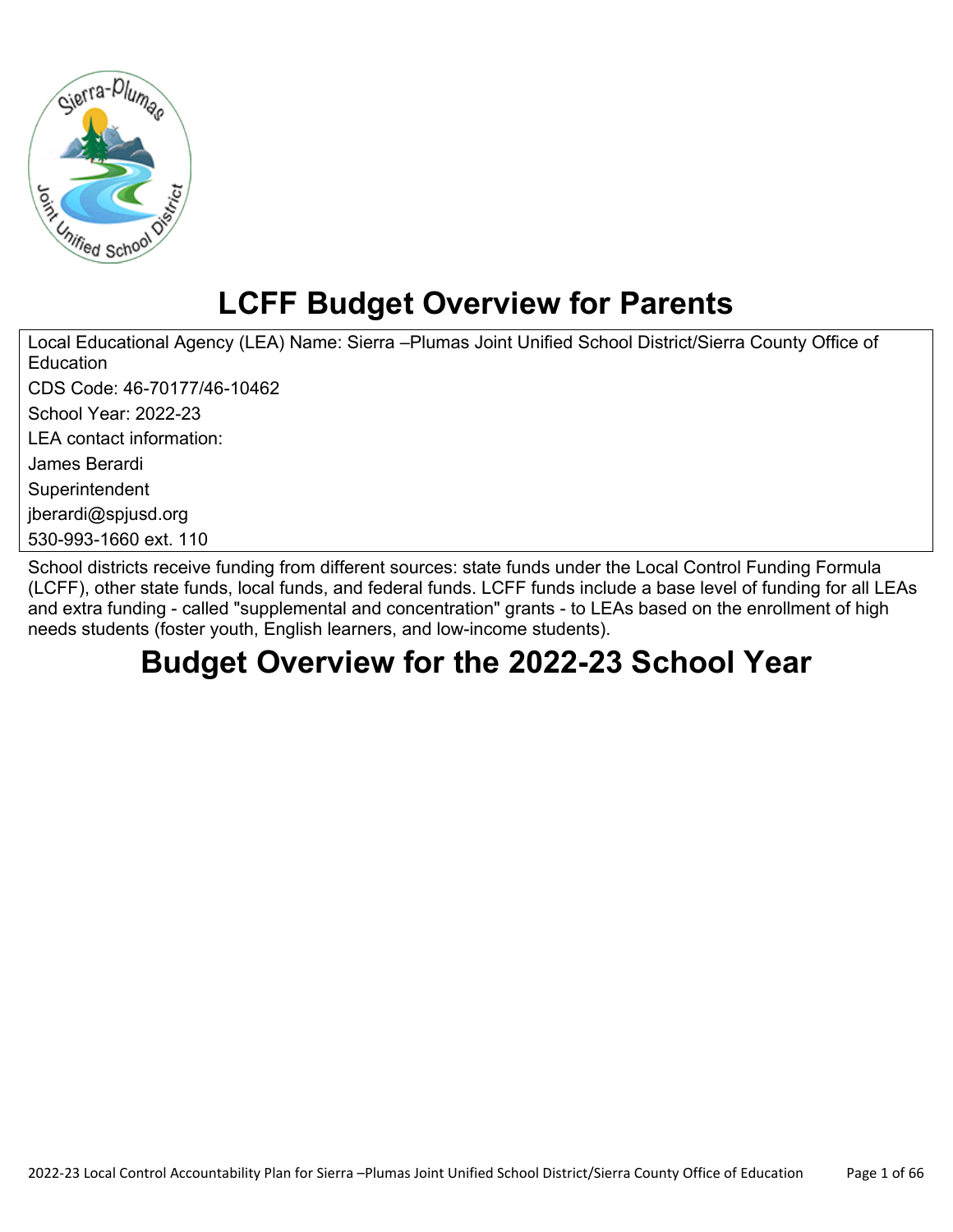

Office of Education expects to receive in the coming year from all sources.

The text description for the above chart is as follows: The total revenue projected for Sierra –Plumas Joint Unified School District/Sierra County Office of Education is \$10,119,148, of which \$7515288 is Local Control Funding Formula (LCFF), \$1223978 is other state funds, \$714250 is local funds, and \$665632 is federal funds. Of the \$7515288 in LCFF Funds, \$379642 is generated based on the enrollment of high needs students (foster youth, English learner, and low-income students).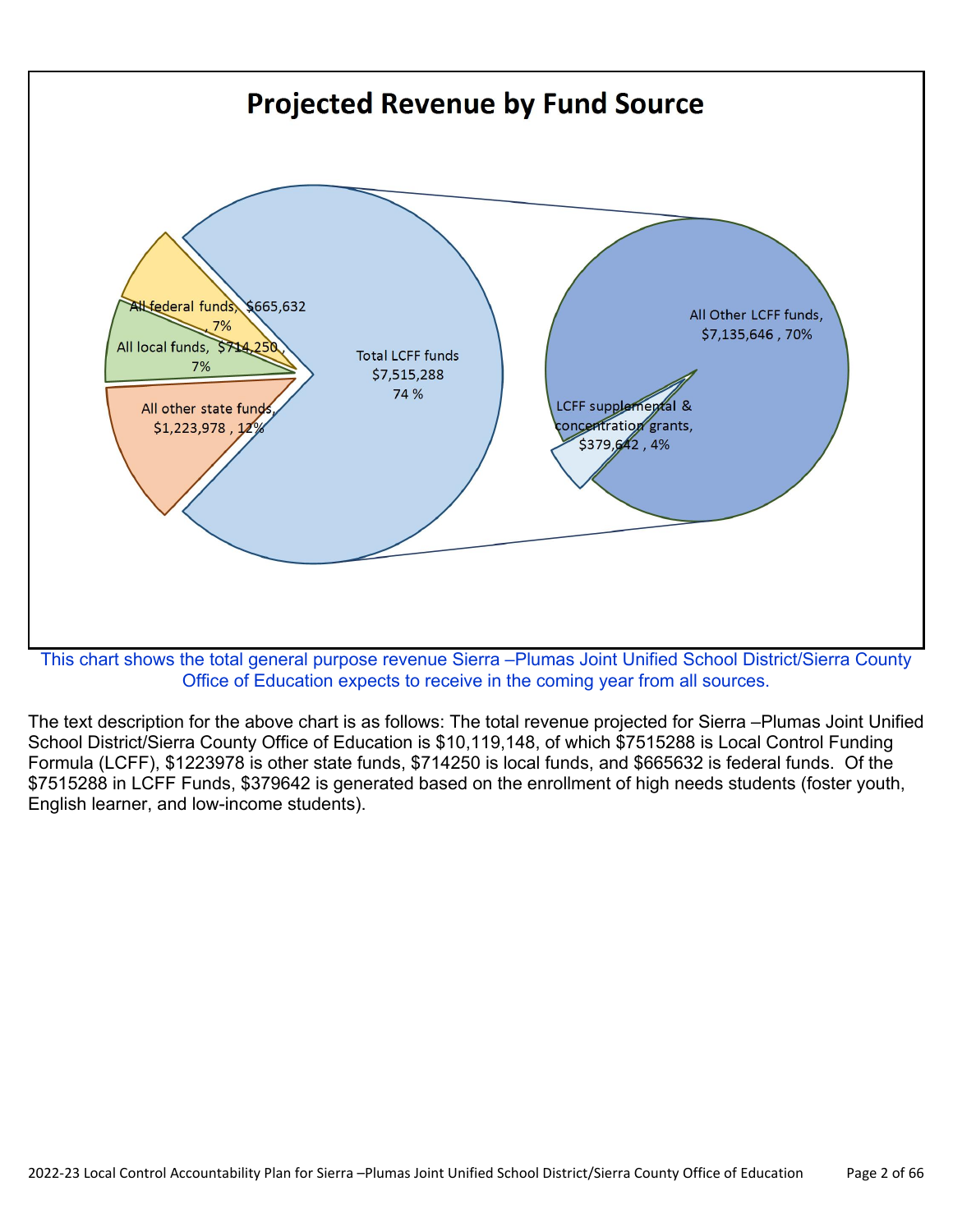# **LCFF Budget Overview for Parents**

The LCFF gives school districts more flexibility in deciding how to use state funds. In exchange, school districts must work with parents, educators, students, and the community to develop a Local Control and Accountability Plan (LCAP) that shows how they will use these funds to serve students.



This chart provides a quick summary of how much Sierra –Plumas Joint Unified School District/Sierra County Office of Education plans to spend for 2022-23. It shows how much of the total is tied to planned actions and services in the LCAP.

The text description of the above chart is as follows: Sierra –Plumas Joint Unified School District/Sierra County Office of Education plans to spend \$9940916 for the 2022-23 school year. Of that amount, \$672500 is tied to actions/services in the LCAP and \$9,268,416 is not included in the LCAP. The budgeted expenditures that are not included in the LCAP will be used for the following:

The budgeted expenditures that are not included in the LCAP will be used for the following: Expenditures for Special Education program, CTE program, administration, operating expenditures, materials and supplies were not delineated in the LCAP. Salaries and benefits for services provided by classified and certificated staff for all students not delineated in the LCAP.

## **Increased or Improved Services for High Needs Students in the LCAP for the 2022-23 School Year**

In 2022-23, Sierra –Plumas Joint Unified School District/Sierra County Office of Education is projecting it will receive \$379642 based on the enrollment of foster youth, English learner, and low-income students. Sierra – Plumas Joint Unified School District/Sierra County Office of Education must describe how it intends to increase or improve services for high needs students in the LCAP. Sierra –Plumas Joint Unified School District/Sierra County Office of Education plans to spend \$672500 towards meeting this requirement, as described in the LCAP.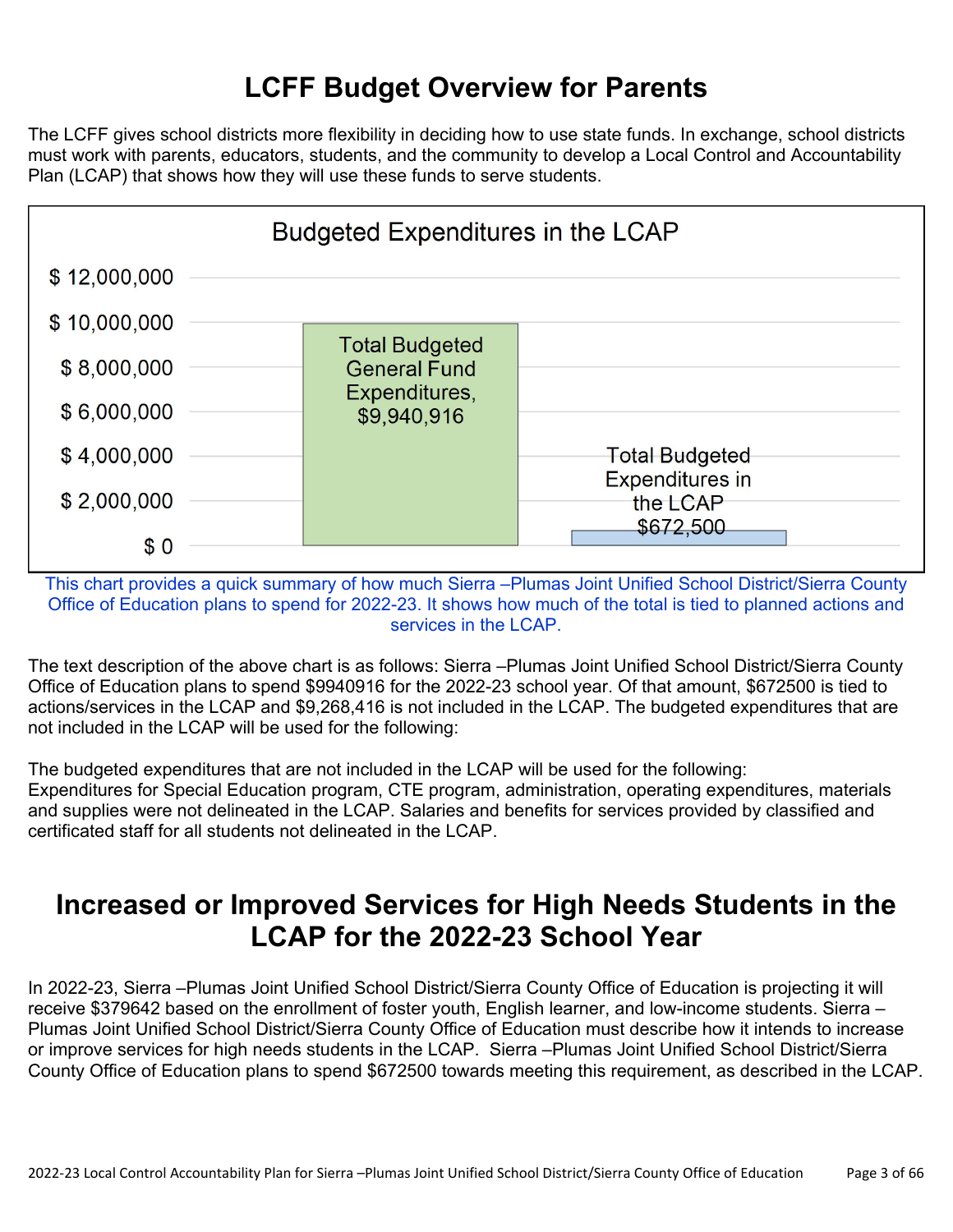# **LCFF Budget Overview for Parents**

# **Update on Increased or Improved Services for High Needs Students in 2021-22**



This chart compares what Sierra -Plumas Joint Unified School District/Sierra County Office of Education budgeted last year in the LCAP for actions and services that contribute to increasing or improving services for high needs students with what Sierra –Plumas Joint Unified School District/Sierra County Office of Education estimates it has spent on actions and services that contribute to increasing or improving services for high needs students in the current year.

The text description of the above chart is as follows: In 2021-22, Sierra –Plumas Joint Unified School District/Sierra County Office of Education's LCAP budgeted \$250000 for planned actions to increase or improve services for high needs students. Sierra –Plumas Joint Unified School District/Sierra County Office of Education actually spent \$250000 for actions to increase or improve services for high needs students in 2021-22.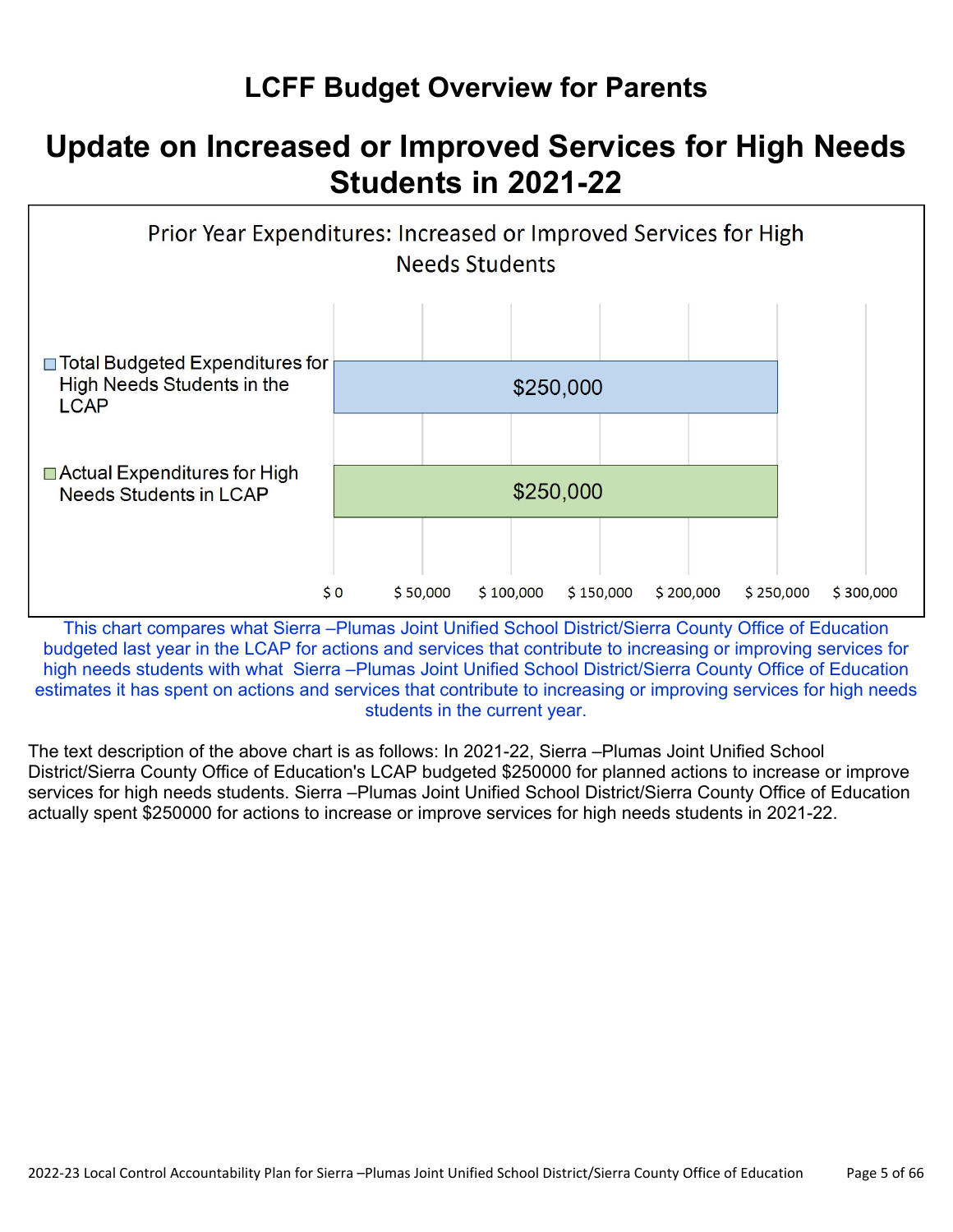

# **Supplement to the Annual Update to the 2021–22 Local Control and Accountability Plan**

| <b>Local Educational Agency (LEA) Name</b>                          | <b>Contact Name and Title</b> | <b>Email and Phone</b> |
|---------------------------------------------------------------------|-------------------------------|------------------------|
| Sierra –Plumas Joint Unified School District/Sierra   James Berardi |                               | jberardi@spjusd.org    |
| County Office of Education                                          | Superintendent                | 530-993-1660           |

California's 2021–22 Budget Act, the federal American Rescue Plan Act of 2021, and other state and federal relief acts have provided local educational agencies (LEAs) with a significant increase in funding to support students, teachers, staff, and their communities in recovering from the COVID-19 pandemic and to address the impacts of distance learning on students. The following is a one-time mid-year report to the local governing board or body and educational partners related to engagement on, and implementation of, these Acts.

A description of how and when the LEA engaged, or plans to engage, its educational partners on the use of funds provided through the Budget Act of 2021 that were not included in the 2020–21 Local Control and Accountability Plan (LCAP).

A description of how the LEA used, or plans to use, the additional concentration grant add-on funding it received to increase the number of staff who provide direct services to students on school campuses with an enrollment of students who are low-income, English learners, and/or foster youth that is greater than 55 percent.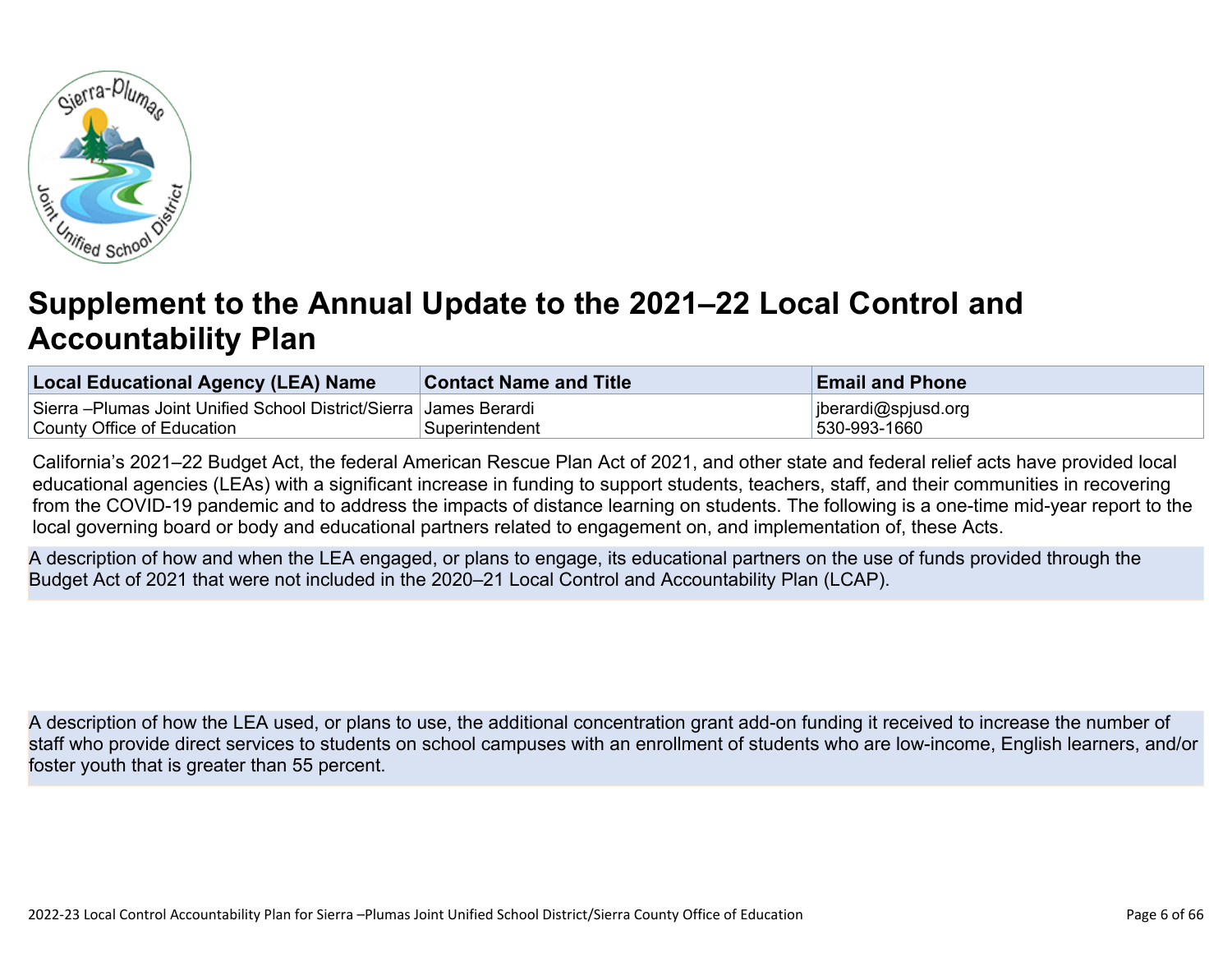A description of how and when the LEA engaged its educational partners on the use of one-time federal funds received that are intended to support recovery from the COVID-19 pandemic and the impacts of distance learning on pupils.

A description of how the LEA is implementing the federal American Rescue Plan Act and federal Elementary and Secondary School Emergency Relief expenditure plan, and the successes and challenges experienced during implementation.

A description of how the LEA is using its fiscal resources received for the 2021–22 school year in a manner that is consistent with the applicable plans and is aligned with the LEA's 2021–22 LCAP and Annual Update.

# **Instructions for the Supplement to the Annual Update for the 2021–22 Local Control and Accountability Plan Year**

*For additional questions or technical assistance related to the completion of the Supplement to the Annual Update to the 2021–22 Local Control and Accountability Plan (LCAP), please contact the local county office of education (COE), or the California Department of Education's (CDE's) Local Agency Systems Support Office, by phone at 916-319-0809 or by email at <i>[lcff@cde.ca.gov](mailto:lcff@cde.ca.gov)*.

### **Introduction**

2022-23 Local Control Accountability Plan for Sierra –Plumas Joint Unified School District/Sierra County Office of Education Page 7 of 66 California's 2021–22 Budget Act, the federal American Rescue Plan Act of 2021, and other state and federal relief acts have provided local educational agencies (LEAs) with a significant increase in funding to support students, teachers, staff, and their communities in recovering from the COVID-19 pandemic and to address the impacts of distance learning on students. Section 124(e) of Assembly Bill 130 requires LEAs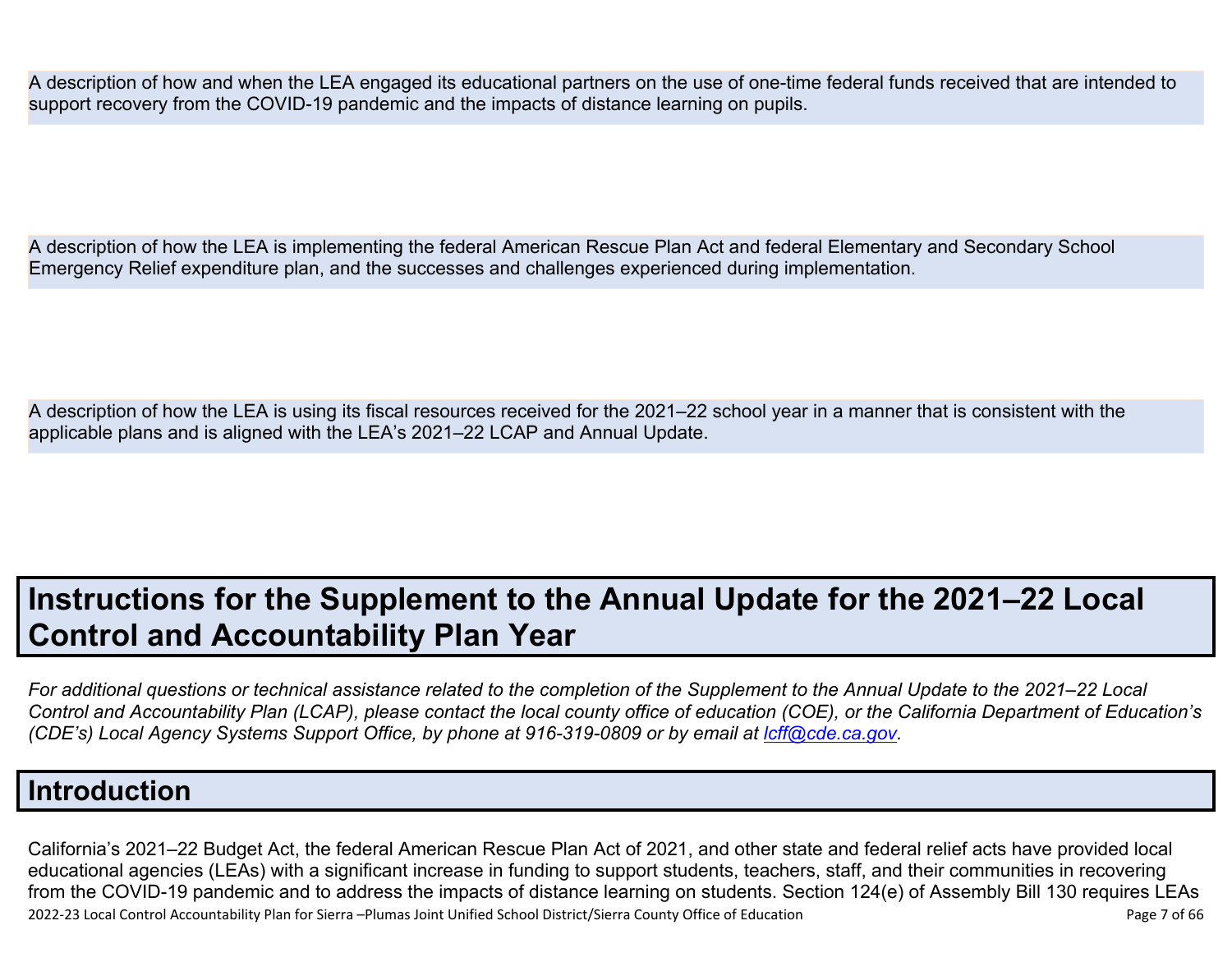to present an update on the Annual Update to the 2021–22 LCAP and Budget Overview for Parents on or before February 28, 2022, at a regularly scheduled meeting of the governing board or body of the LEA. At this meeting, the LEA must include all of the following:

- The Supplement to the Annual Update for the 2021–22 LCAP (2021–22 Supplement);
- All available mid-year outcome data related to metrics identified in the 2021–22 LCAP; and
- Mid-year expenditure and implementation data on all actions identified in the 2021–22 LCAP.

When reporting available mid-year outcome, expenditure, and implementation data, LEAs have flexibility to provide this information as best suits the local context, provided that it is succinct and contains a level of detail that is meaningful and accessible for the LEA's educational partners.

The 2021–22 Supplement is considered part of the 2022–23 LCAP for the purposes of adoption, review, and approval, and must be included with the LCAP as follows:

- The 2022–23 Budget Overview for Parents
- The 2021–22 Supplement
- The 2022-23 LCAP
- The Action Tables for the 2022–23 LCAP
- The Instructions for the LCAP Template

As such, the 2021–22 Supplement will be submitted for review and approval as part of the LEA's 2022–23 LCAP.

## **Instructions**

Respond to the following prompts, as required. In responding to these prompts, LEAs must, to the greatest extent practicable, provide succinct responses that contain a level of detail that will be meaningful and accessible for the LEA's educational partners and the broader public and must, to the greatest extent practicable, use language that is understandable and accessible to parents.

In responding to these prompts, the LEA has flexibility to reference information provided in other planning documents. An LEA that chooses to reference information provided in other planning documents must identify the plan(s) being referenced, where the plan(s) are located (such as a link to a web page), and where in the plan the information being referenced may be found.

**Prompt 1:** "*A description of how and when the LEA engaged, or plans to engage, its* educational partners *on the use of funds provided through the Budget Act of 2021 that were not included in the 2020–21 Local Control and Accountability Plan (LCAP).*"

In general, LEAs have flexibility in deciding what funds are included in the LCAP and to what extent those funds are included. If the LEA received funding through the Budget Act of 2021 that it would have typically included within its LCAP, identify the funds provided in the Budget Act of 2021 that were not included in the LCAP and provide a description of how the LEA has engaged its educational partners on the use of funds. If an LEA included the applicable funds in its adopted 2021–22 LCAP, provide this explanation.

**Prompt 2:** "*A description of how LEA used, or plans to use, the concentration grant add-on funding it received to increase the number of staff*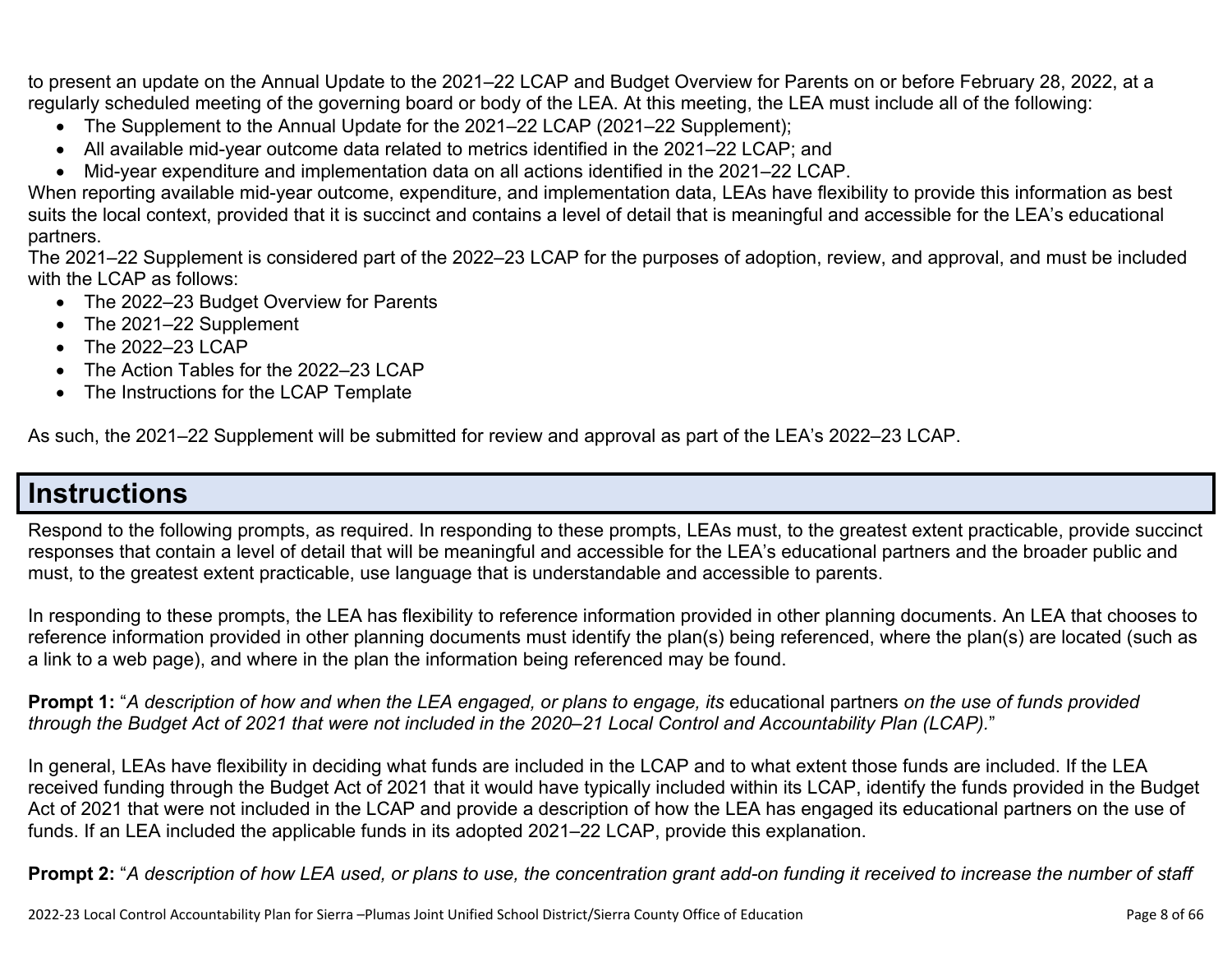*who provide direct services to students on school campuses with an enrollment of students who are low-income, English learners, and/or foster youth that is greater than 55 percent.*"

If LEA does not receive a concentration grant or the concentration grant add-on, provide this explanation.

Describe how the LEA is using, or plans to use, the concentration grant add-on funds received consistent with California *Education Code* Section 42238.02, as amended, to increase the number of certificated staff, classified staff, or both, including custodial staff, who provide direct services to students on school campuses with greater than 55 percent unduplicated pupil enrollment, as compared to schools with an enrollment of unduplicated students that is equal to or less than 55 percent.

In the event that the additional concentration grant add-on is not sufficient to increase the number of staff providing direct services to students at a school with an enrollment of unduplicated students that is greater than 55 percent, describe how the LEA is using the funds to retain staff providing direct services to students at a school with an enrollment of unduplicated students that is greater than 55 percent.

**Prompt 3:** "*A description of how and when the LEA engaged its educational partners on the use of one-time federal funds received that are intended to support recovery from the COVID-19 pandemic and the impacts of distance learning on pupils.*"

If the LEA did not receive one-time federal funding to support recovery from the COVID-19 pandemic and the impacts of distance learning on students, provide this explanation.

Describe how and when the LEA engaged its educational partners on the use of one-time federal funds it received that are intended to support recovery from the COVID-19 pandemic and the impacts of distance learning on students. See the COVID-19 Relief Funding Summary Sheet web page [\(https://www.cde.ca.gov/fg/cr/relieffunds.asp\)](https://www.cde.ca.gov/fg/cr/relieffunds.asp) for a listing of COVID-19 relief funding and the Federal Stimulus Funding web page (<https://www.cde.ca.gov/fg/cr/>) for additional information on these funds. The LEA is not required to describe engagement that has taken place related to state funds.

**Prompt 4:** "A description of how the LEA is implementing the federal American Rescue Plan Act and federal Elementary and Secondary School Emergency Relief expenditure plan, and the successes and challenges experienced during implementation."

If an LEA does not receive ESSER III funding, provide this explanation.

Describe the LEA's implementation of its efforts to maintain the health and safety of students, educators, and other staff and ensure the continuity of services, as required by the federal American Rescue Plan Act of 2021, and its implementation of the federal Elementary and Secondary School Emergency Relief (ESSER) expenditure plan to date, including successes and challenges.

**Prompt 5:** "A description of how the LEA is using its fiscal resources received for the 2021–22 school year in a manner that is consistent with the applicable plans and is aligned with the LEA's 2021–22 LCAP and Annual Update."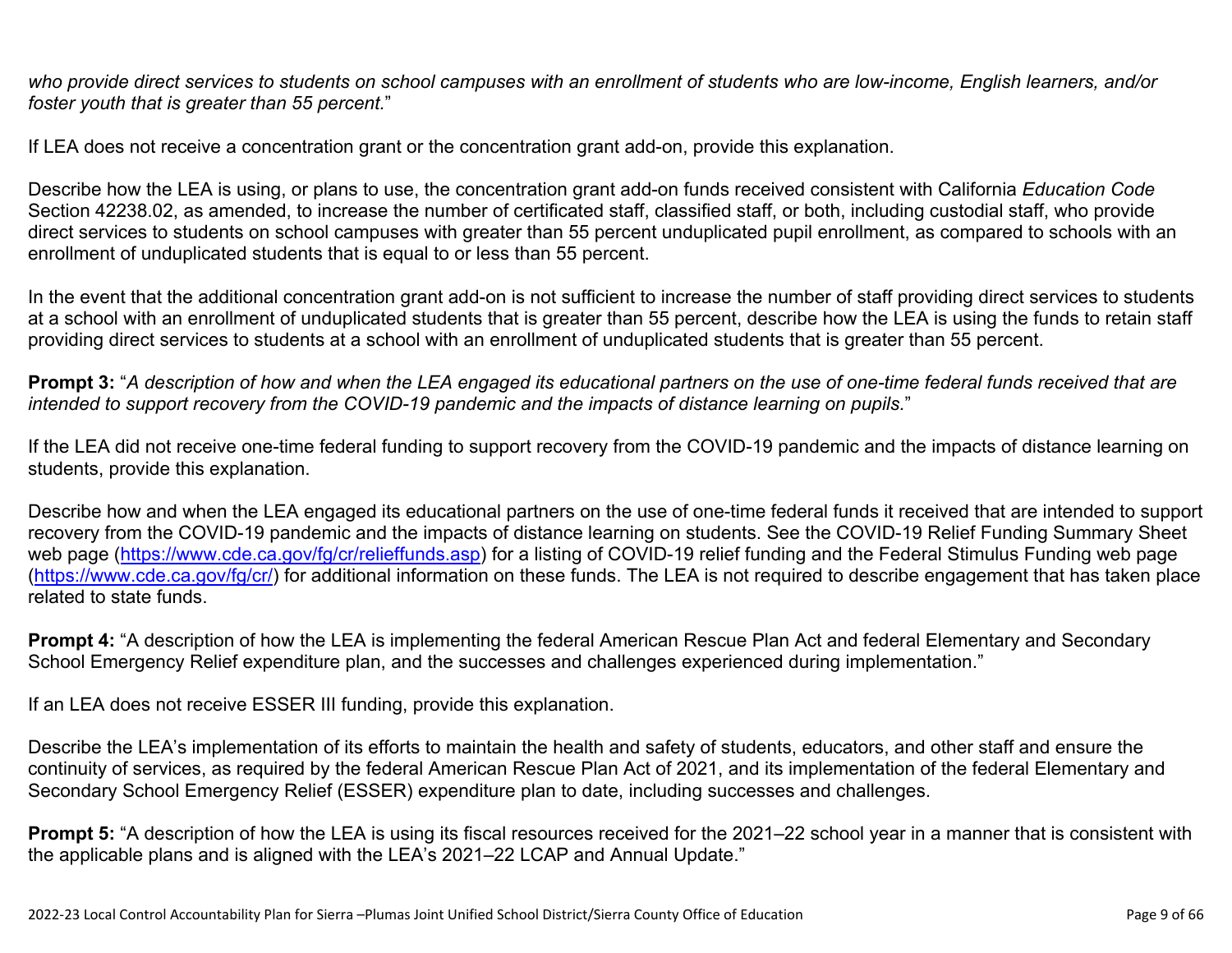Summarize how the LEA is using its fiscal resources received for the 2021–22 school year to implement the requirements of applicable plans in a manner that is aligned with the LEA's 2021–22 LCAP. For purposes of responding to this prompt, "applicable plans" include the Safe Return to In-Person Instruction and Continuity of Services Plan and the ESSER III Expenditure Plan.

California Department of Education November 2021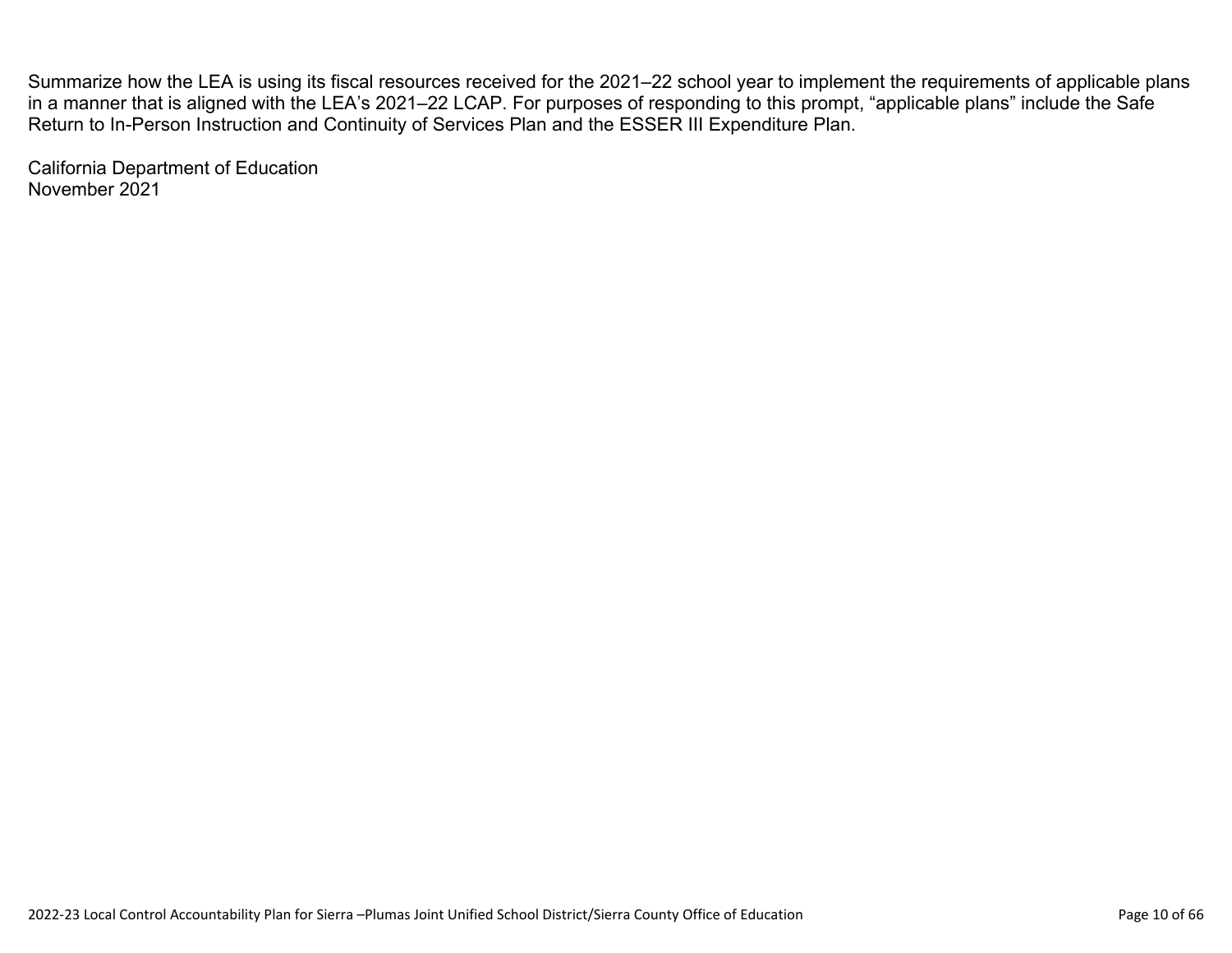

# **Local Control Accountability Plan**

**The instructions for completing the Local Control and Accountability Plan (LCAP) follow the template.**

| Local Educational Agency (LEA) Name                                  | Contact Name and Title | <b>Email and Phone</b> |
|----------------------------------------------------------------------|------------------------|------------------------|
| Sierra – Plumas Joint Unified School District/Sierra   James Berardi |                        | jberardi@spjusd.org    |
| County Office of Education                                           | Superintendent         | 530-993-1660 ext. 110  |

# **[Plan Summary \[2022-23\]](http://www.doc-tracking.com/screenshots/22LCAP/Instructions/22LCAPInstructions.htm#PlanSummary)**

## **[General Information](http://www.doc-tracking.com/screenshots/22LCAP/Instructions/22LCAPInstructions.htm#generalinformation)**

A description of the LEA, its schools, and its students in grades transitional kindergarten–12, as applicable to the LEA.

The Sierra-Plumas Joint Unified School District and Sierra County Office of Education serves all of Sierra County and the eastern quarter of Plumas County. A five person Governing Board, each member of which represents a defined geographical area of the District, governs the District. The District Governing Board also serves as the Sierra County Board of Education.

Sierra County lies northeast of Sacramento and borders the State of Nevada on the east. Located in the heart of the Northern Sierra Nevada Mountains, it contains one-half million acres of forestland, forty-five mountain lakes, and an estimated seven hundred miles of trout streams. The eastern quarter of Plumas County lies within the boundaries of the Sierra-Plumas Joint Unified School District, and children from the towns of Vinton, Chilcoot, and Beckwourth attend school in Loyalton. Elevations within the District range from 2000 to nearly 9000 feet. Heavy snowfall and extreme temperatures are the general rule during the winter at the higher elevations. Eastern Sierra and Plumas county include the great Sierra Valley, once an ancient lakebed but is now the largest alpine valley in the Sierra Nevada range, a natural area for agriculture, timber production and mineral extraction operations. The western portion of Sierra County is heavily forested, has timber management areas, and contains both lode and placer gold mining operations. Gold was discovered here in 1849, and the area is rich in early California history. Recreational activities abound including fishing, mountain biking, hunting, skiing, hiking, camping, boating, and visits to points of historical interest.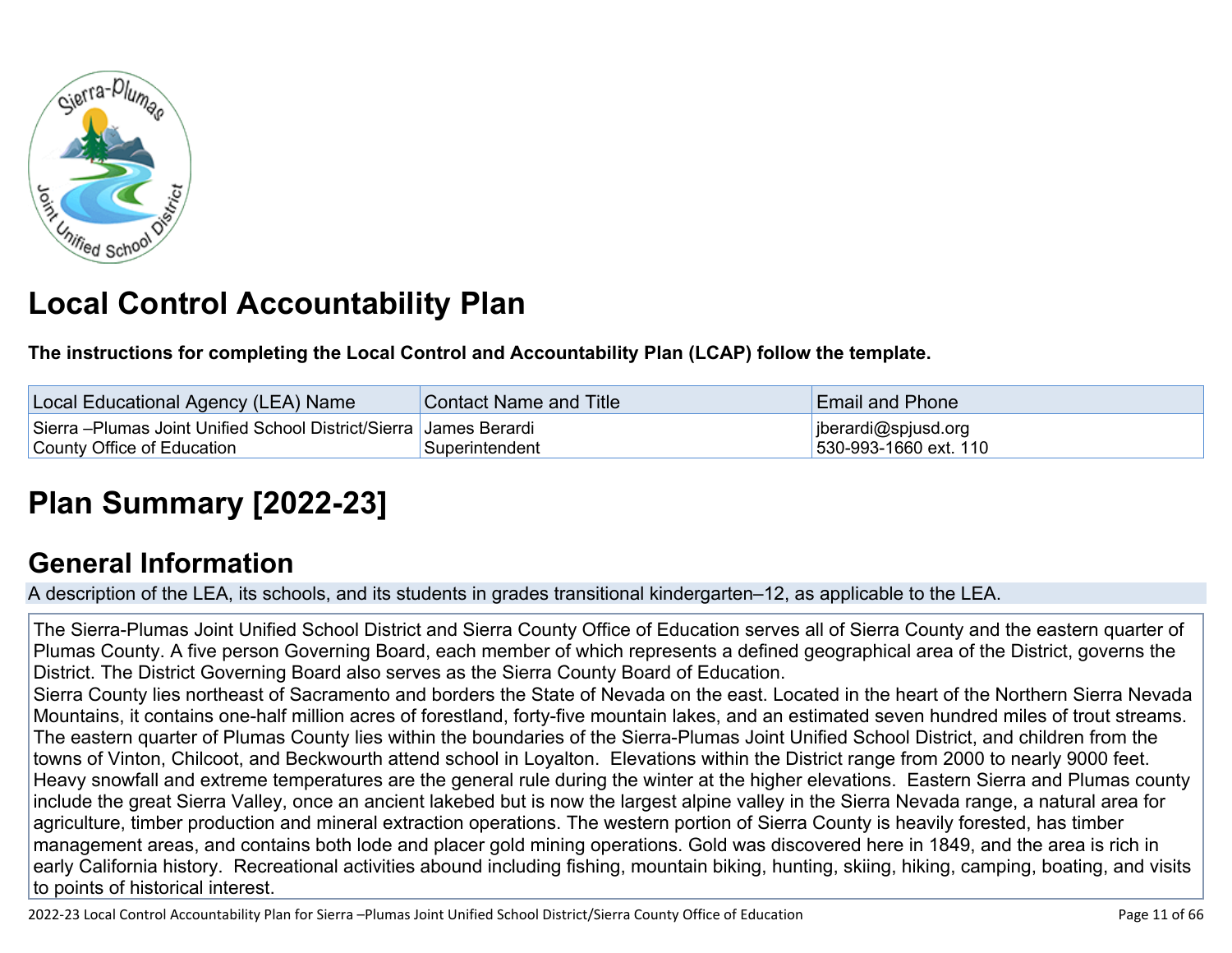We envision schools where all children succeed, where all children feel safe, and where their curiosity is cultivated. We provide an educational environment that encourages productive, responsible citizens. It is our goal to equip students with the tools to live and to contribute successfully in a rapidly changing world. Our schools offer a challenging, meaningful, and relevant curriculum that values creativity, critical thinking, and effective communication. Our students apply knowledge to new contexts and do so with honesty and integrity. Our students learn to appreciate beauty and care for the environment as well as each other and ultimately understand that their actions make a difference.

In order to streamline the District's efforts in promoting a quality teaching delivery system utilizing the latest in standards-based curriculum, educational technology tools, and a robust professional development plan, we are not specifically addressing certain state priorities with goals, actions, or services. For example, the District's metrics in state priority 5, Pupil Engagement, are so strong to the positive in the areas of attendance rates, chronic absenteeism rates, dropout rates in both middle and high school, and high school graduation rates that we are not specifically designing improvement efforts to address these areas.

As we maneuver our LCAP to a streamlined document that truly reflects our District's improvement efforts, we are opting to keep our goals, actions, and services to a minimum to ensure quality focus, versus quantity.

Administrators – 4 Bargaining Unit Representatives – 4 Community – 3,240 Principals – 2.5 School Personnel – 72 Students – 396 English Learners - 14 Foster Youth - 2 (.3%) Homeless Youth - 40 Pupils with Disabilities – 67 Socio-economically disadvantaged – 46.6%

## **[Reflections: Successes](http://www.doc-tracking.com/screenshots/22LCAP/Instructions/22LCAPInstructions.htm#ReflectionsSuccesses)**

A description of successes and/or progress based on a review of the California School Dashboard (Dashboard) and local data.

The district hired a full time intervention teacher to help fill in the performance gaps from COVID and to coordinate and help implement Fall, Winter, and Spring Benchmark Assessments at LES, LHS, DVL, organize, analyze, and track Benchmark data from Loyalton Elementary, Loyalton High School, and Downieville, and collaborate with admin and teachers to determine Tier 2 and Tier 1 Watch groups, oversee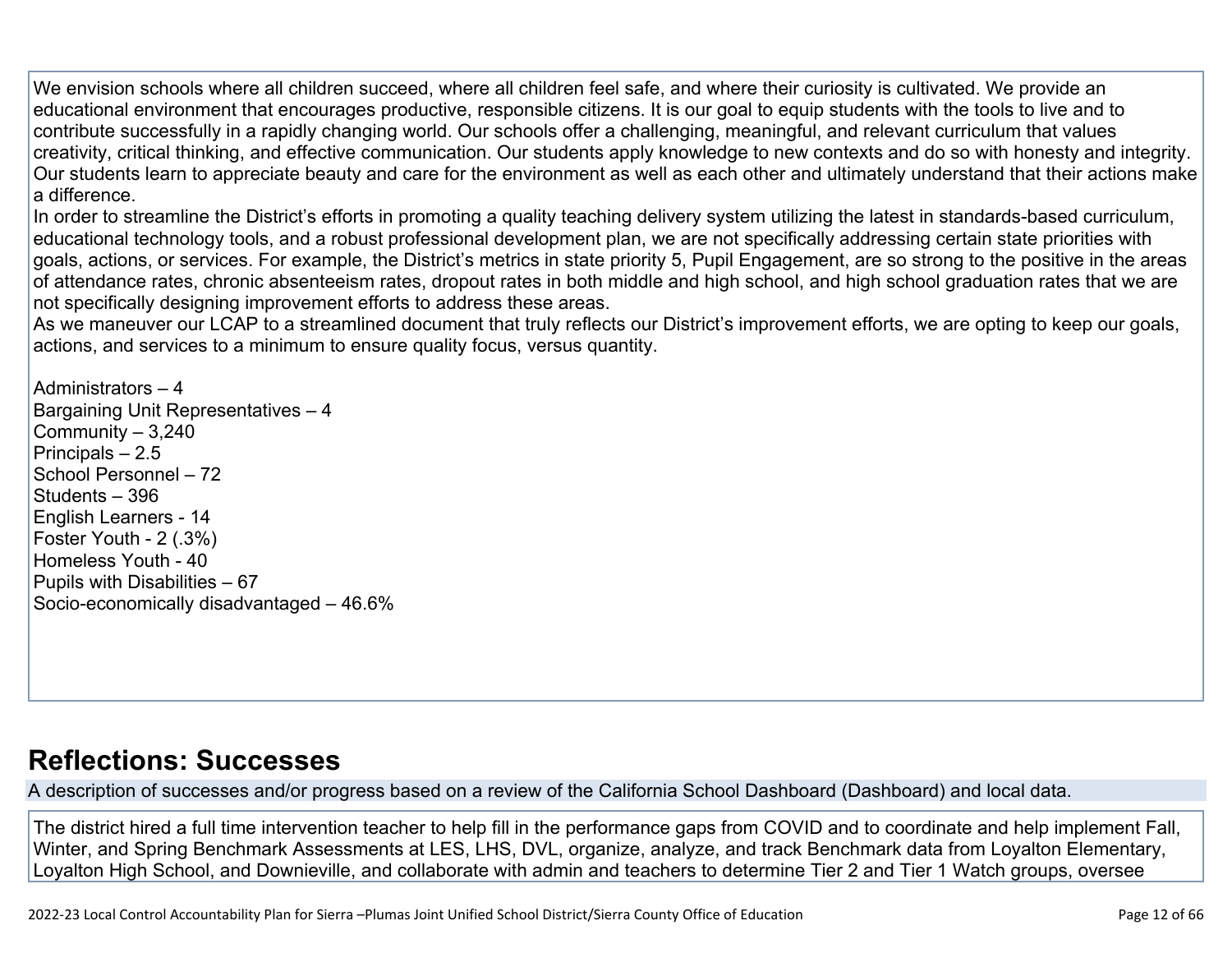district wide intervention program that uses effective, scientifically-based research curriculum and instructional strategies to fit the needs of all struggling students. The intervention teacher also provides professional development once a month for each site focusing on MTSS.

Grades TK-6 have one to one chrome books and/or IPADS within the classroom to be used at school for classroom assignments and projects.

Our school district's dashboard shows that we are doing great in chronic absenteeism and suspension rates. In several areas such as parent engagement, implementation of academic standards, and access to a broad course of study we have met standards.

The district does not have any student subgroups that are two or more performance levels below the "all student" performance. The steps that we have taken to improve our student performance levels are:

a) New math and language arts curriculum

- b) After school tutoring
- c) Full time ELL aide
- d) Title 1 intervention teachers
- e) RTI/SST meetings for at-risk students
- f) Hired a Behavior Consultant

Our school district will continue to move forward and keep doing what we are doing to continue our success as shown on the dashboard with our community forums, professional development for staff and our PBIS for each school site.

g) Added accelerated workshops for grades 7th-8th to lessen learning gaps due to COVID.

The district continues to provide counseling using three counselors. On the west side the therapist is there for one day a week and on the east side there are two therapist. One works one day a week, and the other works 1.5 days a week.

The district also just hired a behavior consultant that works at all sites in the district providing services to staff, students, and parents. The behavior consultant also works with SST meetings.

Additional to our counselors we have brought on a parent liaison to work closely with students and parents to provide support.

## **[Reflections: Identified Need](http://www.doc-tracking.com/screenshots/22LCAP/Instructions/22LCAPInstructions.htm#ReflectionsIdentifiedNeed)**

A description of any areas that need significant improvement based on a review of Dashboard and local data, including any areas of low performance and significant performance gaps among student groups on Dashboard indicators, and any steps taken to address those areas.

Sierra-Plumas Joint Unified School District has room for growth in both Language Arts and Math CAASPP scores for all grades tested. For 2019 our dashboard indicates that we are in the orange in Language Arts and in in the orange for Math grade 3-8. For Language Arts and math improvements we are working on intervention time with Title 1 teachers five days a week. The district is also working on remediation classes for 7th-8th in math to help in that area. Tutoring is offered at all school sites after school. The district hired a full time intervention teacher to address the intervention needs of the students grades 4th-12th district wide. Due to the COVID-19 pandemic, state law has suspended the reporting of state indicators on the 2021 Dashboard.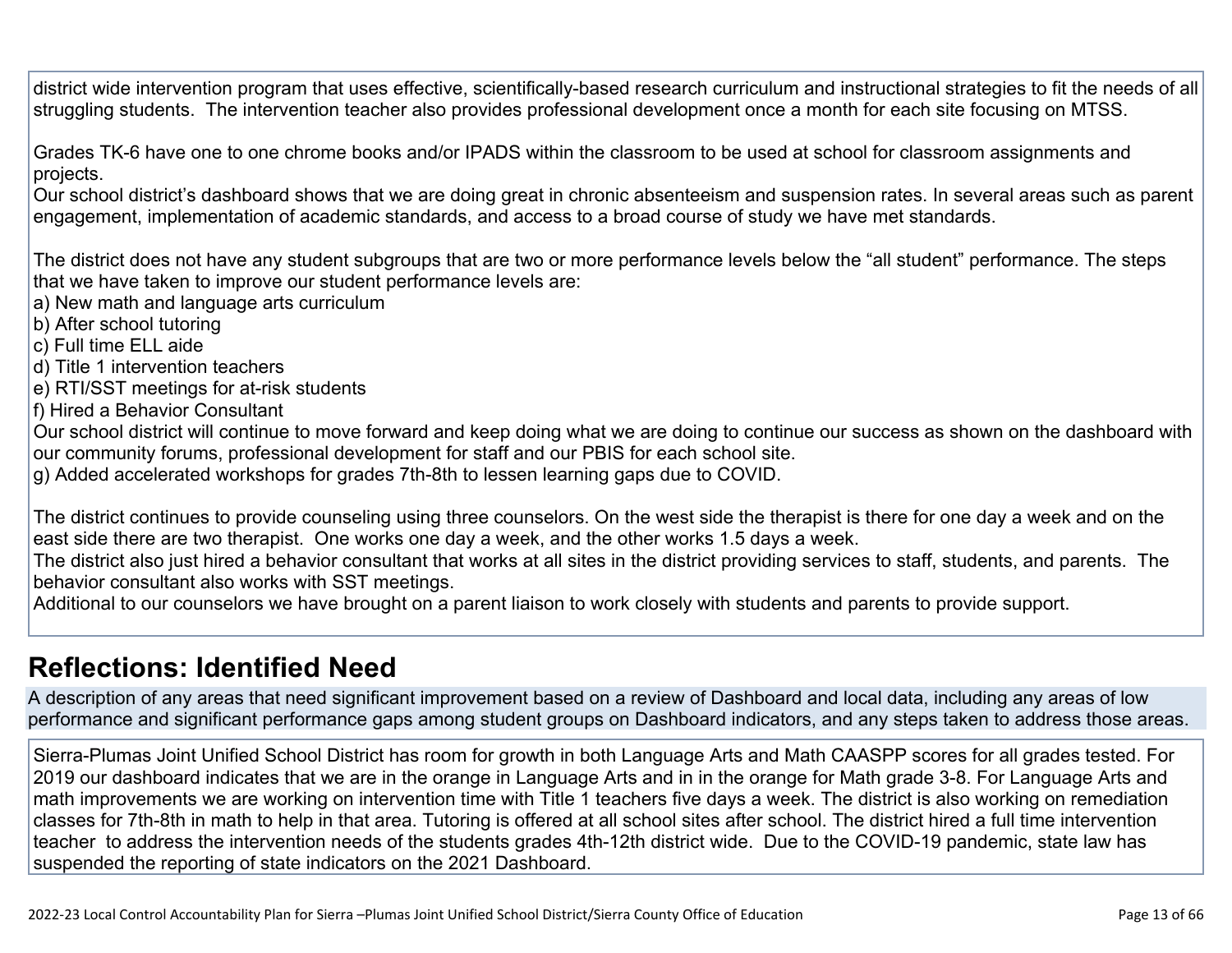# **[LCAP Highlights](http://www.doc-tracking.com/screenshots/22LCAP/Instructions/22LCAPInstructions.htm#LCAPHighlights)**

A brief overview of the LCAP, including any key features that should be emphasized.

This year's LCAP will continue to focus on Academics, Culture & Climate, and Parent and Stakeholder engagement. We hope to increase our stakeholder engagement through more meaningful methods, such as, more contact with parents, students, community members, and district wide meetings with the lifting of COVID restrictions. By obtaining more feedback from all stakeholders in the community we can improve more areas in the education of our Sierra/Plumas County students. To enhance this process the school board will go through several meetings of strategic planning over the next several months to commit to a strong educational environment for all staff, students, and stakeholders.

## **Comprehensive Support and Improvement**

An LEA with a school or schools eligible for comprehensive support and improvement must respond to the following prompts.

### *[Schools Identified](http://www.doc-tracking.com/screenshots/22LCAP/Instructions/22LCAPInstructions.htm#SchoolsIdentified)*

A list of the schools in the LEA that are eligible for comprehensive support and improvement.

No schools were identified.

### *[Support for Identified Schools](http://www.doc-tracking.com/screenshots/22LCAP/Instructions/22LCAPInstructions.htm#SupportforIdentifiedSchools)*

A description of how the LEA has or will support its eligible schools in developing comprehensive support and improvement plans.

No schools were identified.

### *[Monitoring and Evaluating Effectiveness](http://www.doc-tracking.com/screenshots/22LCAP/Instructions/22LCAPInstructions.htm#MonitoringandEvaluatingEffectiveness)*

A description of how the LEA will monitor and evaluate the plan to support student and school improvement.

No schools were identified.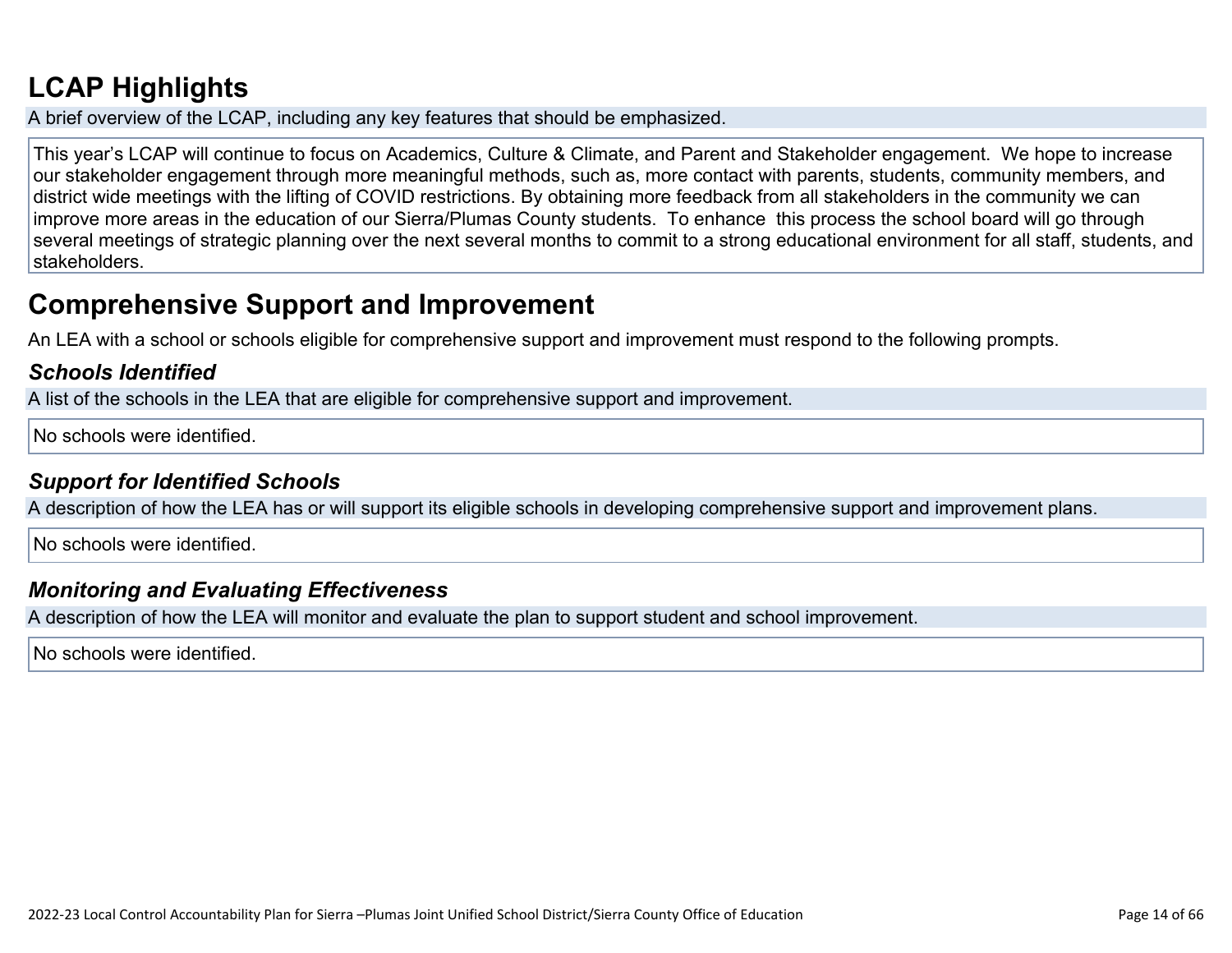# **Engaging Educational Partners**

A summary of the process used to engage educational partners and how this engagement was considered before finalizing the LCAP.

Work on our new LCAP began in the Fall of 2019. The superintendent, and two site administrators for the district met and worked on narrowing our previous five goals down to three. After the three goals were created, the next process was to meet and find what we wanted under those three goals and what state priorities were covered with each section.

Due to the unsettled year of COVID-19 guidelines that our district had to follow, we were not able to hold in person meetings throughout the year. We sent out surveys this year to parents for communication in regards to the issues at hand with COVID such as bussing and technology issues. These surveys were sent out in the September, November, and February.

Because our school district is so small, as well as our community with minimal stakeholder involvement with public meetings, our district feels it is important when working with our smaller committees such as our site councils, it also serves as a Parent Advisory Committee, that we take advantage of those opportunities to share the district's goals as well as have the stakeholders at those meetings share their concerns, ideas, and items they feel are important for our school district to include in goals. Our site councils include staff members, parents, and any community members that would like to be a part of it. The following are the dates that were held for each site in our school district:

Downieville Elementary/High School August 30, 2021 October 6, 2021 December 8, 2021 January 19, 2022

Downieville's main goal was to seek a dedicated administrator for their site.

Loyalton Elementary School October 18, 2021 November 15, 2021 February 28, 2022 April 11, 2022

LES Site Council Goals:

LCAP Goal #1 All students receive instructional and services to support their intellectual, social, emotional, and physical development and will be engaged in school.

Goal 1: Loyalton Elementary will provide intervetion services for students in grades 1st-6th.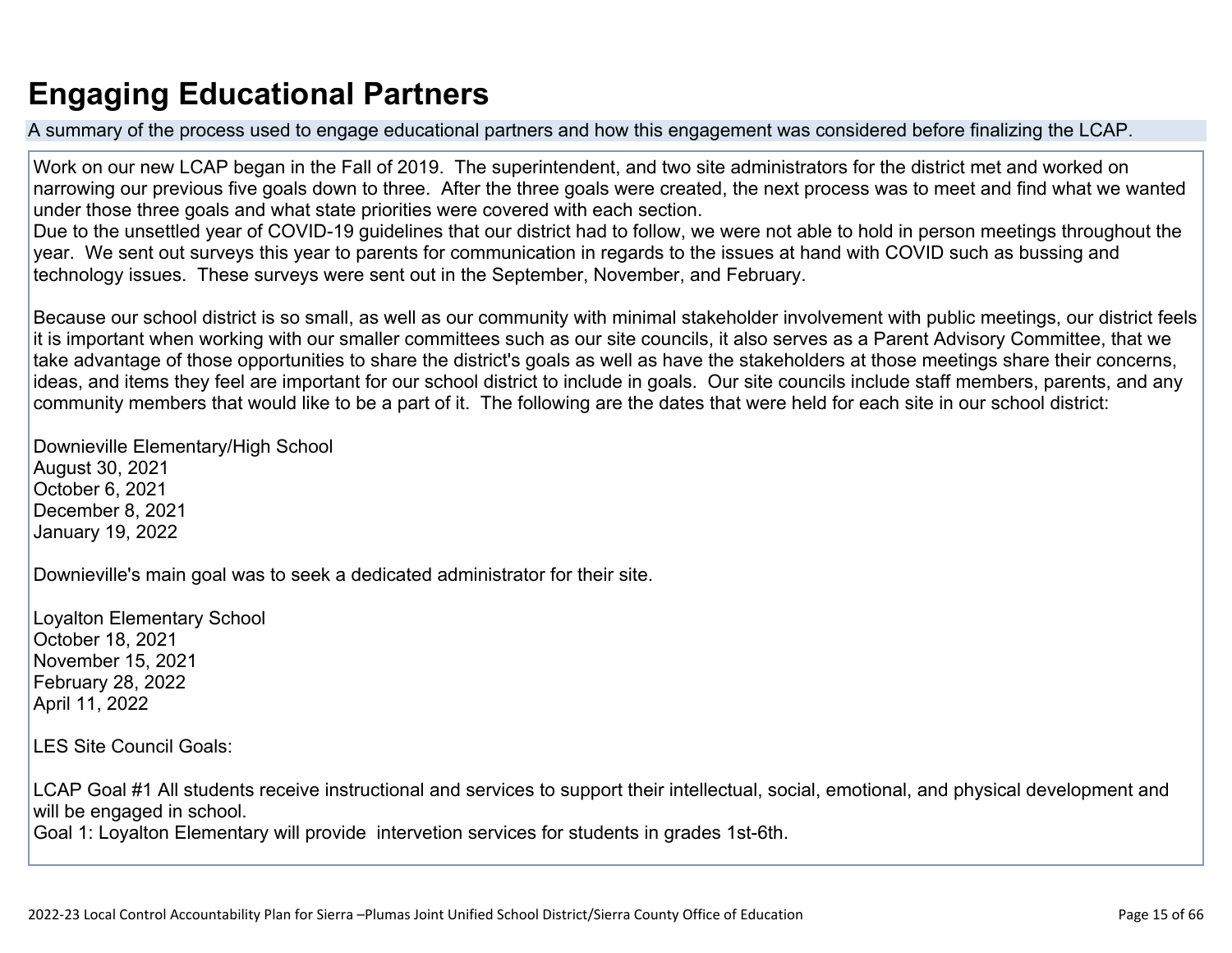LCAP Goal #2: Culture & Climate-All students, staff, parents, and stakeholders will have a positive culture & climate in our school district to move forward in a positive direction for all.

Goal 2: Loyalton Elementary will need to update current safety plan/drills in collaboration with local agencies, provide training for staff.

LCAP Goal #4- All schools and facilities are accessible, safe, and healthy places for students, staff, and community; and all classrooms are designed and furnished for optimal learning.

Goal 3: Facilities are getting older, some updated, safer equipment for playground is desired as some current playground structures are 30 plus years old.

Loyalton High School November 4, 2021 February 23, 2022 March 6, 2022 June 1, 2022

LHS Site Council Goals: Goals align with LCAP Goal 2:

Goal 1: Loyalton High School will increase the percentage of students who meet or exceed the college and career readiness standards.

Goal 2: In collaboration with staff and stakeholders, update the Mission/Vision of LHS to reflect 21st century learning outcomes.

Goal 3: The three-year average of students who meet or exceed the state standards in ELA and Math will be at or above the three-year state average.

Goal 4: LHS will increase AP passing rates to meet or exceed state average for all those who take AP exams.

School site administrators were able to meet with their site councils throughout the year. Each site had three to four site council meetings throughout the year. From the site council meetings the focus was on academics, school building needs, and district needs.

On-going communications occurred with all district parents via all-calls, the district social media pages, monthly and quarterly newsletters, Facebook pages, and district school websites. The all calls were done weekly, social media page was updated daily, and information was posted on the web site when needed. Information for all calls, weekly menus sent home, monthly newsletters, and social media pages kept stakeholders updated of upcoming events in the school district, including meeting dates for school board meetings, site based meetings, and public meetings regarding school openings, and stakeholder meetings.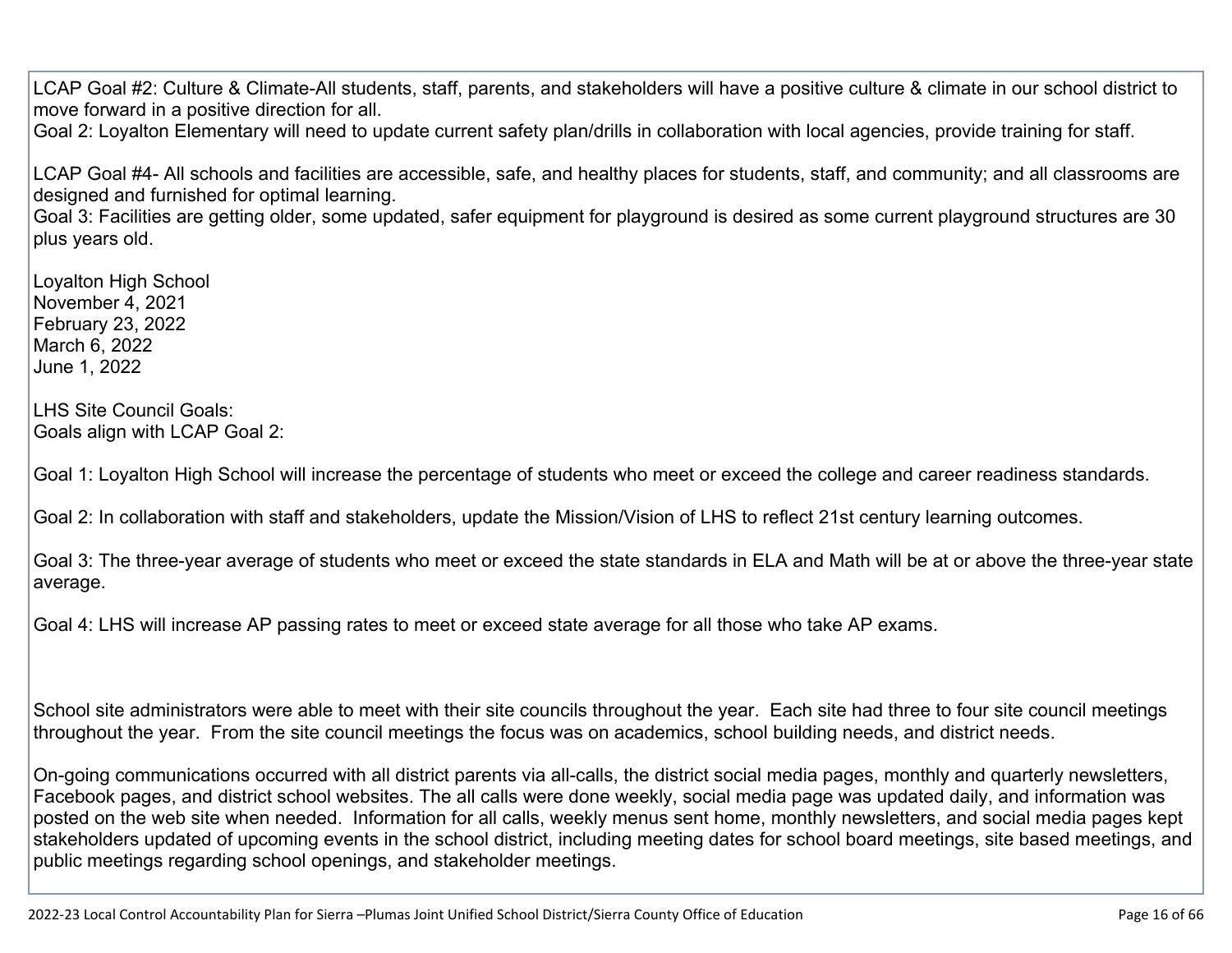Our ELL Aide/ELPAC coordinator sent a survey out to ELL parents at the end of the year(June) to do a yearly check in, in regards to how they feel about services that their children and family receive from our school district.

From our ELL parents survey, five of the seven surveys were returned. On a scale of 1 to 5 with 5 being the highest 5's were the overall feeling from parents that they feel welcome, they know the services their child is receiving, school staff provides extra help when their child needs it, school staff values their family's culture, there is good communication with the families about their children's progress in language development and academic subjects, they feel supported and safe to ask any questions when they have doubts, and there is good communication between the school, staff and families.

Our school district and area are very small, so when we have these meetings whether it be for site council, school board, site based, or community meetings, it needs to be understood that many of our staff members, parents, and community members wear many different hats, so many of our stakeholder areas are covered even with just a few people that attend our meeting.

As we have moved into the end of our year and things have opened up we will have an in person meeting with stakeholders to go over the district's plan for the LCAP and receive feedback for the direction the district is going in with our new LCAP.

On May 10th a presentation of our LCAP was given to our school board and attending parents and community members.

There were 28 people in attendance, including our School Board during this meeting.

On May 17th administration held a LCAP stakeholders meeting for the East Side of the county at Loyalton Elementary School. The meeting dates and time was shared with stakeholders through all calls, school site menu, and on Facebook. There was one in attendance. On May 18th the administration held a stakeholders meeting on the West Side of the county at Downieville School. The meeting dates and time was shared with stakeholders through all calls, school site menu, and on Facebook. There were two in attendance.

On June 21st the LCAP will go before the board for approval. Once the LCAP is approved a final copy will be given to SPTA, our teachers association.

A summary of the feedback provided by specific educational partners.

From our ELL parents survey five of the seven surveys were returned. On a scale of 1 to 5 with 5 being the highest 5's were the overall feeling from parents that they feel welcome, they know the services their child is receiving, school staff provides extra help when their child needs it, school staff values their family's culture, there is good communication with the families about their children's progress in language development and academic subjects, they feel supported and safe to ask any questions when they have doubts, and there is good communication between the school, staff and families.

At the LCAP was approved by the School Board on June 21st. A final copy was given to SPTA (teacher's association), it was also posted on our website, as well as a final copy available to site administrators to share with staff, and parents.

The LCAP is also on the school district website for any community member, parents, or teachers to view.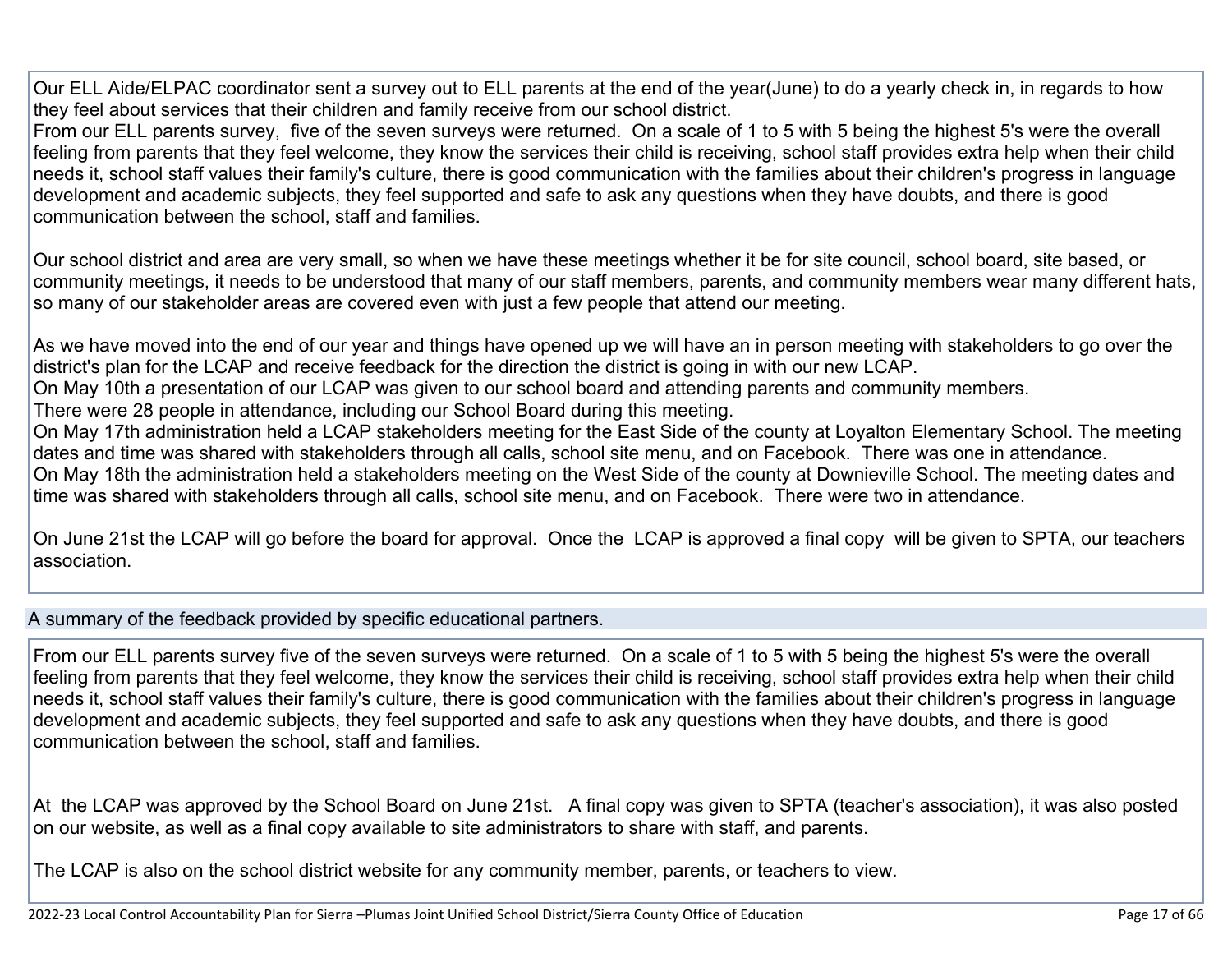The teacher's bargaining unit also has a copy available to refer to with any questions.

A description of the aspects of the LCAP that were influenced by specific input from educational partners.

Beginning the new 3-year LCAP cycle, goals in Academics, Culture & Climate, and Stakeholder involvement were selected. Since our last LCAP, and taking into consideration student achievement data and feedback from stakeholders resulting from our COVID school year, these goals stood out as important areas SPJUSD/SCOE would like to focus on for the betterment of our students, parents, staff, and other stakeholders.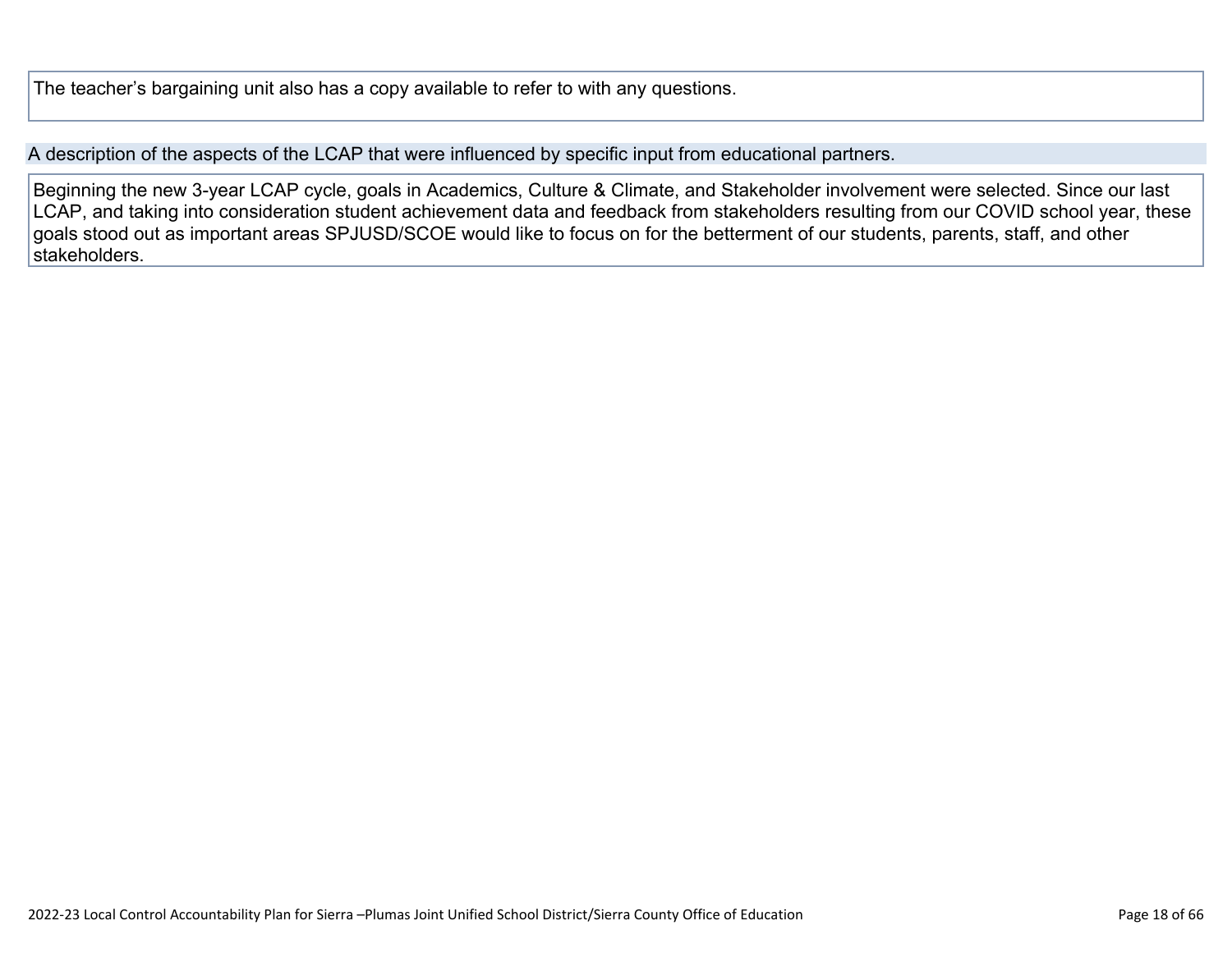# **[Goals and Actions](http://www.doc-tracking.com/screenshots/22LCAP/Instructions/22LCAPInstructions.htm#GoalsandActions)**

# **[Goal](http://www.doc-tracking.com/screenshots/22LCAP/Instructions/22LCAPInstructions.htm#goalDescription)**

| Goal #                       | <b>Description</b>                                                                                                                                                                                                                                                                                                                                                                                                                                                                                                                                                                                                                                                                                                                                                                                                                                                                                                                                                                                                                                                                                                                                                                                                                                                                                                                                                                                                                                                                                                                                                                                                                                                                                                                                                                                                                                                                                                                                                                                                                                                                                                                                                                                                                                                                                                                                                              |
|------------------------------|---------------------------------------------------------------------------------------------------------------------------------------------------------------------------------------------------------------------------------------------------------------------------------------------------------------------------------------------------------------------------------------------------------------------------------------------------------------------------------------------------------------------------------------------------------------------------------------------------------------------------------------------------------------------------------------------------------------------------------------------------------------------------------------------------------------------------------------------------------------------------------------------------------------------------------------------------------------------------------------------------------------------------------------------------------------------------------------------------------------------------------------------------------------------------------------------------------------------------------------------------------------------------------------------------------------------------------------------------------------------------------------------------------------------------------------------------------------------------------------------------------------------------------------------------------------------------------------------------------------------------------------------------------------------------------------------------------------------------------------------------------------------------------------------------------------------------------------------------------------------------------------------------------------------------------------------------------------------------------------------------------------------------------------------------------------------------------------------------------------------------------------------------------------------------------------------------------------------------------------------------------------------------------------------------------------------------------------------------------------------------------|
|                              | Academics: All students receive instruction that supports their intellectual, social, emotional, and physical development<br>and will be engaged in school.                                                                                                                                                                                                                                                                                                                                                                                                                                                                                                                                                                                                                                                                                                                                                                                                                                                                                                                                                                                                                                                                                                                                                                                                                                                                                                                                                                                                                                                                                                                                                                                                                                                                                                                                                                                                                                                                                                                                                                                                                                                                                                                                                                                                                     |
|                              | An explanation of why the LEA has developed this goal.                                                                                                                                                                                                                                                                                                                                                                                                                                                                                                                                                                                                                                                                                                                                                                                                                                                                                                                                                                                                                                                                                                                                                                                                                                                                                                                                                                                                                                                                                                                                                                                                                                                                                                                                                                                                                                                                                                                                                                                                                                                                                                                                                                                                                                                                                                                          |
| faciciliteis in good repair. | SPJUSD/SCOE want to provide the best curriculum instruction possible to its students, while providing support for their intellectual, social,<br>emotional, and physical development. To do this the district has set the LCAP state priorities in this goal to cover:<br>Priority 1: Basic Services- Compliance with Williams requirements: appropriate teacher assignment, sufficient instructional materials, and<br>Priority 2: Implementation of State Standards- Implementation of the academic content and performance standards adopted by the State<br>Board of Education, including how the programs and services will enable English learners to access the common core academic content<br>standards and the English Language Development standards.<br>Priority 3: Parent Involvement-Parental involvement, including efforts the school district makes to seek parent input in making decisions for<br>the school district and each individual school site, and including how the school district will promote parental participation in programs for<br>economically disadvantaged pupils, English learners, foster youth, and individuals with exceptional needs.<br>Priority 4: Pupil Achievement-Pupil achievement as measured by multiple indicators including, but not limited to, assessment data, college<br>readiness, and language proficiency.<br>Priority 5: Pupil Engagement-Pupil engagement as measured by multiple indicators including, but not limited to, rates associated with<br>attendance, chronic absenteeism, dropout (middle and high school), and high school graduation.<br>Priority 7: Course Access-The extent to which pupils have access to, and are enrolled in, a broad course of study that includes core subject<br>areas (i.e., English, mathematics, social science, science, visual and performing arts, health, physical education, career and technical<br>education, etc.), including the programs and services developed and provided to economically disadvantaged pupils, English learners, foster<br>youth, and individuals with exceptional needs.<br>Priority 8: Other Pupil Outcomes-Pupil outcomes, if available, in the subject areas comprising a broad course of study.<br>Priority 10: Foster Youth (County Offices of Education Only)-Coordination of services with other agencies regarding foster youth. |

# **[Measuring and Reporting Results](http://www.doc-tracking.com/screenshots/22LCAP/Instructions/22LCAPInstructions.htm#MeasuringandReportingResults)**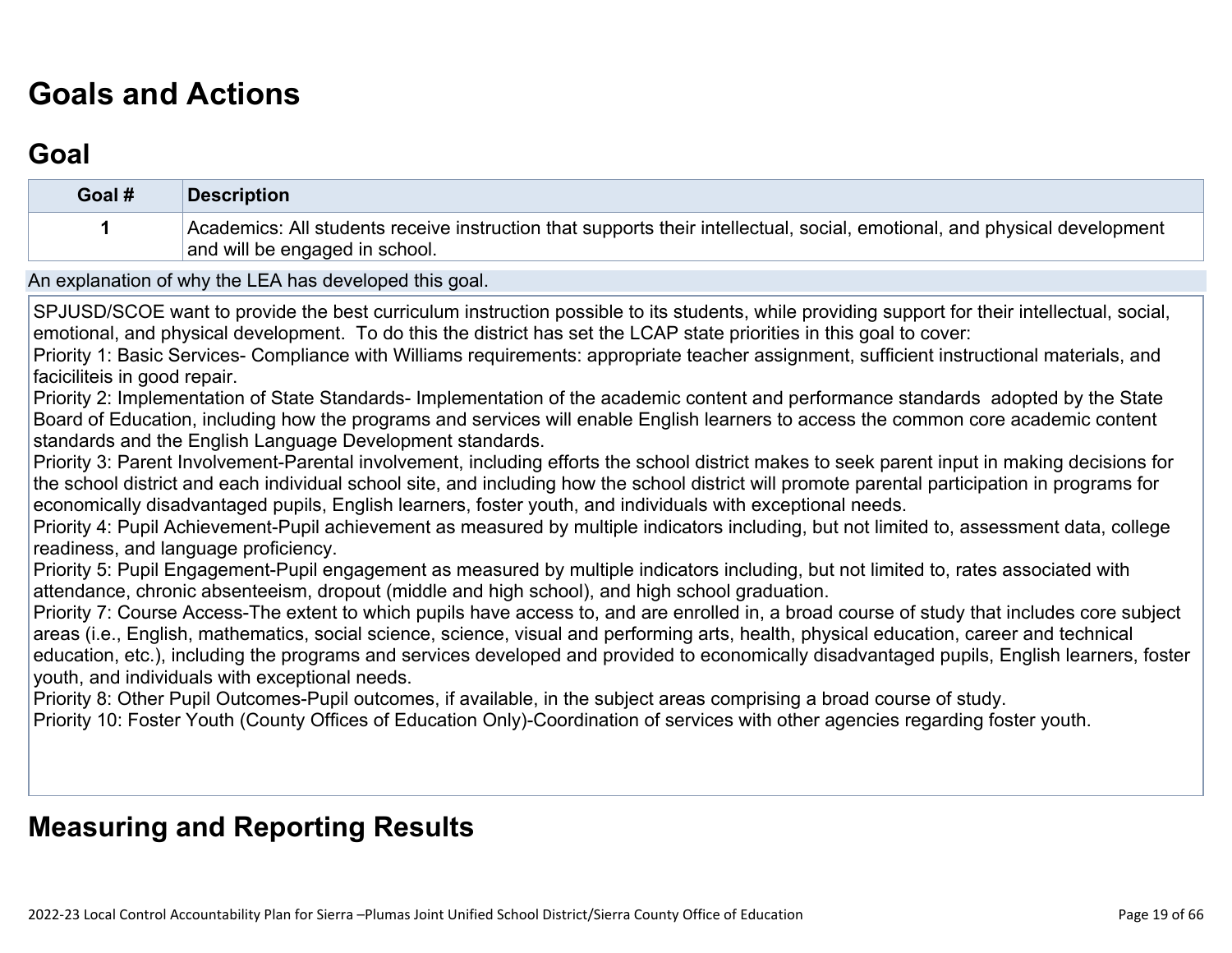| <b>Metric</b>                                                   | <b>Baseline</b>                                                                                                                                                                                                                                            | Year 1 Outcome                                                                                                       | Year 2 Outcome | Year 3 Outcome | Desired Outcome for<br>$2023 - 24$                                                   |
|-----------------------------------------------------------------|------------------------------------------------------------------------------------------------------------------------------------------------------------------------------------------------------------------------------------------------------------|----------------------------------------------------------------------------------------------------------------------|----------------|----------------|--------------------------------------------------------------------------------------|
| Science CCSS<br>aligned curriculum are<br>reviewed for adoption | <b>Outdated Science</b><br>curriculum                                                                                                                                                                                                                      | No Curriculum was<br>Adopted-still in review.<br>The curriculum team<br>set meetings to<br>narrow down<br>selection. |                |                | <b>Adoption of Science</b><br><b>CCSS</b> aligned<br>curriculum.                     |
| Teacher log of<br>students in after<br>school tutoring          | times a week-<br>averaged 10 students averaged 13 students<br>a week<br>LES offered tutoring 2 LES offered tutoring 4<br>times a week<br>averaged 15 students averaged 20 students<br>a week<br>DVL will offer tutoring<br>in the 2021-2022<br>school year | LHS offered tutoring $2$ LHS offered tutoring 3<br>times a week-<br>a week<br>times a week<br><b>DVL</b>             |                |                | Increase student<br>attendance in Tutoring<br>by 2 percent each<br>year.             |
| <b>English Learner</b><br>Progress - ELPAC                      | ELPAC 2018-2019 =<br>0% Level 4<br>61.6% Level 3<br>30.8% Level 2<br>7.7% Level 1                                                                                                                                                                          | ELPAC 2021-2022=<br><b>21% Level 4</b><br>29% Level 3<br>43% Level 2<br>7% Level 1                                   |                |                | Increase Level 4 by<br>2% from baseline.<br>Increase Level 3 by<br>5% from baseline. |
| <b>EL Reclassification</b><br>Rate                              | Baseline 0%                                                                                                                                                                                                                                                | 7.5%                                                                                                                 |                |                | Maintain 20%<br>reclassification rate                                                |
| % of students meeting<br>$A-G$                                  | 75% of high school<br>students have met A-<br>G requirements                                                                                                                                                                                               | 76.4% of high school<br>students have met A-<br>G requirements                                                       |                |                | Increase rate by 1%<br>annually.                                                     |
| <b>Chronic Absenteeism</b><br>Rate                              | 9.3%                                                                                                                                                                                                                                                       | 5 %-2019                                                                                                             |                |                | Decrease rate by 2%<br>annually.                                                     |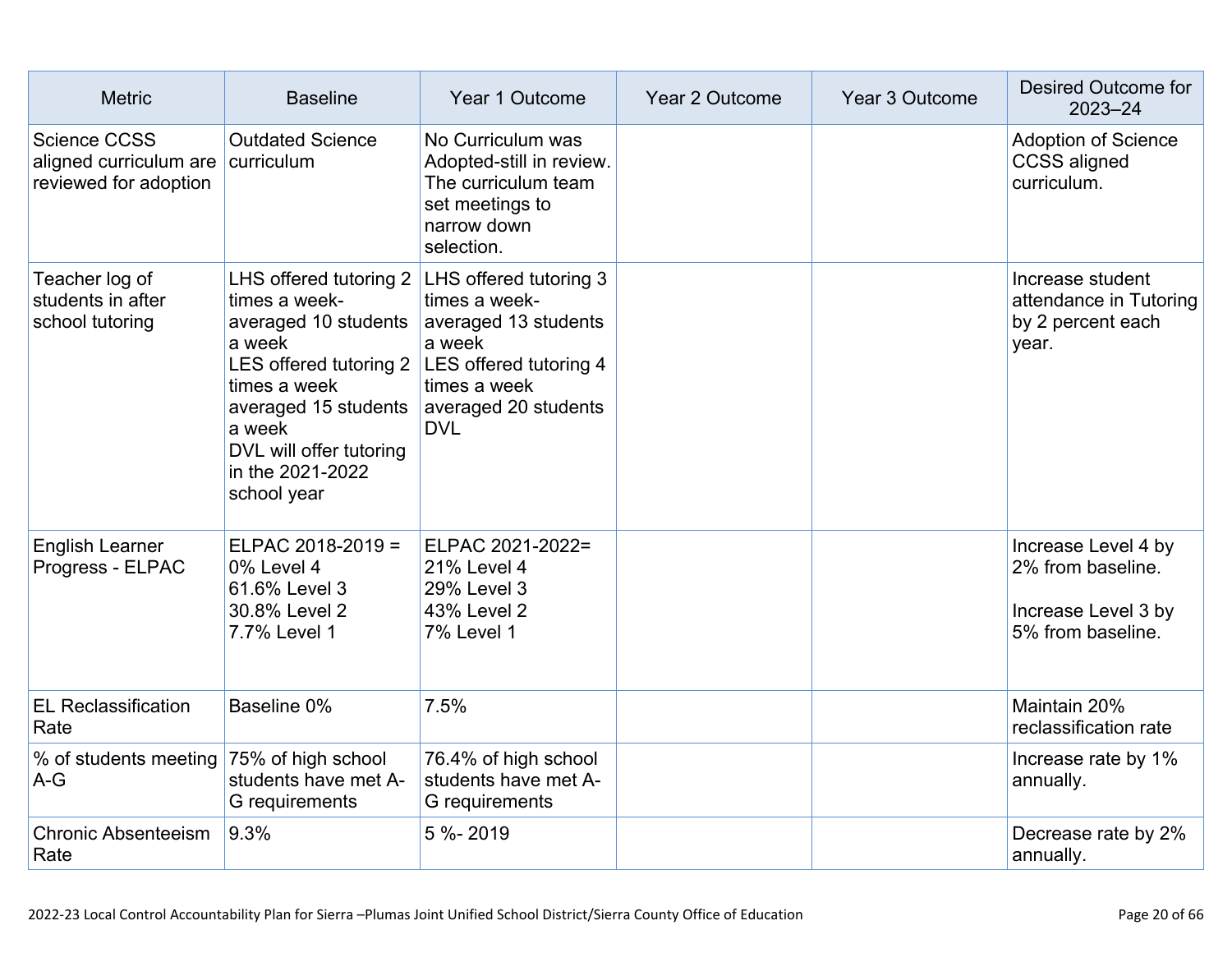| <b>Metric</b>                                                                                                        | <b>Baseline</b>                                 | Year 1 Outcome                                                                                                                                                                                                               | Year 2 Outcome | Year 3 Outcome | <b>Desired Outcome for</b><br>2023-24                    |
|----------------------------------------------------------------------------------------------------------------------|-------------------------------------------------|------------------------------------------------------------------------------------------------------------------------------------------------------------------------------------------------------------------------------|----------------|----------------|----------------------------------------------------------|
| <b>Attendance Rate</b>                                                                                               | 16-17 94%                                       | 95%-2019                                                                                                                                                                                                                     |                |                | Increase attendance<br>rate by 1% based on<br>prior year |
| Middle School Drop<br><b>Out Rate</b>                                                                                | $0\%$                                           | 0%                                                                                                                                                                                                                           |                |                | Maintain 0%                                              |
| High School Drop Out 0%<br>Rate                                                                                      |                                                 | 0%                                                                                                                                                                                                                           |                |                | Maintain 0%                                              |
| <b>Graduation Rate</b>                                                                                               | 100%                                            | 100%                                                                                                                                                                                                                         |                |                | Maintain 100%                                            |
| <b>Suspension Rate</b>                                                                                               | .7%                                             | 0%                                                                                                                                                                                                                           |                |                | Maintain <1%                                             |
| <b>Expulsion Rate</b>                                                                                                | 0%                                              | 0%                                                                                                                                                                                                                           |                |                | Maintain 0%                                              |
| <b>Foster Youth</b><br>Coordinator-Hire part<br>time coordinator to<br>provide proper<br>services to foster<br>youth | .5 FTE added to<br>postions                     | <b>Hired</b>                                                                                                                                                                                                                 |                |                | Hire qualified person.                                   |
| % of students who are 15% are Ag<br>agriculture completers                                                           | Completers                                      | 38% of 2020-2021<br>graduates were<br>agriculture completers                                                                                                                                                                 |                |                | Increase rate by 1%<br>annually.                         |
| <b>CAASPP Math</b><br><b>CAASPP Math</b><br>18-19<br>52% of students will<br>meet or exceed<br>standards             | 35% of students met<br>or exceeded<br>standards | <b>Only Loyalton High</b><br><b>School Students took</b><br>the CAASPP Math<br>Assessment in 2021.<br>Of those students:<br>27% of 7th grade met<br>or exceeded standard<br>22% of 8th grade met<br>or exceeded<br>standards |                |                | Increase by 5%<br>annually.                              |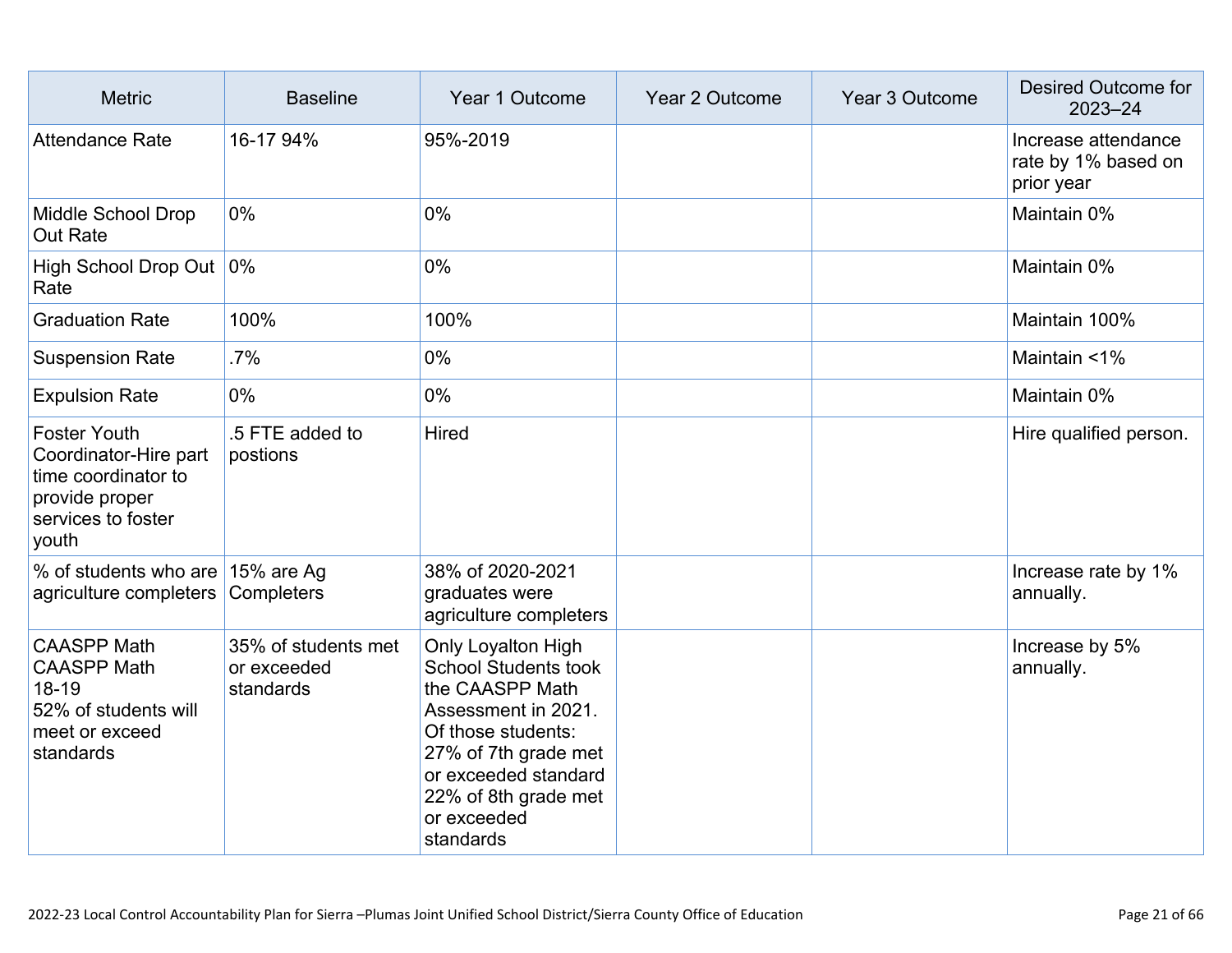| <b>Metric</b>                                                                         | <b>Baseline</b>                                                       | Year 1 Outcome                                                                                                                                                                                                                                                        | Year 2 Outcome | <b>Year 3 Outcome</b> | Desired Outcome for<br>$2023 - 24$             |
|---------------------------------------------------------------------------------------|-----------------------------------------------------------------------|-----------------------------------------------------------------------------------------------------------------------------------------------------------------------------------------------------------------------------------------------------------------------|----------------|-----------------------|------------------------------------------------|
|                                                                                       |                                                                       | 35% of 11th grade<br>met or exceeded<br>standard                                                                                                                                                                                                                      |                |                       |                                                |
| <b>CAASPP ELA</b><br>$18 - 19$<br>55% of students will<br>meet or exceed<br>standards | 42% of students met<br>or exceeded<br>standards                       | Only Loyalton High<br><b>School Students took</b><br>the CAASPP ELA<br>Assessment in 2021.<br>Of those students:<br>49% of 7th grade met<br>or exceeded standard<br>36% of 8th grade met<br>or exceeded standard<br>46% of 11th grade<br>met or exceeded<br>standard. |                |                       | Increase by 5%<br>annually.                    |
| AP Passage Rate                                                                       | 7% 2016-2017 and<br>2017-2018                                         | 8% 2020-2021<br>graduates with 3 or<br>better                                                                                                                                                                                                                         |                |                       | Increase passage rate<br>by 2% from prior year |
| % of students who<br>have access to<br>standards aligned                              | 100% of students<br>have access to<br>standards aligned<br>curriculum | 100% of students<br>have access to<br>standards aligned<br>curriculum                                                                                                                                                                                                 |                |                       | Maintain at 100%                               |

# **[Actions](http://www.doc-tracking.com/screenshots/22LCAP/Instructions/22LCAPInstructions.htm#actions)**

| Action # | <b>Title</b>                           | Description                                                                                                                                                                                                                                     | <b>Total Funds</b> | Contributing |
|----------|----------------------------------------|-------------------------------------------------------------------------------------------------------------------------------------------------------------------------------------------------------------------------------------------------|--------------------|--------------|
| 1.1      | Google Classroom<br>Platform Training. | Train all new teachers district-wide on the use of Google Classroom<br>and Google Apps for Education in order to improve students<br>engagement and access to curriculum and lessons. Provide retraining<br>for veteran teachers district wide. | \$25,000.00        | <b>No</b>    |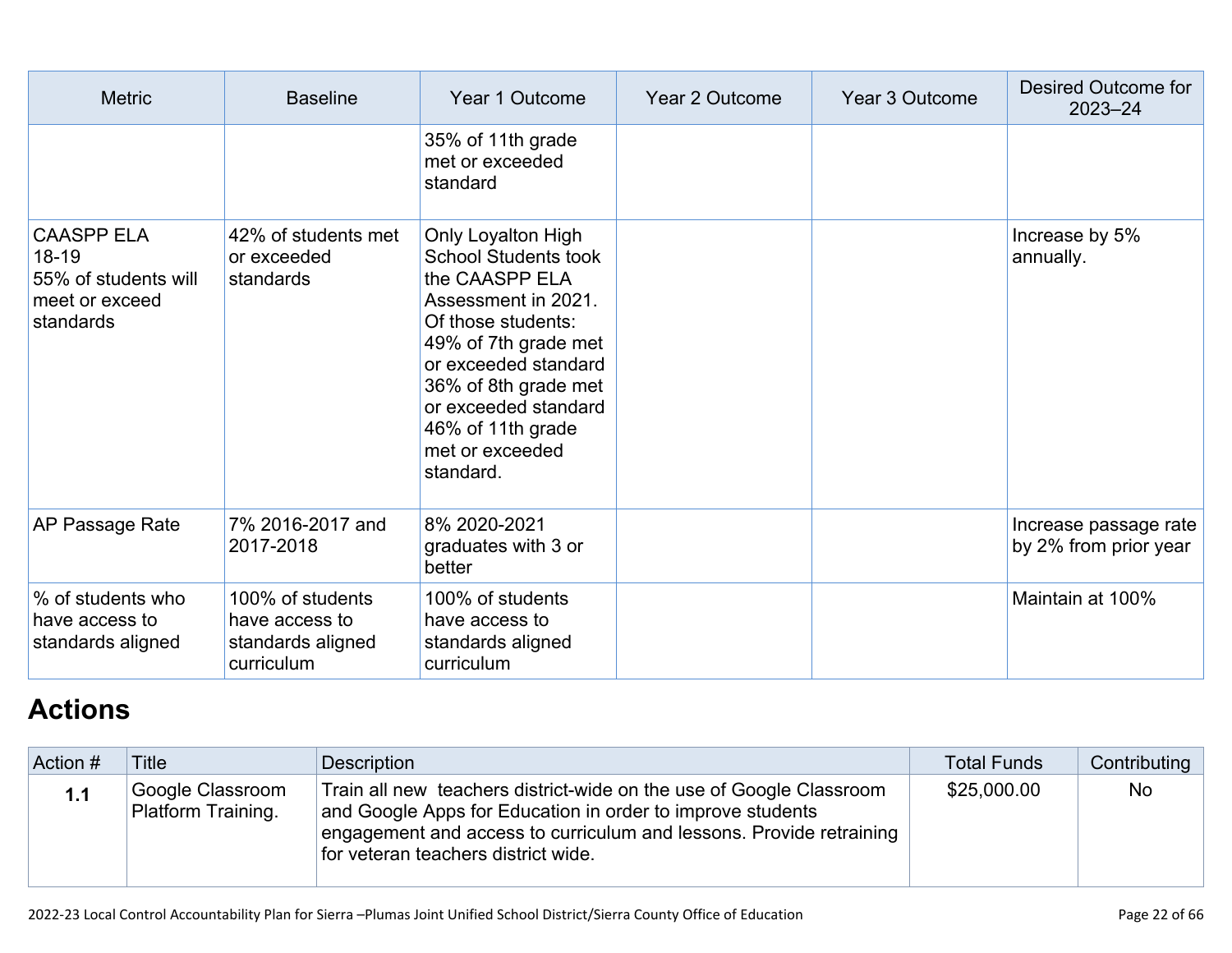| Action # | <b>Title</b>                                                          | <b>Description</b>                                                                                                                                                                                                                                                                                                     | <b>Total Funds</b> | Contributing |
|----------|-----------------------------------------------------------------------|------------------------------------------------------------------------------------------------------------------------------------------------------------------------------------------------------------------------------------------------------------------------------------------------------------------------|--------------------|--------------|
| 1.2      | MTSS/Star<br><b>Benchmark</b><br>Assessments/Interve<br>ntion Teacher | Continue the Multi-tiered System of Supports (MTSS) that is data<br>driven throughout the district to address the needs of all students by<br>aligning district initiatives, supports, programs, and resources to<br>improve student outcomes, using intervention teacher and STAR<br>benchmark reports district wide. | \$7,500.00         | <b>No</b>    |
| 1.3      | <b>Foster Youth/SCOE</b>                                              | Hire a part time Foster Youth Coordinator to attend meetings and work<br>with other agencies to coordinate services for foster youth in the<br>district.<br>This action/goal was met starting the 2021 school year.                                                                                                    | \$35,000.00        | <b>No</b>    |
| 1.4      | Academic<br>Curriculum/Support                                        | Purchase and implement K-12/FUELED online learning platform to<br>enhance curricular options including credit recovery, AP, elective<br>options and interventions.<br>This action/goal was met and enhanced 2020-2021 and 2021-2022<br>school years.                                                                   | \$50,000.00        | <b>No</b>    |
| 1.5      | Purchase technology<br>to support ELA/Math                            | Purchase Moby Max technology to support ELA and Math instruction.                                                                                                                                                                                                                                                      | \$25,000.00        | <b>No</b>    |
| 1.6      | Provide after school<br>tutoring for students<br>district wide.       | Fund credentialed teachers for after school tutoring for all students in<br>grades 1-12 in all core courses at all school sites in the district school.                                                                                                                                                                | \$27,000.00        | <b>No</b>    |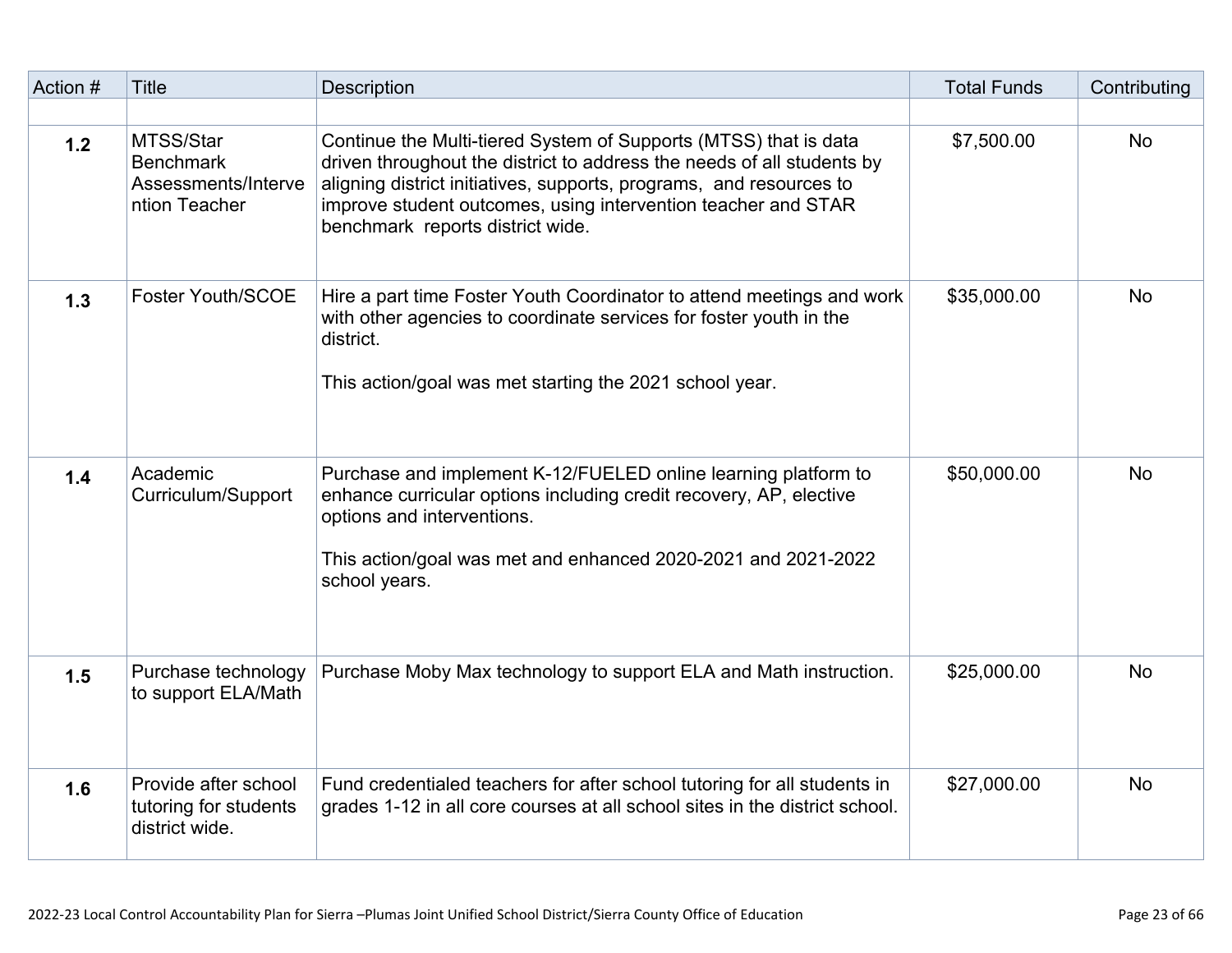| Action # | Title                                                              | <b>Description</b>                                                                                                                                                                                                                                                                                               | <b>Total Funds</b> | Contributing |
|----------|--------------------------------------------------------------------|------------------------------------------------------------------------------------------------------------------------------------------------------------------------------------------------------------------------------------------------------------------------------------------------------------------|--------------------|--------------|
| 1.7      | ELD standards and<br>Support for EL<br>students                    | Implements ELD standards within content instruction to support EL<br>students with access to standards aligned curriculum.                                                                                                                                                                                       | \$50,000.00        | No.          |
| 1.8      | STAR support<br>through full time<br>intervention<br>teacher/staff | STAR program used to assess student outcomes and performance to<br>support class placement decisions.                                                                                                                                                                                                            | \$75,000.00        | No.          |
| 1.9      | Professional<br>Development                                        | The District continues to fund professional development. We<br>implemented the Marzano Research Group's The New Art and<br>Science of Teaching Framework to guide in-house professional<br>development and funded teachers to attend outside professional<br>development workshops as needed based on our goals. | \$35,000.00        | <b>No</b>    |
| 1.10     | Science adoption<br>committee will work<br>towards adoption.       | Science adoption committee will take more time to explore curriculum<br>with staff, and stakeholders.                                                                                                                                                                                                            | \$65,000.00        | <b>No</b>    |

# **[Goal Analysis \[2021-22\]](http://www.doc-tracking.com/screenshots/22LCAP/Instructions/22LCAPInstructions.htm#GoalAnalysis)**

An analysis of how this goal was carried out in the previous year. A description of any substantive differences in planned actions and actual implementation of these actions.

1.1 Google classroom platform training- due to COVID there have not been any formal trainings available to have staff attend. Over the summer of 2022 the district will be moving everyone over to the Google platform, and the district will be looking into upcoming training for the school year of 2022-2023 to have new staff trained and other staff get a refresher course.

1.9 The district admin team will meet in the summer for 2022 to discuss if Marzano Framework is still the direction the district still wants to go in. If so the district hopes with the COVID restrictions being lifted that there will be professional developments that staff can attend.

An explanation of material differences between Budgeted Expenditures and Estimated Actual Expenditures and/or Planned Percentages of Improved Services and Estimated Actual Percentages of Improved Services.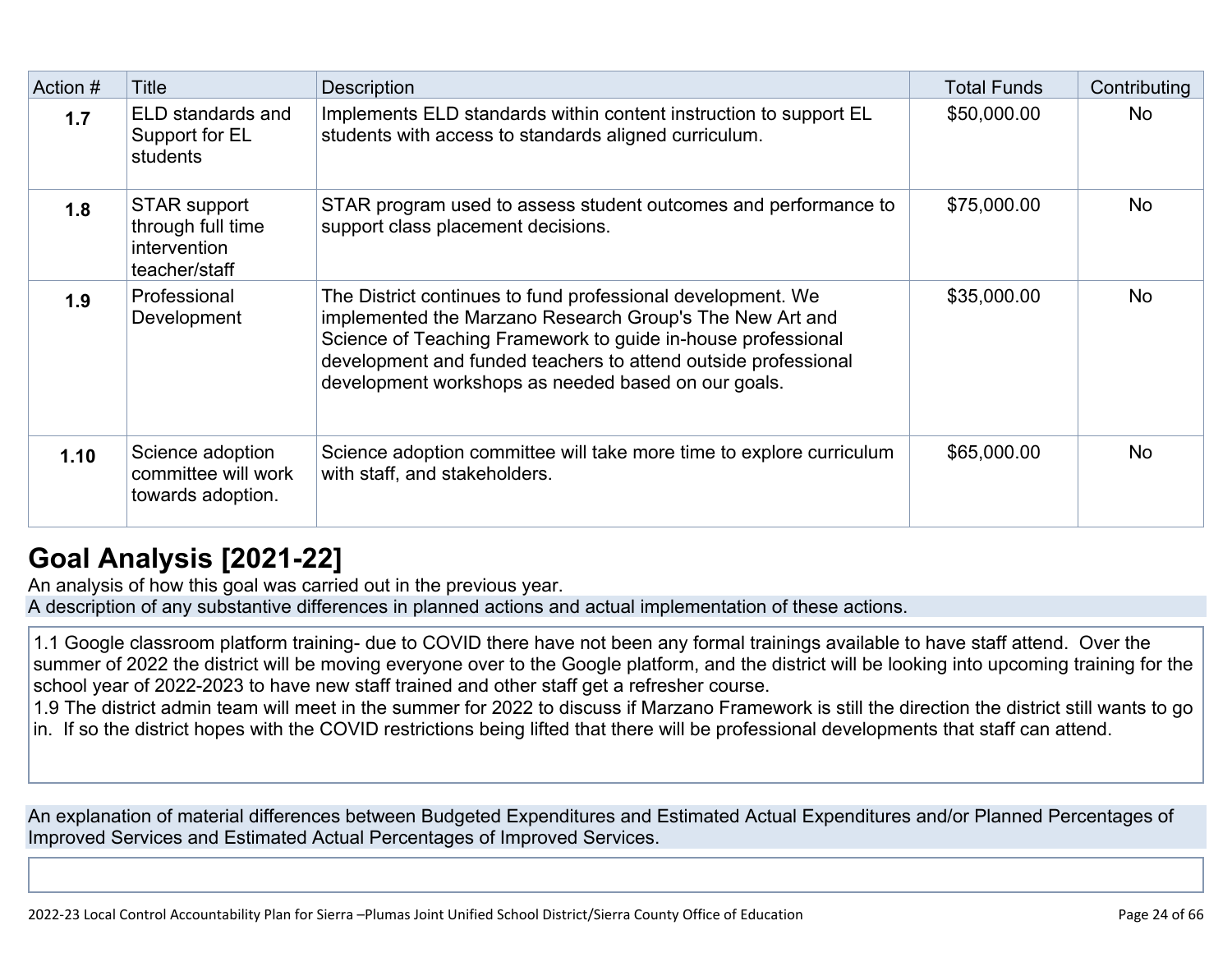An explanation of how effective the specific actions were in making progress toward the goal.

1.3 Foster Youth/SCOE This action/goal was met starting the 2021 school year. The district was able to hire a Foster Youth Coordinator. The Foster/Youth Coordinator has worked with local agencies to provide services to our foster youth students. 1.4 Academic Curriculum/Support This action/goal was met and enhanced 2020-2021 and 2021-2022 school years. The district was able to implement this option for students in our district. 1.6 Provide after school tutoring for students district wide-All schools currently provide 2 to 3 days of after school tutoring in math, ELA, and all subjects as needed by credentialed teachers. An EL tutor has also been providing services for EL students after school as well. 1.8 STAR Support through full time intervention teacher/staff- Benchmark STAR assessments are given to all students, grades 2-12, 3 times per year. These assessments are used to inform instruction and intervention needs, and are used in SST meetings for students struggling academically.

A description of any changes made to the planned goal, metrics, desired outcomes, or actions for the coming year that resulted from reflections on prior practice.

1.1 Google classroom platform training- due to COVID there have not been any formal trainings available to have staff attend. Over the summer of 2022 the district will be moving everyone over to the Google platform, and the district will be looking into upcoming training for the school year of 2022-2023 to have new staff trained and other staff get a refresher course.

1.9 The district admin team will met in the summer for 2022 to discuss if Marzano Framework is still the direction the district still wants to go in. If so, the district hopes with the COVID restrictions being lifted that there will be professional developments that staff can attend.

**A report of the Total Estimated Actual Expenditures for last year's actions may be found in the Annual Update Table. A report of the Estimated Actual Percentages of Improved Services for last year's actions may be found in the Contributing Actions Annual Update Table.**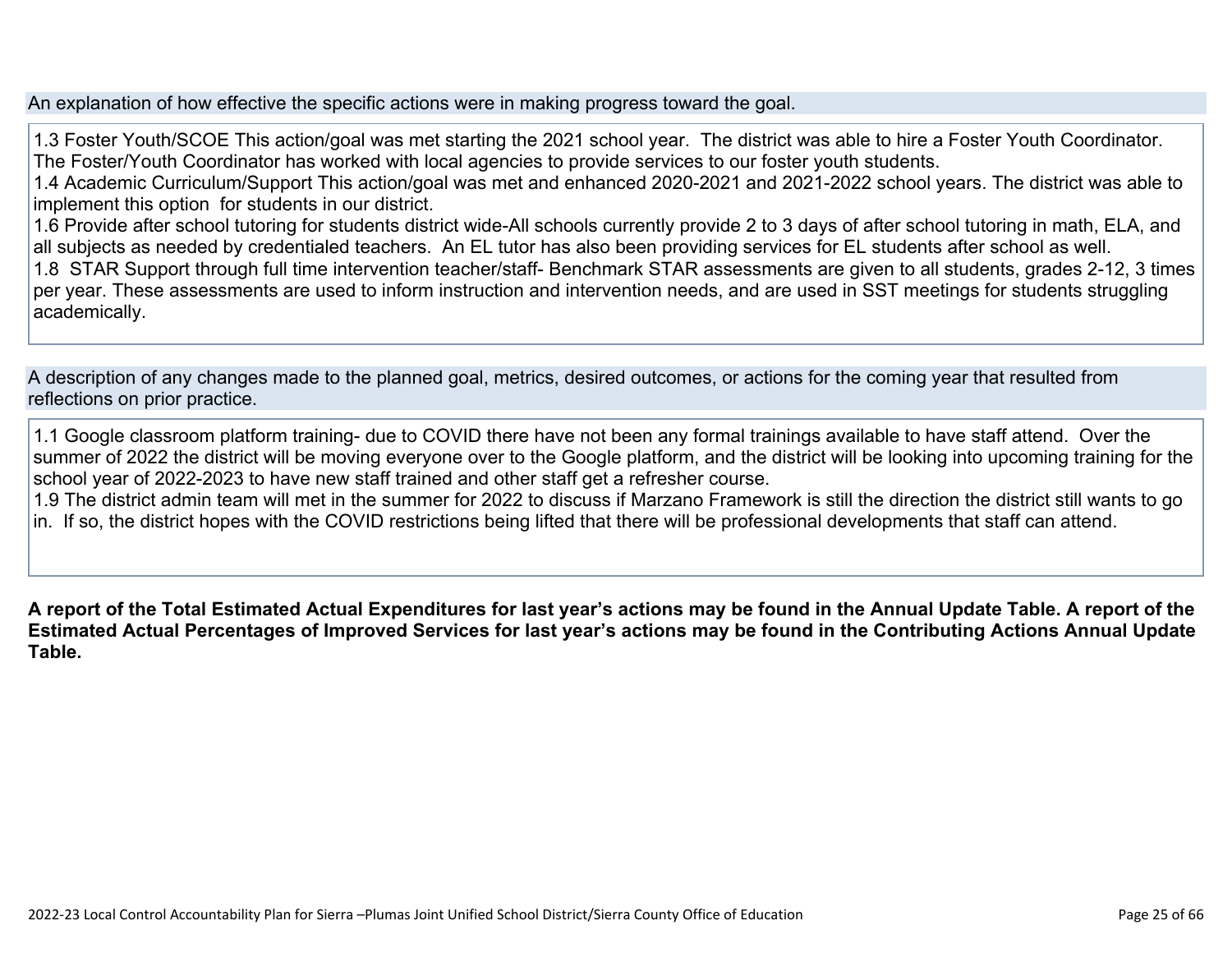# **[Goals and Actions](http://www.doc-tracking.com/screenshots/22LCAP/Instructions/22LCAPInstructions.htm#GoalsandActions)**

## **[Goal](http://www.doc-tracking.com/screenshots/22LCAP/Instructions/22LCAPInstructions.htm#goalDescription)**

| Goal # | <b>Description</b>                                                                                                                                                                 |
|--------|------------------------------------------------------------------------------------------------------------------------------------------------------------------------------------|
|        | Culture & Climate-All students, staff, parents, and stakeholders will have a positive culture & climate in our school district<br>to move forward in a positive direction for all. |

An explanation of why the LEA has developed this goal.

SPJUSD/SCOE feel that the culture and climate of our district is important to maintain and improve as we maneuver through each school year. By covering the following priorities the district feels that it can provide a strong culture and climate for students and staff: Priority 2: Implementation of State Standards- Implementation of the academic content and performance standards adopted by the State Board of Education, including how the programs and services will enable English learners to access the common core academic content

standards and the English Language Development standards.

Priority 3: Parent Involvement-Parental involvement, including efforts the school district makes to seek parent input in making decisions for the school district and each individual school site, and including how the school district will promote parental participation in programs for economically disadvantaged pupils, English learners, foster youth, and individuals with exceptional needs.

Priority 5: Pupil Engagement-Pupil engagement as measured by multiple indicators including, but not limited to, rates associated with attendance, chronic absenteeism, dropout (middle and high school), and high school graduation.

Priority 6: School Climate-School climate as measured by multiple indicators including, but not limited to, pupil suspension and expulsion rates as well as other local measures assessing safety and school connectedness.

Priority 9: Expelled Youth (County Offices of Education Only)-Coordination of instruction with other agencies regarding expelled youth.

### **[Measuring and Reporting Results](http://www.doc-tracking.com/screenshots/22LCAP/Instructions/22LCAPInstructions.htm#MeasuringandReportingResults)**

| <b>Metric</b>                 | <b>Baseline</b>                         | Year 1 Outcome                                               | Year 2 Outcome | Year 3 Outcome | Desired Outcome for<br>$2023 - 24$                          |
|-------------------------------|-----------------------------------------|--------------------------------------------------------------|----------------|----------------|-------------------------------------------------------------|
| Number of counseling<br>hours | East Side 12 hours<br>West Side 6 hours | East Side 16 hours a<br>'week<br>West Side 6 hours a<br>week |                |                | <b>Continue Counseling</b><br>Hours as per student<br>needs |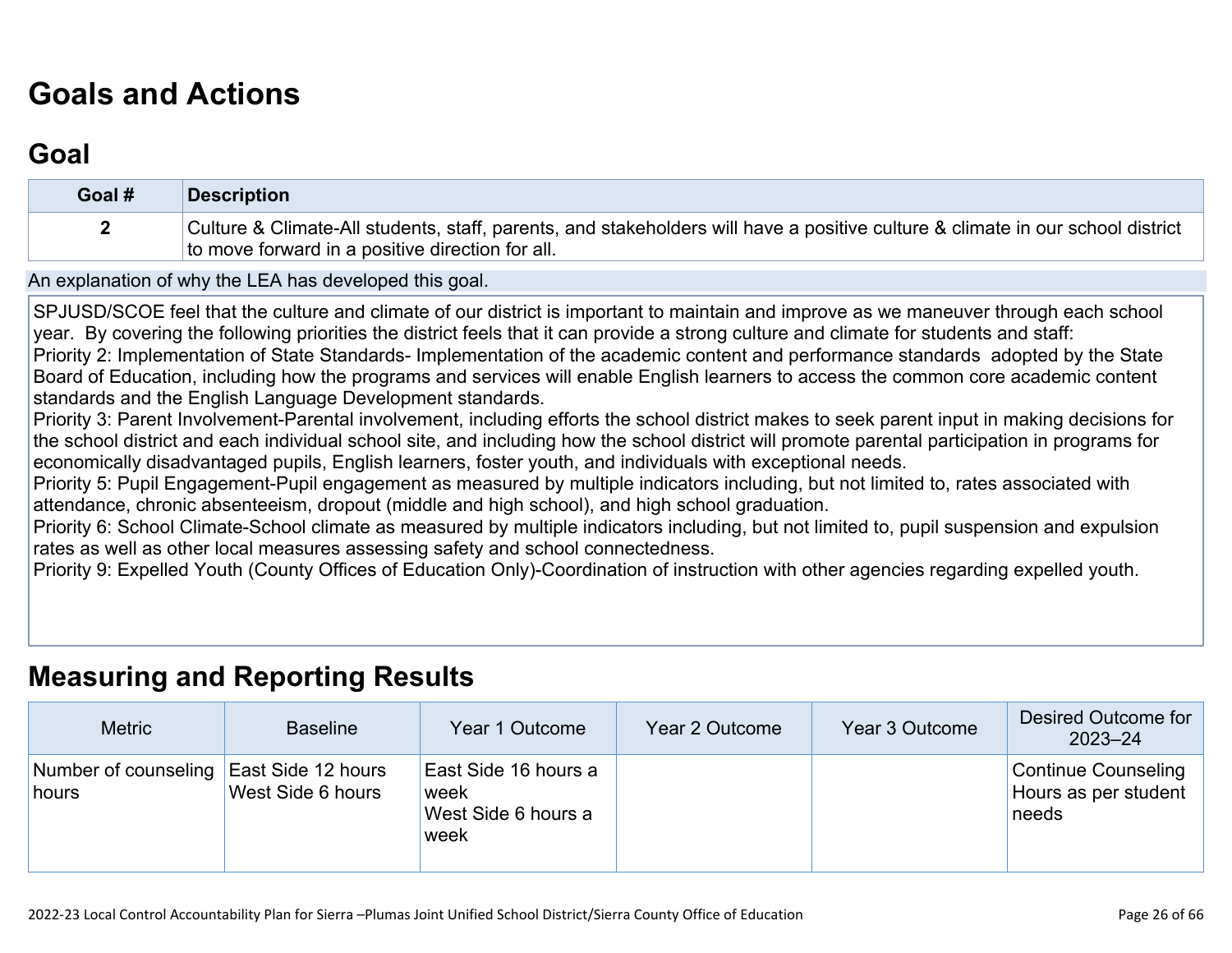| <b>Metric</b>                                                                                                  | <b>Baseline</b>                                                            | Year 1 Outcome                                                                                                  | Year 2 Outcome | <b>Year 3 Outcome</b> | <b>Desired Outcome for</b><br>$2023 - 24$                                                                |
|----------------------------------------------------------------------------------------------------------------|----------------------------------------------------------------------------|-----------------------------------------------------------------------------------------------------------------|----------------|-----------------------|----------------------------------------------------------------------------------------------------------|
| Records indicating<br>how many staff attend<br>professional<br>development                                     | 75% of staff will<br>engage in PD                                          | 80% of staff engaged<br>in PD                                                                                   |                |                       | Increase by 1%<br>annually                                                                               |
| <b>Facility Inspection</b><br>Tool                                                                             | All sites will received a All sites received a<br>rating of fair or better | rating of fair or better                                                                                        |                |                       | All sites will receive a<br>rating of fair or better                                                     |
| Superintendent/site<br>administrators review<br>of classroom needs                                             | Continue deferred<br>as planned                                            | Site Admin met with<br>maintenance schedule maintenance personal<br>and created priority<br>lists for each site |                |                       | Continue deferred<br>maintenance schedule<br>as planned                                                  |
| <b>Enrollment Records-</b><br>District will continue to<br>review expelled<br>students and services<br>offered | We have no expelled<br>students                                            | We have no expelled<br>students                                                                                 |                |                       | Maintain at 0%                                                                                           |
| <b>Enrollment Records</b>                                                                                      | Only 1 foster youth<br>enrolled at this time                               | Only 2 foster youth<br>enrolled at this time                                                                    |                |                       | District will continue to<br>review that<br>appropriate services<br>are being offered to<br>foster youth |
| <b>Suspension Rate</b>                                                                                         | .7%                                                                        | 2%                                                                                                              |                |                       | Maintain <1%                                                                                             |

# **[Actions](http://www.doc-tracking.com/screenshots/22LCAP/Instructions/22LCAPInstructions.htm#actions)**

| Action # | Title                                       | Description                                                                                                                                                   | <b>Total Funds</b> | Contributing |
|----------|---------------------------------------------|---------------------------------------------------------------------------------------------------------------------------------------------------------------|--------------------|--------------|
| 2.1      | Counseling for<br>Students District<br>Wide | District will maintain or increase as needed the hours of our Sierra<br>County Mental Health services to better meet the needs of our<br>identified students. | \$115,000.00       | No           |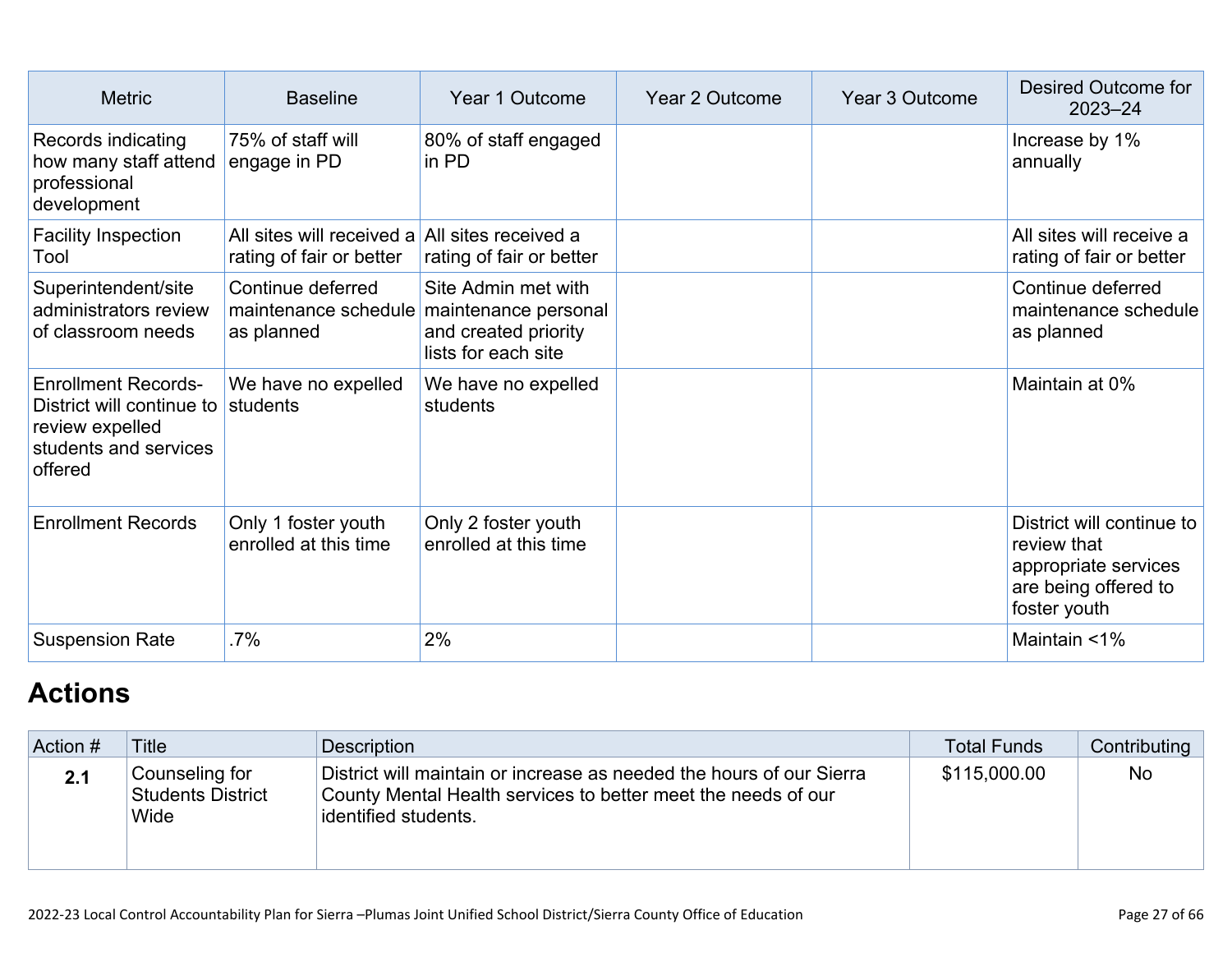| Action # | <b>Title</b>                                                         | <b>Description</b>                                                                                                                                                                                                                                                                                                                                                                                                                                                                                                                                                                                  | <b>Total Funds</b> | Contributing |
|----------|----------------------------------------------------------------------|-----------------------------------------------------------------------------------------------------------------------------------------------------------------------------------------------------------------------------------------------------------------------------------------------------------------------------------------------------------------------------------------------------------------------------------------------------------------------------------------------------------------------------------------------------------------------------------------------------|--------------------|--------------|
| 2.2      | FIT Report for each<br>school site                                   | District will continue to perform an annual inspection of facilities<br>through the Facilities Inspection Tool. All schools will receive a rating<br>of fair or better in all areas                                                                                                                                                                                                                                                                                                                                                                                                                 | \$500.00           | <b>No</b>    |
| 2.3      | Superintendent/site<br>administrators review<br>of school site needs | The site principals, superintendent and maintenance personnel meet<br>in the fall and the spring to review classroom, school, and technology<br>needs to plan deferred maintenance.                                                                                                                                                                                                                                                                                                                                                                                                                 | \$10,000.00        | <b>No</b>    |
| 2.4      | Foster youth Liaison                                                 | Foster youth and expelled students receive instruction and services to<br>support their intellectual, social emotional, and physical development.<br>(SCOE)                                                                                                                                                                                                                                                                                                                                                                                                                                         | \$25,000.00        | <b>No</b>    |
| 2.5      | Professional<br>Development                                          | 1.5 hrs/week for teachers. Teachers collaborate to create priority<br>standards for their grades and subjects taught. A product of this<br>collaboration is district wide priority standards that are sequenced<br>throughout a broad course of study for all grade levels.<br>Get Focused, Stay Focused program provides unduplicated students<br>and students with exceptional needs additional support in accessing<br>and enrolling in a broad course of study.<br>STAR program used to assess minimum of 3X per year student<br>outcomes and performance to support class placement decisions. | \$90,000.00        | <b>No</b>    |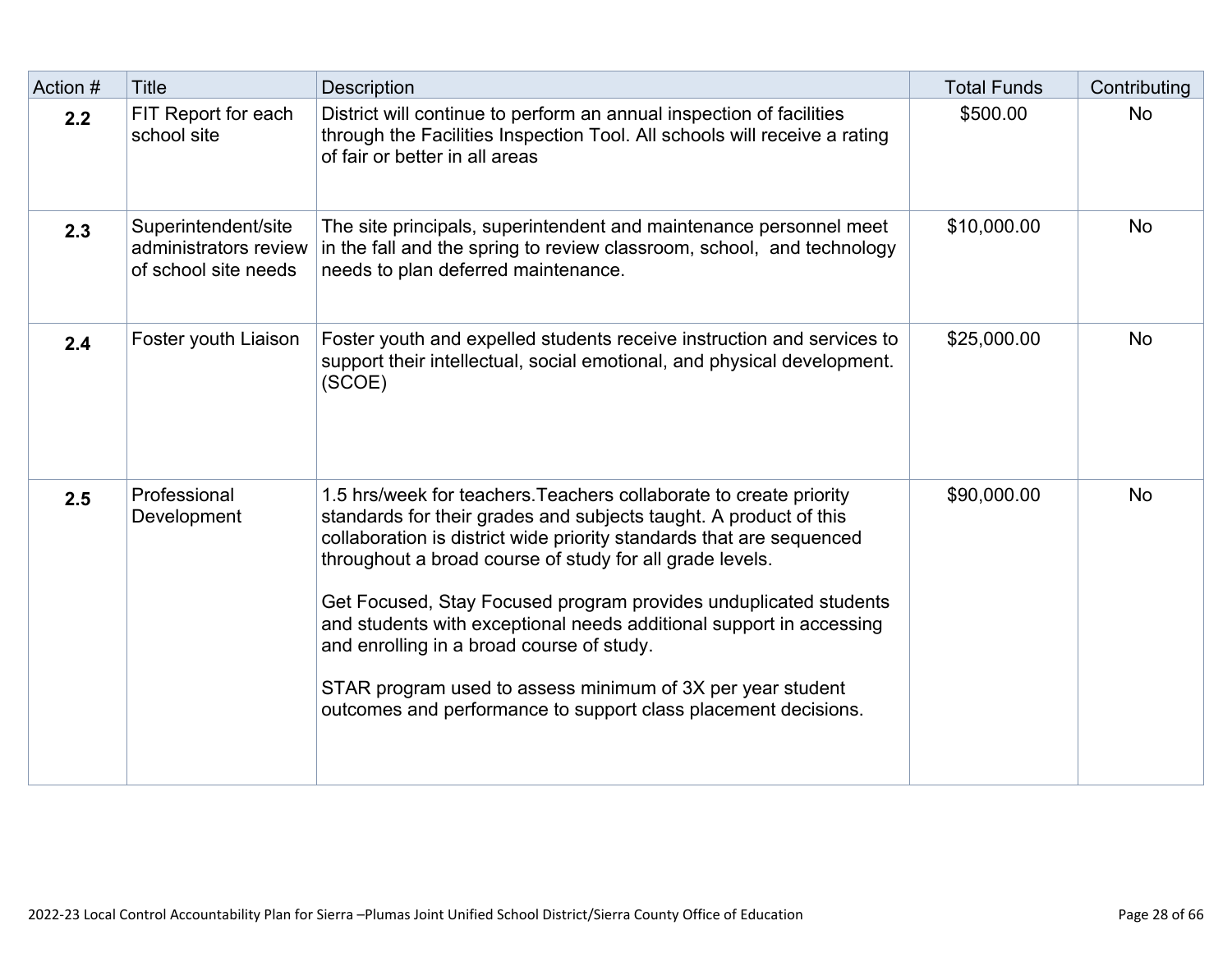# **[Goal Analysis \[2021-22\]](http://www.doc-tracking.com/screenshots/22LCAP/Instructions/22LCAPInstructions.htm#GoalAnalysis)**

An analysis of how this goal was carried out in the previous year. A description of any substantive differences in planned actions and actual implementation of these actions.

For action 2.1 all of our counselors are now provided through private contracts. Sierra County Mental Health did not have enough counselors to help provide these services with our district. The district increased counseling services on the East side due to the increase of students needs. The district provides 16 hours of counseling a week on the the East side.

An explanation of material differences between Budgeted Expenditures and Estimated Actual Expenditures and/or Planned Percentages of Improved Services and Estimated Actual Percentages of Improved Services.

An explanation of how effective the specific actions were in making progress toward the goal.

2.1 Counseling for Students District Wide- The district recognized the need for more counseling hours on the East side and was able to work with one of the contracted counselors to increase hours of service to meet student's needs. 2.4 Foster Youth Liaison- The district was able to hire a Foster Youth Liaison, with that position being filled the district's foster youth students are ale to receive the best services needed for each individual.

A description of any changes made to the planned goal, metrics, desired outcomes, or actions for the coming year that resulted from reflections on prior practice.

No Changes at this time.

**A report of the Total Estimated Actual Expenditures for last year's actions may be found in the Annual Update Table. A report of the Estimated Actual Percentages of Improved Services for last year's actions may be found in the Contributing Actions Annual Update Table.**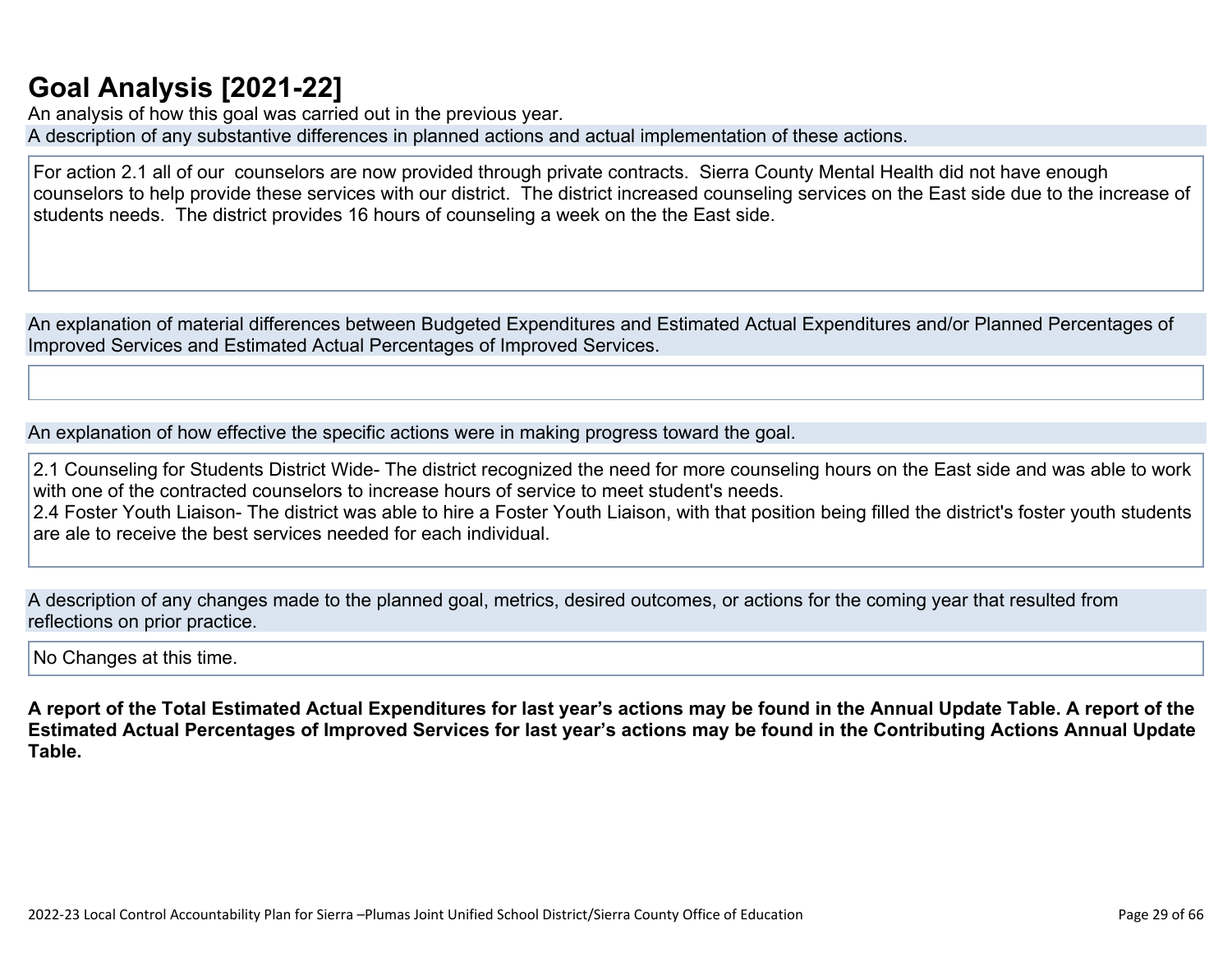# **[Goals and Actions](http://www.doc-tracking.com/screenshots/22LCAP/Instructions/22LCAPInstructions.htm#GoalsandActions)**

# **[Goal](http://www.doc-tracking.com/screenshots/22LCAP/Instructions/22LCAPInstructions.htm#goalDescription)**

| Goal # | <b>Description</b>                                   |
|--------|------------------------------------------------------|
| 3      | Parent and Stakeholder involvement with SPJUSD/SCOE. |
|        |                                                      |

An explanation of why the LEA has developed this goal.

SPJUSD/SCOOE want to increase parent and stakeholder involvedment in the district. The district feels it is important to improve in these areas to continue to create a health district for students, staff, parents, and all stakeholders involved. By covering the following priorities we feel we can achieve this:

Priorities:

Priority 3: Parent Involvement-Parental involvement, including efforts the school district makes to seek parent input in making decisions for the school district and each individual school site, and including how the school district will promote parental participation in programs for economically disadvantaged pupils, English learners, foster youth, and individuals with exceptional needs.

Priority 5: Pupil Engagement-Pupil engagement as measured by multiple indicators including, but not limited to, rates associated with attendance, chronic absenteeism, dropout (middle and high school), and high school graduation.

Priority 6: School Climate-School climate as measured by multiple indicators including, but not limited to, pupil suspension and expulsion rates as well as other local measures assessing safety and school connectedness.

Priority 10: Foster Youth (County Offices of Education Only)-Coordination of services with other agencies regarding foster youth.

## **[Measuring and Reporting Results](http://www.doc-tracking.com/screenshots/22LCAP/Instructions/22LCAPInstructions.htm#MeasuringandReportingResults)**

| <b>Metric</b>                      | <b>Baseline</b>                                  | Year 1 Outcome                                                                             | Year 2 Outcome | Year 3 Outcome | Desired Outcome for<br>$2023 - 24$        |
|------------------------------------|--------------------------------------------------|--------------------------------------------------------------------------------------------|----------------|----------------|-------------------------------------------|
| Number of SARB<br>Referrals        | 6 Referrals -2019-<br>2020                       | 11 Referrals- 2020-<br>2021                                                                |                |                | Decrease referrals by<br>1% annually.     |
| Meeting Needs in<br>Strategic Plan | <b>Creating district-wide</b><br>strategic plan. | Strategic planning will<br>continue in the 2022-<br>2023 school year with<br>the new board |                |                | Creating district-wide<br>strategic plan. |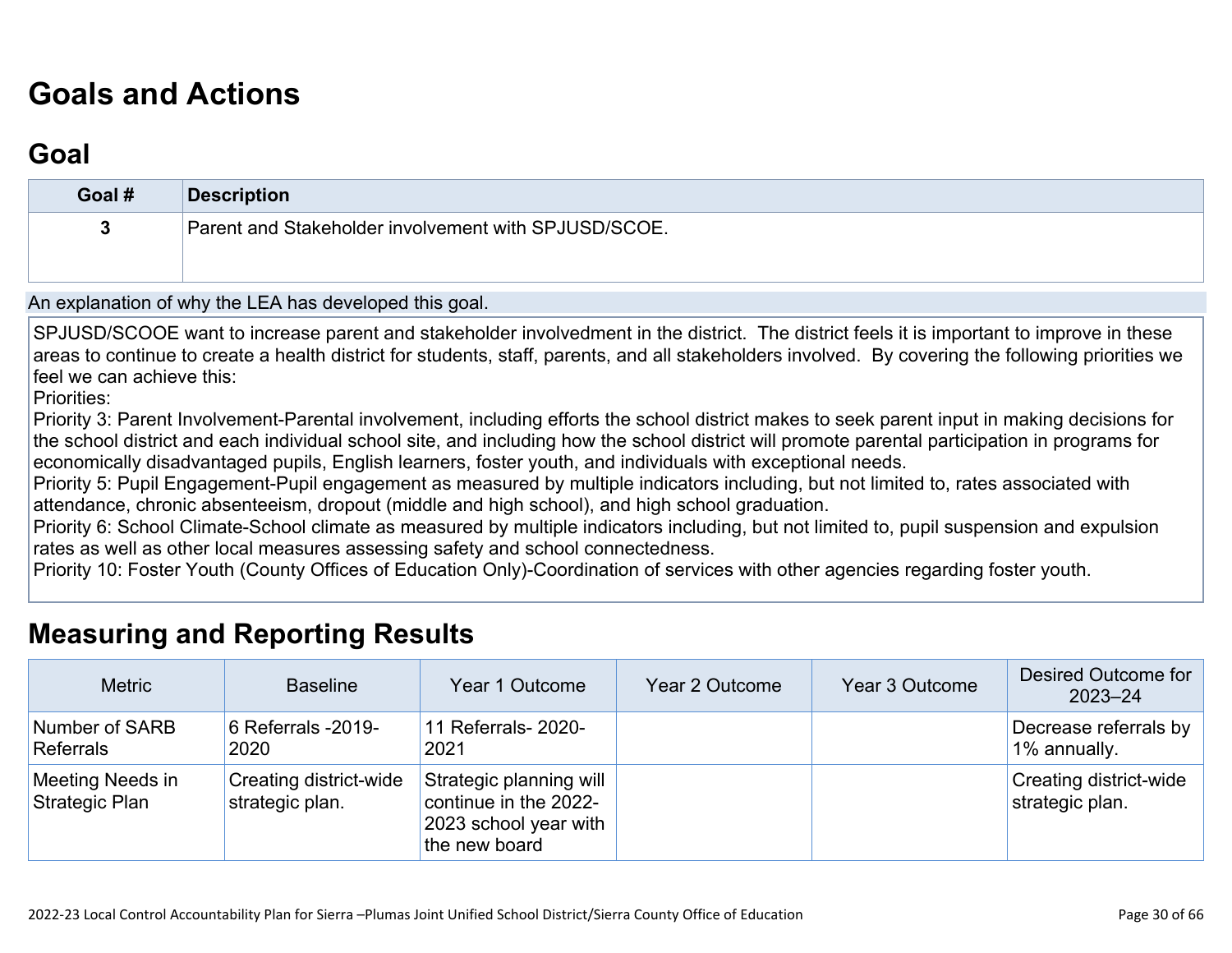| <b>Metric</b>                                                                   | <b>Baseline</b>                                        | Year 1 Outcome                                                                                                                                              | Year 2 Outcome | Year 3 Outcome | Desired Outcome for<br>$2023 - 24$         |
|---------------------------------------------------------------------------------|--------------------------------------------------------|-------------------------------------------------------------------------------------------------------------------------------------------------------------|----------------|----------------|--------------------------------------------|
| Parent Involvement in<br>Surveys                                                | Create and distribute<br>parent engagement<br>surveys. | EL Survey in June<br><b>District Wide Parent</b><br>Surveys:<br>Independent Study<br><b>Needs</b><br><b>Technology Needs</b><br><b>Transportation Needs</b> |                |                | 80% return rate of<br>survey.              |
| Number of<br><b>Students/Parents</b><br>Participating in Four-<br>year Planning | 85% of families<br>participate.                        | 88% of families<br>participated.                                                                                                                            |                |                | Increase rate by 2%<br>annually.           |
| <b>SCOE-Foster Youth</b><br>Liaison                                             | <b>Hire Foster Youth</b><br>Liaison                    | <b>Part Time Foster</b><br>Youth Liaison was<br>hired                                                                                                       |                |                | Staff position with a<br>qualified person. |

# **[Actions](http://www.doc-tracking.com/screenshots/22LCAP/Instructions/22LCAPInstructions.htm#actions)**

| Action # | Title                     | <b>Description</b>                                                                                                                                                                                                                                                                                                   | <b>Total Funds</b> | Contributing |
|----------|---------------------------|----------------------------------------------------------------------------------------------------------------------------------------------------------------------------------------------------------------------------------------------------------------------------------------------------------------------|--------------------|--------------|
| 3.1      | <b>SARB Referrals</b>     | To work with other local agencies to increase pupil attendance, mental<br>wellness, and parent involvement and help. Agencies include, Sierra<br>County Sheriff's Department, Probation, District Attorney, Behavioral<br>Health, Counselors, Child Protective Services, Superintendent, and<br>Site Administrators. | \$500.00           | <b>No</b>    |
| 3.2      | <b>Strategic Planning</b> | The school district has hired an individual to provide support and<br>direction to provide strategic planning for the school district to help<br>with direction on priorities set by stakeholders to improve the district as<br>a whole.                                                                             | \$15,000.00        | <b>No</b>    |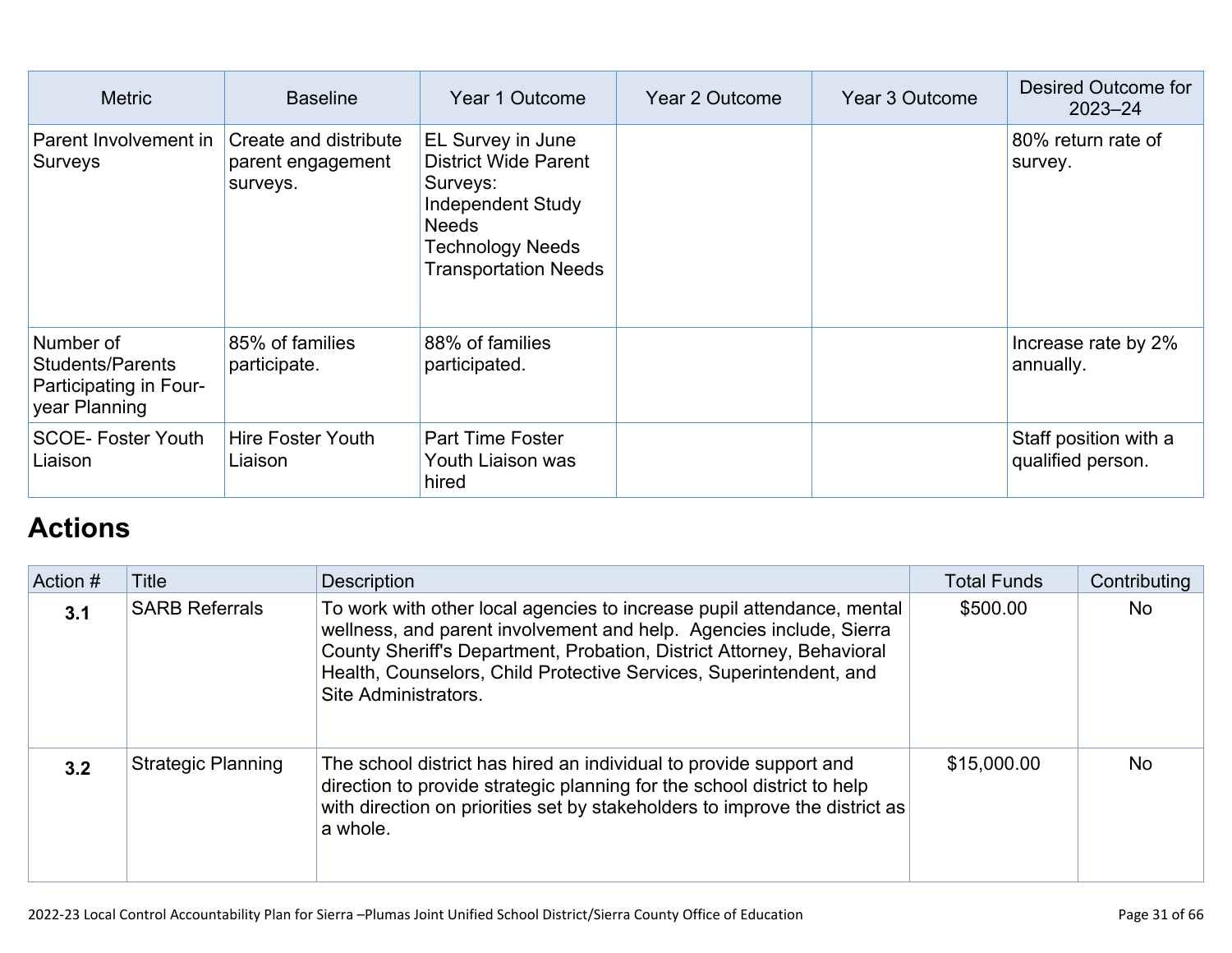| Action # | Title                       | <b>Description</b>                                                                                                                                                            | <b>Total Funds</b> | Contributing |
|----------|-----------------------------|-------------------------------------------------------------------------------------------------------------------------------------------------------------------------------|--------------------|--------------|
| 3.3      | <b>Parent Surveys</b>       | The district will have surveys sent out to help with strategic planning,<br>as well as stakeholder meetings. Surveys are also sent out by ELL<br>coordinator to ELL families. | \$1,000.00         | <b>No</b>    |
| 3.4      | Four Year Planning          | Four year planning will be provided by both high school sites in the<br>district for students and parents.                                                                    | \$1,000.00         | <b>No</b>    |
| 3.5      | <b>Foster Youth Liaison</b> | The district is hiring a part time liaison to provide proper services for<br>foster youth in our district.                                                                    | \$20,000.00        | <b>No</b>    |

# **[Goal Analysis \[2021-22\]](http://www.doc-tracking.com/screenshots/22LCAP/Instructions/22LCAPInstructions.htm#GoalAnalysis)**

An analysis of how this goal was carried out in the previous year.

A description of any substantive differences in planned actions and actual implementation of these actions.

3.2 Due to date availability and stepping down of a board member, strategic planning was pushed to late spring of 2022.

An explanation of material differences between Budgeted Expenditures and Estimated Actual Expenditures and/or Planned Percentages of Improved Services and Estimated Actual Percentages of Improved Services.

An explanation of how effective the specific actions were in making progress toward the goal.

3.3 Parent Surveys- Parent surveys were sent out district wide in regards to technology needs, transportation needs, independent study needs, and ELL survey was completed as well.

3.5 Foster Youth Liaison- The district was able to hire a pastime liaison for the district that has been able to provide proper services for foster youth in the school district.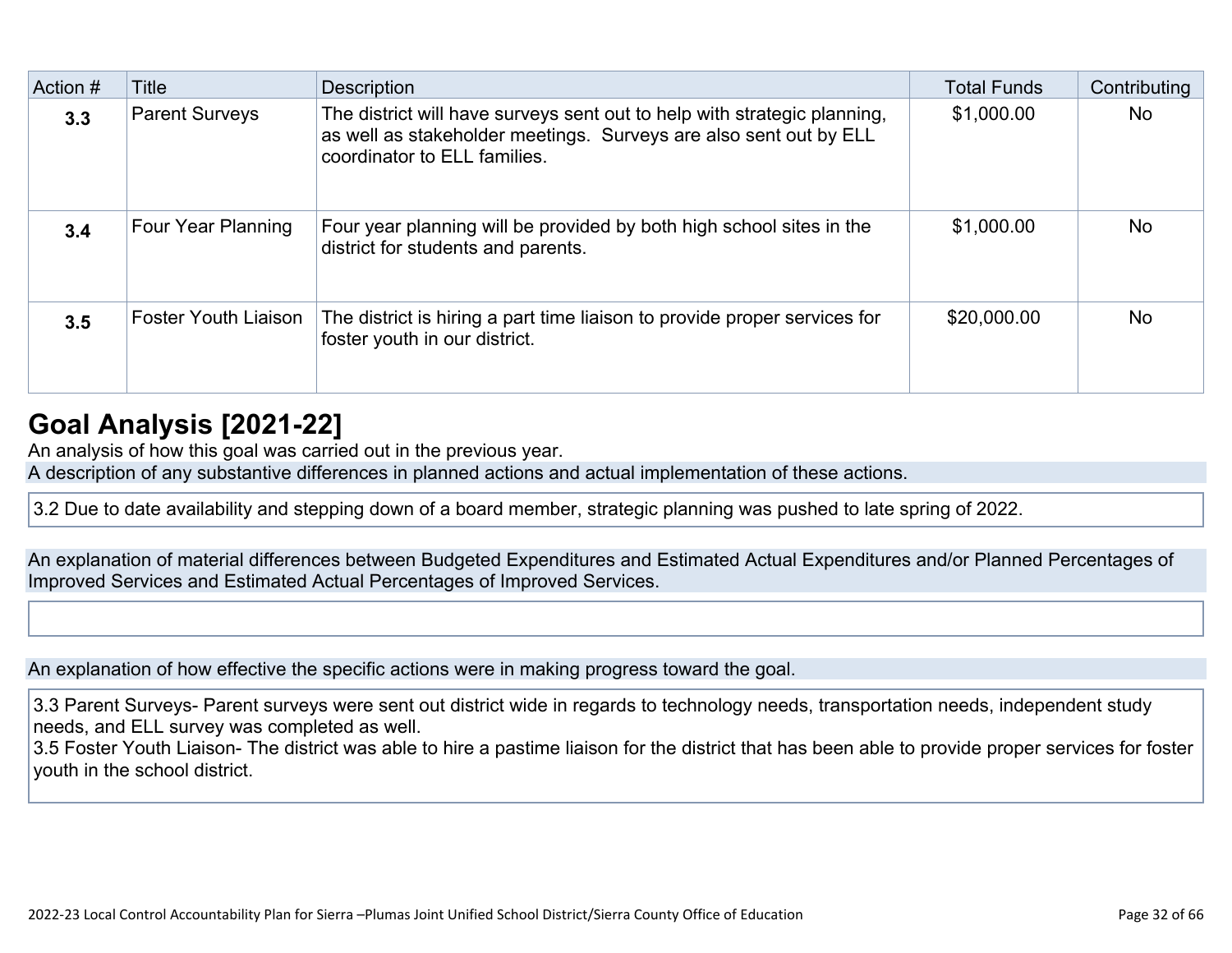A description of any changes made to the planned goal, metrics, desired outcomes, or actions for the coming year that resulted from reflections on prior practice.

No Changes at this Time.

**A report of the Total Estimated Actual Expenditures for last year's actions may be found in the Annual Update Table. A report of the Estimated Actual Percentages of Improved Services for last year's actions may be found in the Contributing Actions Annual Update Table.**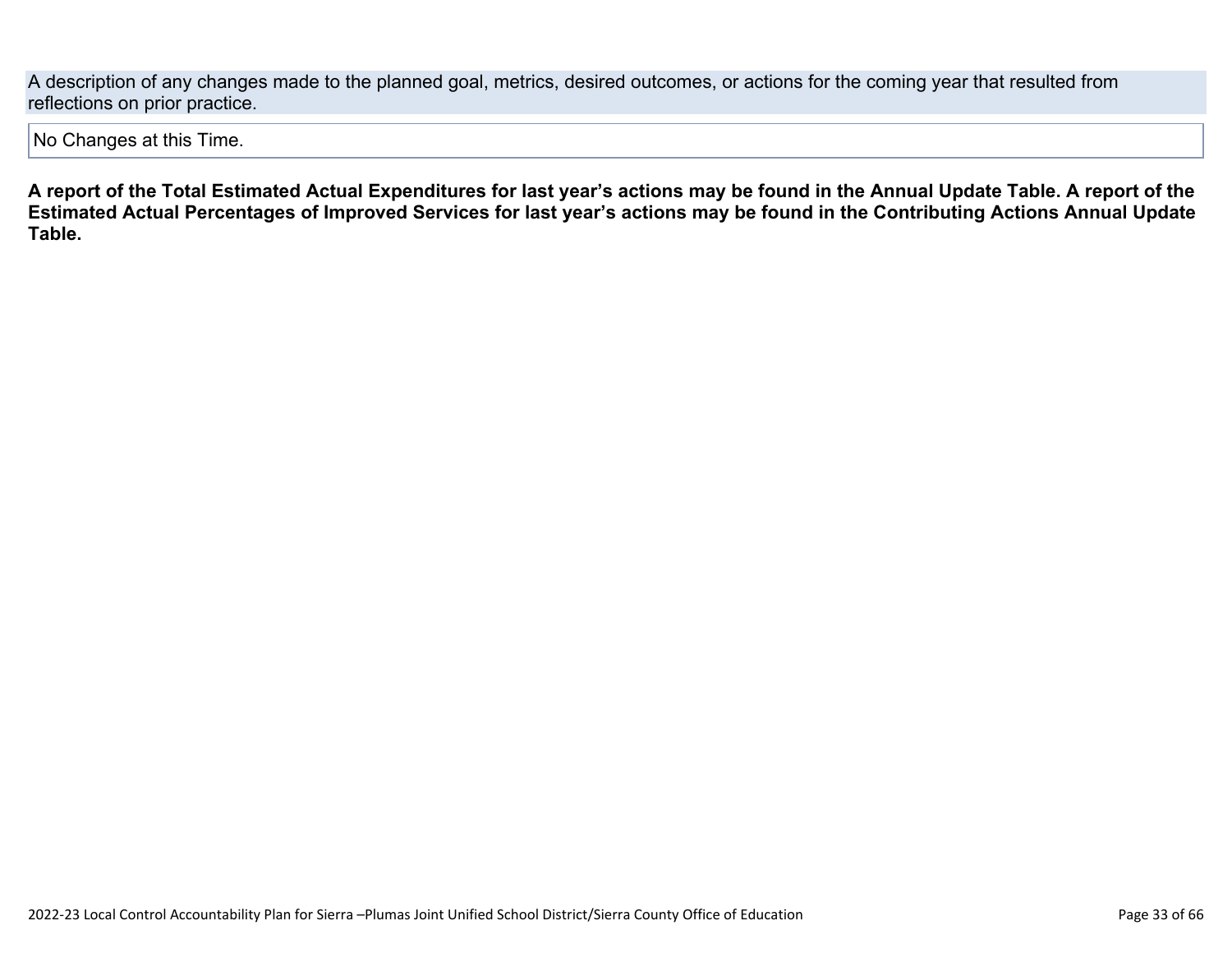# **[Increased or Improved Services for Foster Youth, English Learners, and Low-](http://www.doc-tracking.com/screenshots/22LCAP/Instructions/22LCAPInstructions.htm#IncreasedImprovedServices)[Income Students \[2022-23\]](http://www.doc-tracking.com/screenshots/22LCAP/Instructions/22LCAPInstructions.htm#IncreasedImprovedServices)**

| Projected LCFF Supplemental and/or Concentration Grants | Projected Additional LCFF Concentration Grant (15 percent) |  |  |  |
|---------------------------------------------------------|------------------------------------------------------------|--|--|--|
| \$358,074                                               |                                                            |  |  |  |

#### **Required Percentage to Increase or Improve Services for the LCAP Year**

| Projected Percentage to Increase<br>or Improve Services for the<br>Coming School Year | LCFF Carryover — Percentage | <b>ILCFF Carryover — Dollar</b> | Total Percentage to Increase or<br>Improve Services for the Coming<br>School Year |
|---------------------------------------------------------------------------------------|-----------------------------|---------------------------------|-----------------------------------------------------------------------------------|
|                                                                                       | 13.58%                      | \$357,611.78                    |                                                                                   |

### **The Budgeted Expenditures for Actions identified as Contributing may be found in the Contributing Actions Table.**

### **[Required Descriptions](http://www.doc-tracking.com/screenshots/22LCAP/Instructions/22LCAPInstructions.htm#RequiredDescriptions)**

For each action being provided to an entire school, or across the entire school district or county office of education (COE), an explanation of (1) how the needs of foster youth, English learners, and low-income students were considered first, and (2) how these actions are effective in meeting the goals for these students.

Hiring of part-time Foster Youth Liaison and maintain ELL Aide position.

The district was able to hire a part-time Foster Youth Liaison and maintained the ELL position.

The Foster Youth Liaison has been able to work and provide all of the services that the district wanted fulfilled.

The ELL position was maintained in the district and is able to provide all services needed for ELL students district wide.

A description of how services for foster youth, English learners, and low-income students are being increased or improved by the percentage required.

Foster Youth Coordinator will provide the following:

• Represent Sierra County as the Foster Youth Services Program Coordinator

2022-23 Local Control Accountability Plan for Sierra –Plumas Joint Unified School District/Sierra County Office of Education Page 34 of 66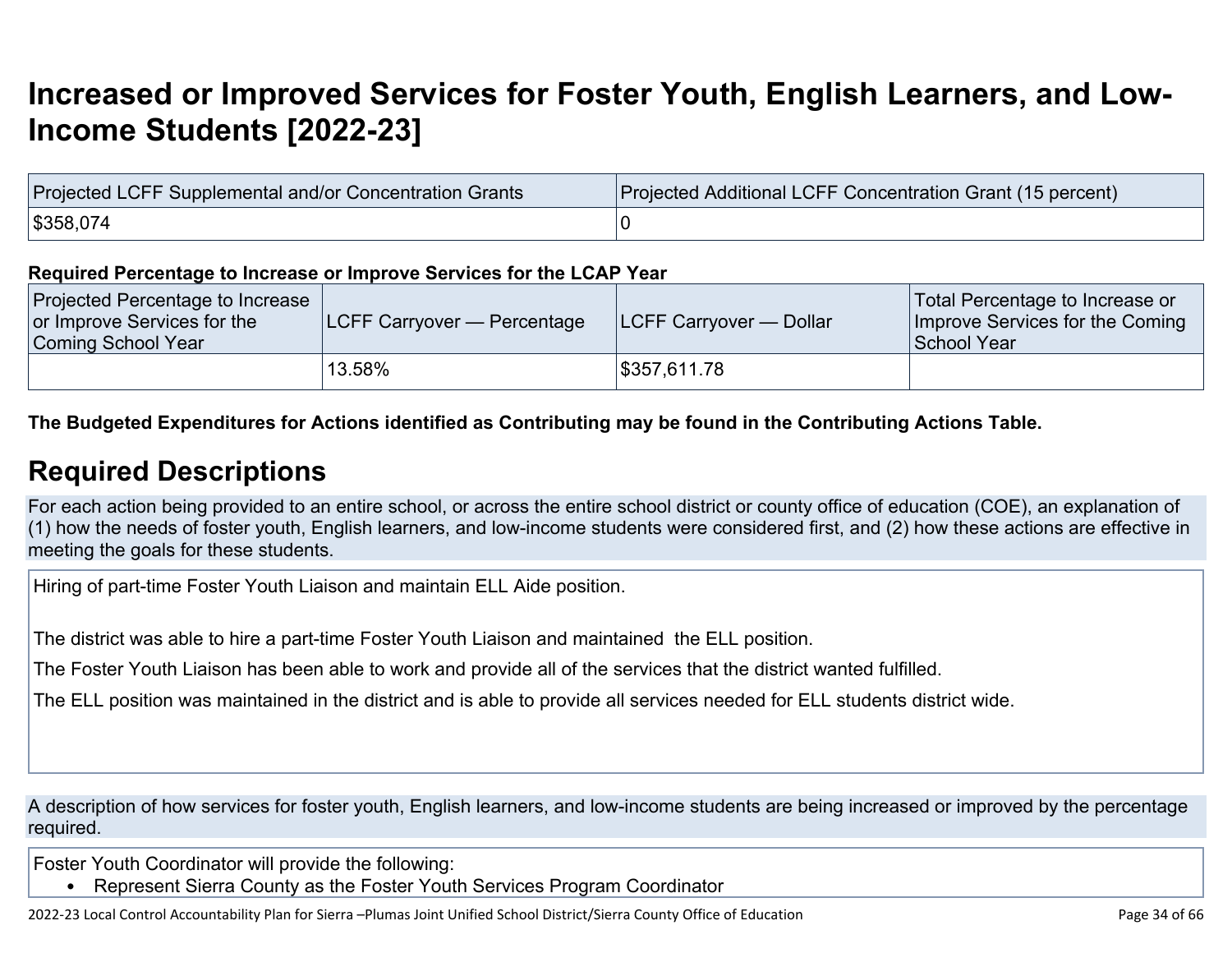- Work with the Superintendent and Business Manager on written plans, budgets and reporting
- Attend mandatory Regional and Statewide Coordinator Meetings
- Attend related trainings and workshops as needed
- Chair and prepare agendas and minutes for the Foster Youth Services Executive Advisory Council for Sierra County
- Monitor and assist foster youth enrolled in Sierra County schools
- Represent educational interests of eligible foster care youth during juvenile court proceedings
- Develop written procedures for inter-agency collaboration for eligible foster youth subject to out-of-home placement decisions by the court
- Increase the scope and coordination of services for foster youth in Sierra County, and/or Sierra County youth placed in out-ofcounty group homes
- Provide mentoring services to participants based on social and emotional needs including referral for counseling or other services as appropriate
- Organize and schedule experiential learning and team-building activities to eligible foster youth
- Coordinate enrollment of participants in after-school programs as appropriate
- Develop a case-management system, including a database to include: school of attendance, grade, living arrangements, health records, specialized pupil support services, and extra-curricular activities
- Coordinate trainings for group-home providers, with Sierra County Social Services, for new and existing providers
- Conduct home visits as requested by school administrators or teachers
- Perform other related duties as assigned

Homeless Youth Coordinator will provide the following:

- Represent Sierra County as the Education for Homeless Children and Youth Program Coordinator
- Work with the Superintendent and Business Manager on written plans, budgets and reporting
- Attend mandatory Regional and Statewide Coordinator Meetings
- Attend related trainings and workshops as needed
- Develop written procedures for inter-agency collaboration in identification of eligible homeless children
- Represent educational interests of eligible homeless youth during school enrollment proceedings
- Monitor and assist homeless youth enrolled in Sierra County schools
- Increase the scope and coordination of services for homeless youth in Sierra County through inter-agency collaboration
- Provide parent information services based on social and emotional needs including referral for counseling or other services as appropriate
- Organize and schedule public awareness activities for homeless youth
- Coordinate enrollment disputes with SPJUSD and SCOE as necessary
- Develop a case-management system
- Conduct dispute resolution services as necessary
- Perform other related duties as assigned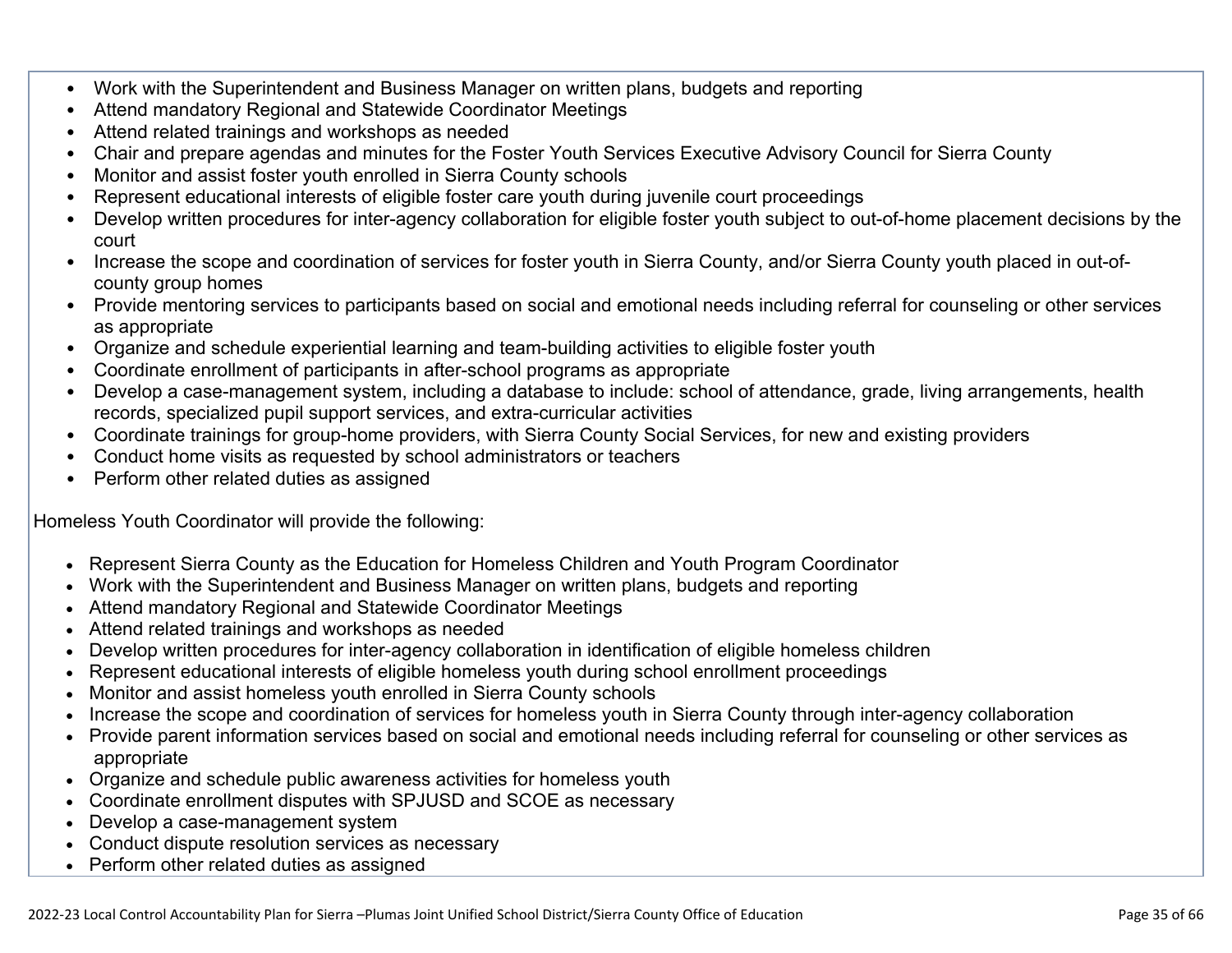ELL Aide will provide the following:

- Assist instructional personnel in the implementation of individual educational plans for pupils experiencing language development needs
- Collects and records home language surveys, classify students as ELL
- Serves as translator at parent conferences, IEPs and other meetings with the school community
- Serve on the English Learner Advisory Committee
- ELPAC trainings at least twice a year
- ELPAC-English Language Proficiency Assessments for California Coordinator
- Monitors or administers a variety of standardized and teacher prepared tests for placement, competency or to measure progress
- Make home visits and telephone calls to non-English speaking parents of students; encourage interest and involvement in school activities
- Coordinate, schedule, and administer the district and state mandated assessments to determine pupil language proficiency levels; gather data information
- Use a second language in assisting with bilingual needs both verbal and written communication
- Support certificated personnel in the creation of appropriate educational instruction to individuals or small groups of ELL students
- Collaborate with teachers to create instructional materials for the purpose of providing access to course content for ELL students
- Assist certificated personnel in the development and maintenance of a learning environment appropriate to the special needs and language requirements of pupils
- Assist students in the development of appropriate social behaviors
- Work individually or in small groups with ELL students for purposes of English language acquisition and/or accessing class material
- As directed by the certificated staff, implement lesson plans, prepare instructional materials, and helps to create displays specific for ELL students to access content materials
- Under the direct supervision of certificated personnel, may review/assess student homework and/or tests of ELL students
- Assist the teacher in supervision of ELL students for periods of time inside and outside the classroom
- Grade monitoring for grades 7-12
- Weekly grade reports-Communication with teachers and students
- Establish rapport and positive relationship with students and staff members
- Assist in the parent conference process when requested by the classroom teacher; provide oral and written translation with limited or non-English speaking parents; translate notes, letters and other materials as needed
- Assist in maintaining the assigned classroom/school area in an orderly condition
- Assist the teacher in preparing and maintaining a variety of records as they pertain to ELL students, files and reports related to their progress.
- Split time throughout LES, LHS, and Downieville
- Operate instructional equipment, computer and standard office equipment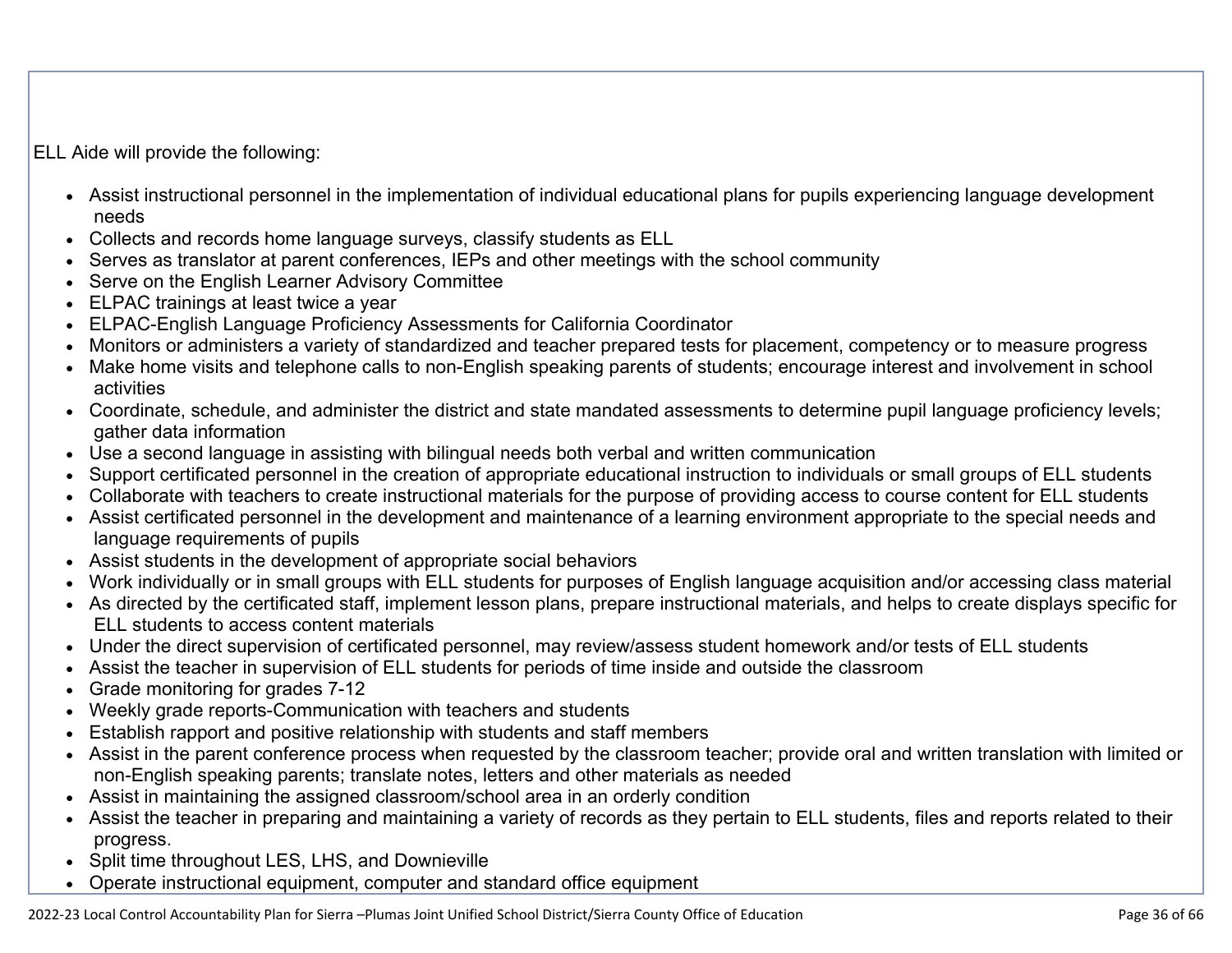- Perform clerical duties
- Participate in periodic in-service as directed by certificated staff
- Perform other related duties as assigned

A description of the plan for how the additional concentration grant add-on funding identified above will be used to increase the number of staff providing direct services to students at schools that have a high concentration (above 55 percent) of foster youth, English learners, and lowincome students, as applicable.

| <b>Staff-to-student ratios by</b><br>type of school and<br><b>concentration of</b><br>unduplicated students | Schools with a student concentration of 55 percent or<br>less | Schools with a student concentration of greater than 55<br>percent |
|-------------------------------------------------------------------------------------------------------------|---------------------------------------------------------------|--------------------------------------------------------------------|
| Staff-to-student ratio of<br>classified staff providing<br>direct services to students                      |                                                               |                                                                    |
| Staff-to-student ratio of<br>certificated staff providing<br>direct services to students                    |                                                               |                                                                    |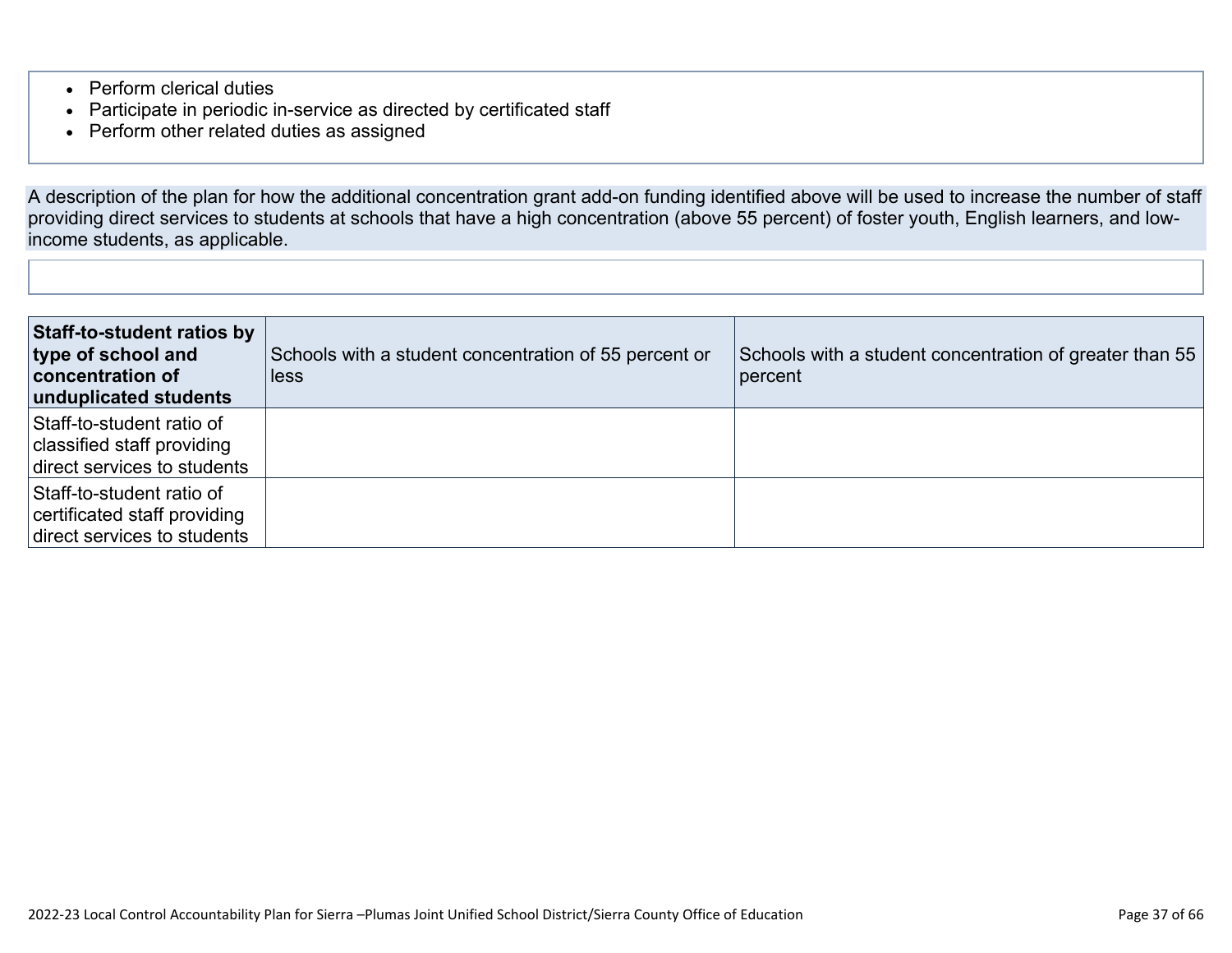### **2022-23 Total Expenditures Table**

| <b>Totals</b>        |                | <b>LCFF Funds</b>                                                         | <b>Other State</b><br><b>Funds</b> | <b>Local Funds</b>      | <b>Federal Funds</b>             | <b>Total Funds</b>       | <b>Total Personnel</b> | <b>Total Non-</b><br>personnel |                                   |
|----------------------|----------------|---------------------------------------------------------------------------|------------------------------------|-------------------------|----------------------------------|--------------------------|------------------------|--------------------------------|-----------------------------------|
| <b>Totals</b>        |                | \$244,500.00                                                              | \$275,000.00                       |                         | \$153,000.00                     | \$672,500.00             | \$235,000.00           | \$437,500.00                   |                                   |
|                      | <b>Action#</b> |                                                                           |                                    |                         |                                  |                          |                        |                                |                                   |
| Goal<br>$\mathbf{1}$ | $1.1$          | <b>Action Title</b><br>Google Classroom                                   | All                                | <b>Student Group(s)</b> | <b>LCFF Funds</b><br>\$25,000.00 | <b>Other State Funds</b> | <b>Local Funds</b>     | <b>Federal Funds</b>           | <b>Total Funds</b><br>\$25,000.00 |
|                      |                | Platform Training.                                                        |                                    |                         |                                  |                          |                        |                                |                                   |
| $\mathbf{1}$         | $1.2$          | MTSS/Star<br><b>Benchmark</b><br>Assessments/Interve<br>ntion Teacher     | All                                |                         | \$7,500.00                       |                          |                        |                                | \$7,500.00                        |
| $\mathbf 1$          | $1.3$          | Foster Youth/SCOE                                                         | Foster Youth All                   |                         |                                  | \$35,000.00              |                        |                                | \$35,000.00                       |
| $\mathbf{1}$         | $1.4$          | Academic<br>Curriculum/Support                                            | All                                |                         | \$50,000.00                      |                          |                        |                                | \$50,000.00                       |
| $\mathbf{1}$         | 1.5            | Purchase technology<br>to support ELA/Math                                | All                                |                         | \$25,000.00                      |                          |                        |                                | \$25,000.00                       |
| $\mathbf{1}$         | 1.6            | Provide after school<br>tutoring for students<br>district wide.           | All                                |                         |                                  | \$12,000.00              |                        | \$15,000.00                    | \$27,000.00                       |
| $\overline{1}$       | 1.7            | ELD standards and<br>Support for EL<br>students                           | All                                |                         |                                  |                          |                        | \$50,000.00                    | \$50,000.00                       |
| $\mathbf{1}$         | 1.8            | <b>STAR support</b><br>through full time<br>intervention<br>teacher/staff | All                                |                         | \$25,000.00                      |                          |                        | \$50,000.00                    | \$75,000.00                       |
| $\mathbf{1}$         | 1.9            | Professional<br>Development                                               | All                                |                         | \$2,000.00                       | \$18,000.00              |                        | \$15,000.00                    | \$35,000.00                       |
| $\mathbf 1$          | 1.10           | Science adoption<br>committee will work<br>towards adoption.              | All                                |                         |                                  | \$65,000.00              |                        |                                | \$65,000.00                       |
| $\mathbf{2}$         | 2.1            | Counseling for<br><b>Students District</b><br>Wide                        | All                                |                         |                                  | \$100,000.00             |                        | \$15,000.00                    | \$115,000.00                      |
| $\mathbf{2}$         | 2.2            | FIT Report for each<br>school site                                        | All                                |                         | \$500.00                         |                          |                        |                                | \$500.00                          |

2022-23 Local Control Accountability Plan for Sierra –Plumas Joint Unified School District/Sierra County Office of Education Page 38 of 66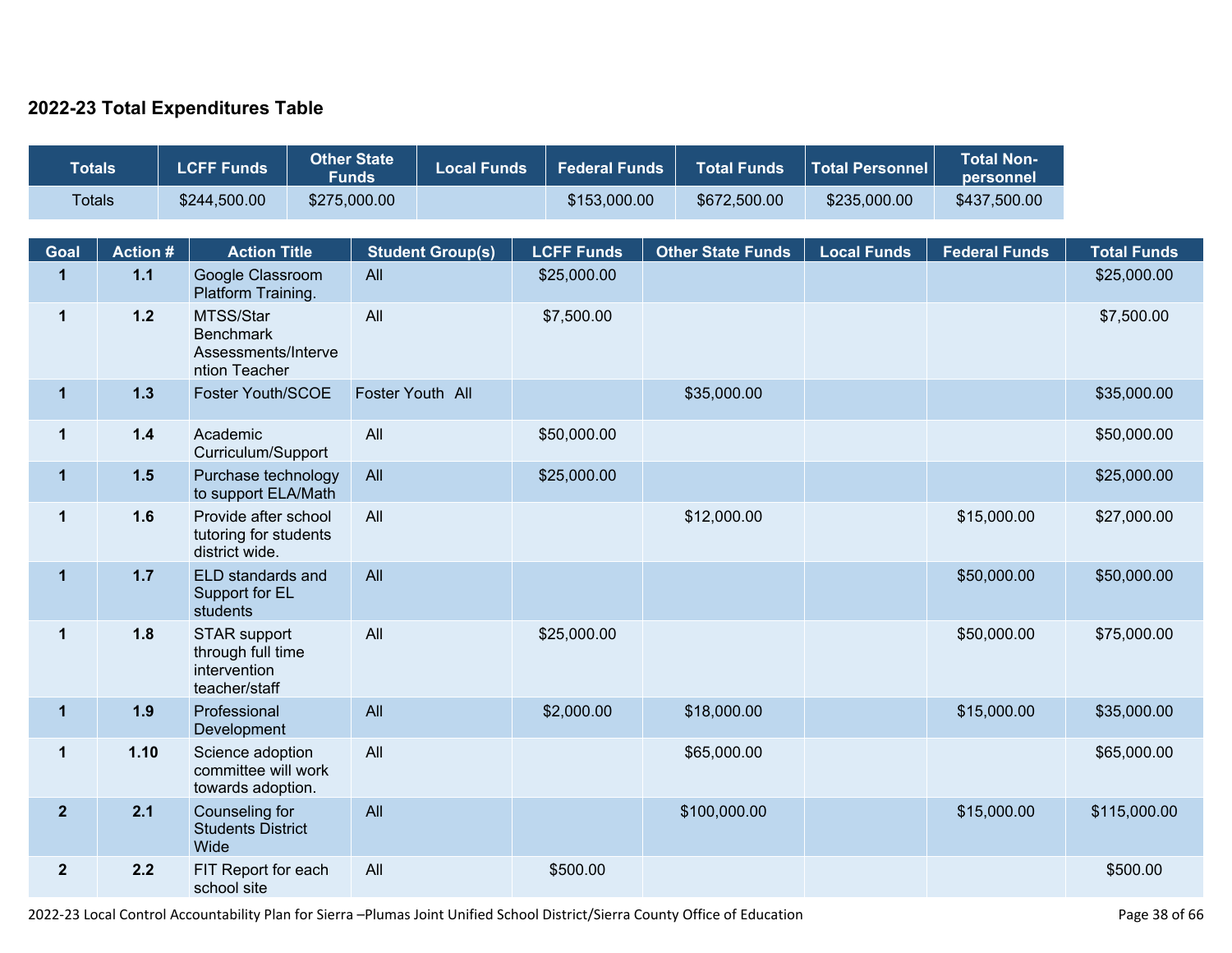| <b>Goal</b>    | <b>Action #</b> | <b>Action Title</b>                                                  | <b>Student Group(s)</b>                | <b>LCFF Funds</b> | <b>Other State Funds</b> | <b>Local Funds</b> | <b>Federal Funds</b> | <b>Total Funds</b> |
|----------------|-----------------|----------------------------------------------------------------------|----------------------------------------|-------------------|--------------------------|--------------------|----------------------|--------------------|
| $\mathbf{2}$   | 2.3             | Superintendent/site<br>administrators review<br>of school site needs | All                                    | \$10,000.00       |                          |                    |                      | \$10,000.00        |
| $\mathbf{2}$   | 2.4             | Foster youth Liaison                                                 | Foster Youth;<br>expelled students All |                   | \$25,000.00              |                    |                      | \$25,000.00        |
| $\overline{2}$ | 2.5             | Professional<br>Development                                          | All                                    | \$82,000.00       |                          |                    | \$8,000.00           | \$90,000.00        |
| 3              | 3.1             | <b>SARB Referrals</b>                                                | All                                    | \$500.00          |                          |                    |                      | \$500.00           |
| 3              | 3.2             | <b>Strategic Planning</b>                                            | All                                    | \$15,000.00       |                          |                    |                      | \$15,000.00        |
| 3              | 3.3             | <b>Parent Surveys</b>                                                | All                                    | \$1,000.00        |                          |                    |                      | \$1,000.00         |
| 3              | 3.4             | Four Year Planning                                                   | All                                    | \$1,000.00        |                          |                    |                      | \$1,000.00         |
| 3              | 3.5             | Foster Youth Liaison                                                 | Foster Youth All                       |                   | \$20,000.00              |                    |                      | \$20,000.00        |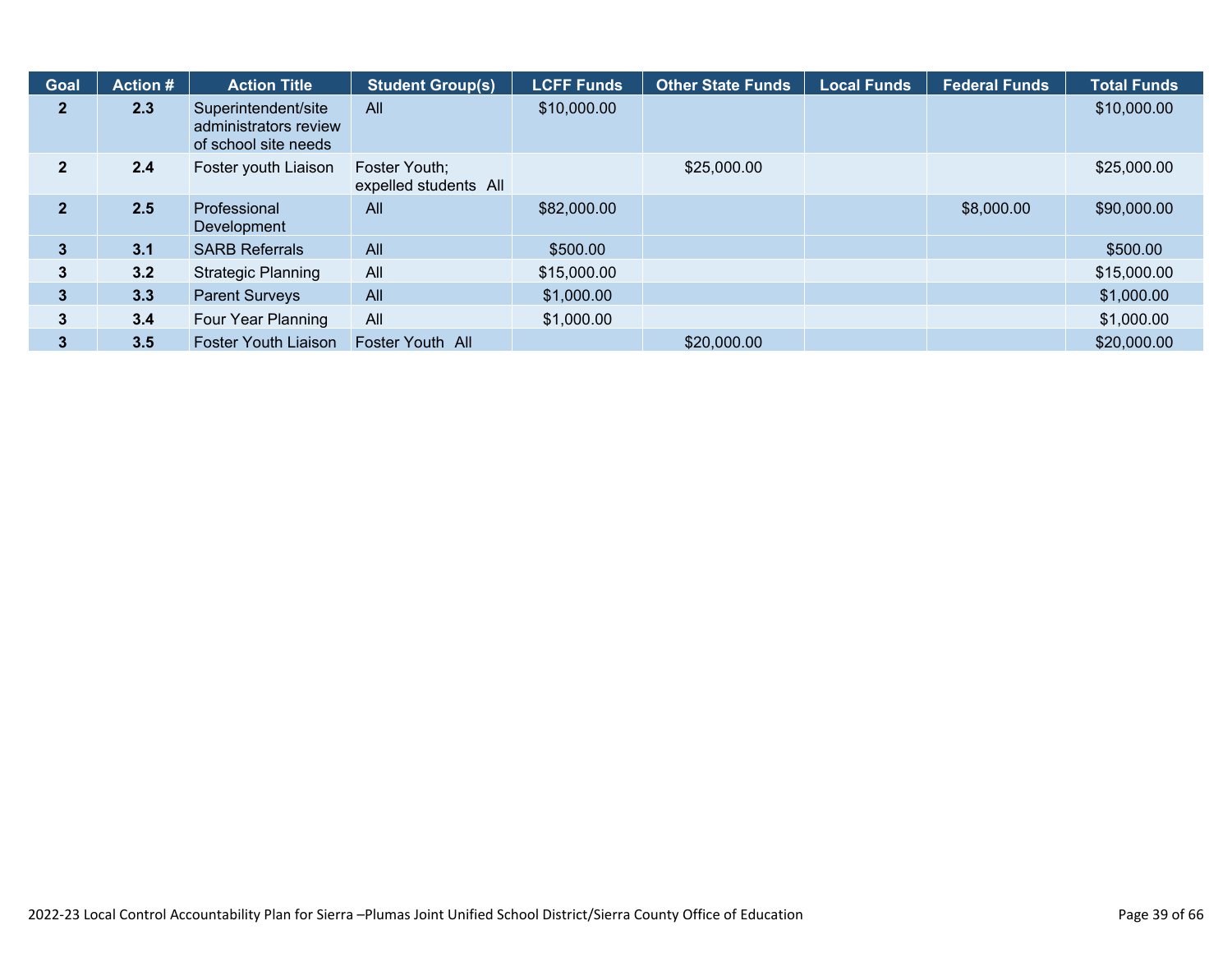### **2022-23 Contributing Actions Table**

|                                                                                                                                               | 1. Projected<br><b>LCFF Base</b><br><b>Grant</b> | 2. Projected<br><b>LCFF</b><br><b>Supplemental</b><br>and/or<br><b>Concentration</b><br><b>Grants</b> | 3. Projected<br><b>Percentage to</b><br>Increase or<br><b>Improve</b><br><b>Services for</b><br>the Coming<br><b>School Year</b><br>(2 divided by | <b>LCFF</b><br>Carryover -<br><b>Percentage</b><br>(Percentage<br>from Prior<br>Year) | <b>Total</b><br><b>Percentage to</b><br>Increase or<br><b>Improve</b><br><b>Services for</b><br>the Coming<br><b>School Year</b><br>(3 + Carryover<br>% | 4. Total<br><b>Planned</b><br><b>Contributing</b><br><b>Expenditures</b><br>(LCFF Funds) | 5. Total<br><b>Planned</b><br><b>Percentage to</b><br><b>Planned</b><br><b>Percentage of</b><br>Increase or<br><b>Improved</b><br><b>Improve</b><br><b>Services</b><br><b>Services for</b><br>the Coming<br>(% )<br><b>School Year</b><br>(4 divided by<br>$1$ , plus $5$ ) |                                                                    |        | <b>Totals by</b><br><b>Type</b> | <b>Total LCFF</b><br><b>Funds</b> |        |
|-----------------------------------------------------------------------------------------------------------------------------------------------|--------------------------------------------------|-------------------------------------------------------------------------------------------------------|---------------------------------------------------------------------------------------------------------------------------------------------------|---------------------------------------------------------------------------------------|---------------------------------------------------------------------------------------------------------------------------------------------------------|------------------------------------------------------------------------------------------|-----------------------------------------------------------------------------------------------------------------------------------------------------------------------------------------------------------------------------------------------------------------------------|--------------------------------------------------------------------|--------|---------------------------------|-----------------------------------|--------|
|                                                                                                                                               |                                                  | \$358,074                                                                                             | 13.58%<br>\$0.00<br>$0.00\%$                                                                                                                      |                                                                                       |                                                                                                                                                         | Total:                                                                                   | \$0.00                                                                                                                                                                                                                                                                      |                                                                    |        |                                 |                                   |        |
|                                                                                                                                               |                                                  |                                                                                                       |                                                                                                                                                   |                                                                                       |                                                                                                                                                         |                                                                                          |                                                                                                                                                                                                                                                                             | <b>LEA-wide</b><br>Total:                                          | \$0.00 |                                 |                                   |        |
|                                                                                                                                               |                                                  |                                                                                                       |                                                                                                                                                   |                                                                                       |                                                                                                                                                         |                                                                                          |                                                                                                                                                                                                                                                                             |                                                                    |        |                                 | <b>Limited Total:</b>             | \$0.00 |
|                                                                                                                                               |                                                  |                                                                                                       |                                                                                                                                                   |                                                                                       |                                                                                                                                                         |                                                                                          |                                                                                                                                                                                                                                                                             |                                                                    |        |                                 | <b>Schoolwide</b><br>Total:       | \$0.00 |
| <b>Contributing to</b><br><b>Increased or</b><br><b>Goal</b><br><b>Action #</b><br><b>Action Title</b><br><b>Improved</b><br><b>Services?</b> |                                                  | <b>Scope</b>                                                                                          | <b>Unduplicated</b><br><b>Student Group(s)</b>                                                                                                    |                                                                                       | <b>Location</b>                                                                                                                                         |                                                                                          | <b>Planned</b><br><b>Expenditures for</b><br><b>Contributing</b><br><b>Actions (LCFF</b><br><b>Funds</b> )                                                                                                                                                                  | <b>Planned</b><br>Percentage of<br><b>Improved</b><br>Services (%) |        |                                 |                                   |        |

This table is automatically generated and calculated from the Goals section of the 2022 LCAP.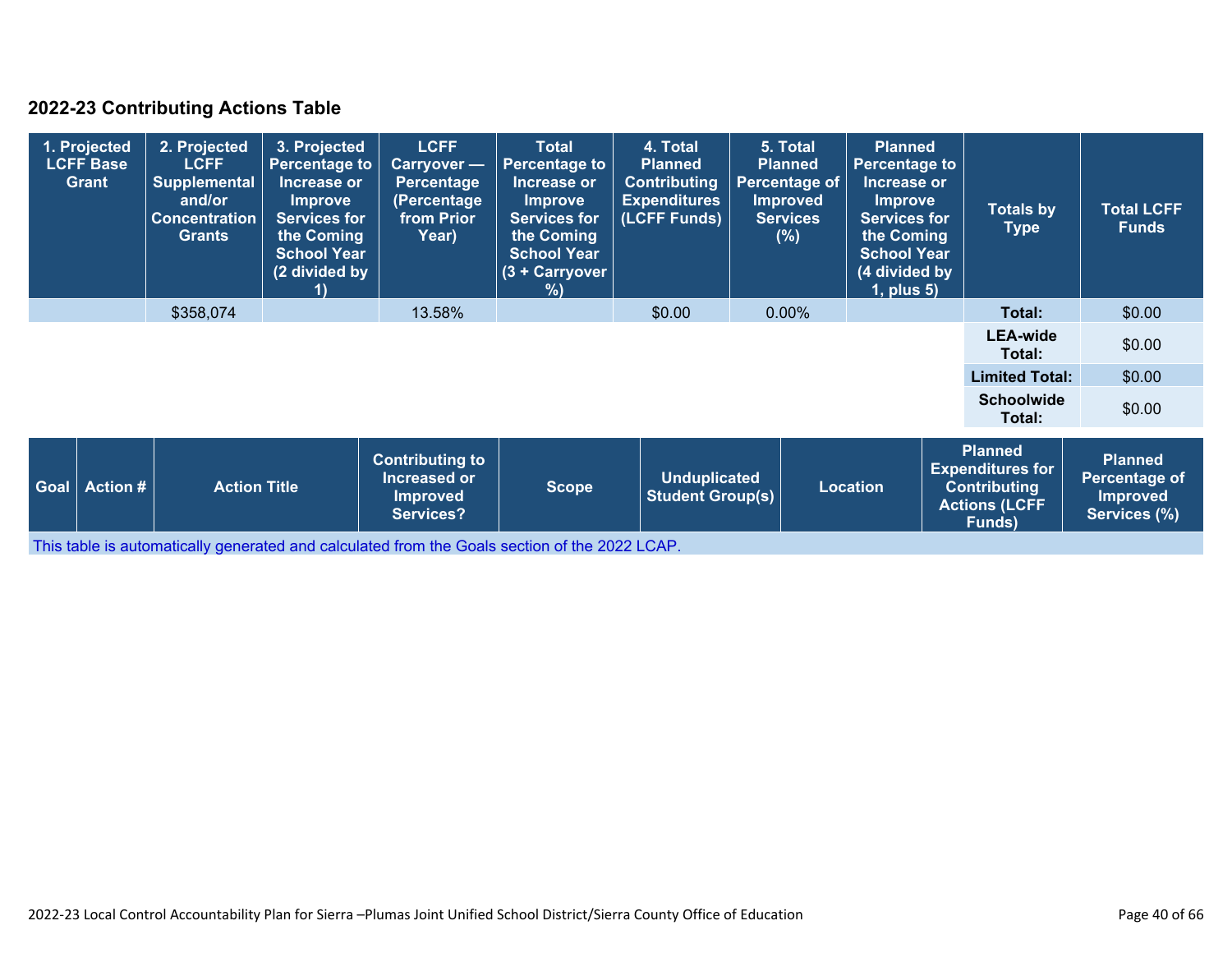### **2021-22 Annual Update Table**

| <b>Totals</b> | <b>Last Year's</b><br><b>Total Planned</b><br><b>Expenditures</b><br>(Total Funds) | <b>Total Estimated</b><br><b>Expenditures</b><br>(Total Funds) |
|---------------|------------------------------------------------------------------------------------|----------------------------------------------------------------|
| <b>Totals</b> | \$672,500.00                                                                       | \$336,129.00                                                   |

| <b>Last Year's</b><br>Goal # | <b>Last Year's Action</b><br># | <b>Prior Action/Service Title</b>                            | <b>Contributed to Increased</b><br>or Improved Services? | <b>Last Year's Planned</b><br><b>Expenditures</b><br>(Total Funds) | <b>Estimated Actual</b><br><b>Expenditures</b><br>(Input Total Funds) |
|------------------------------|--------------------------------|--------------------------------------------------------------|----------------------------------------------------------|--------------------------------------------------------------------|-----------------------------------------------------------------------|
| $\mathbf{1}$                 | $1.1$                          | Google Classroom Platform<br>Training.                       | <b>No</b>                                                | \$25,000.00                                                        | \$22,000                                                              |
| $\mathbf{1}$                 | $1.2$                          | MTSS/Star Benchmark<br>Assessments/Intervention Teacher      | <b>No</b>                                                | \$7,500.00                                                         | \$1,198                                                               |
| $\mathbf{1}$                 | $1.3$                          | Foster Youth/SCOE                                            | <b>No</b>                                                | \$35,000.00                                                        | \$27,311                                                              |
| $\mathbf{1}$                 | $1.4$                          | Academic Curriculum/Support                                  | <b>No</b>                                                | \$50,000.00                                                        | $-$ \$0 $-$                                                           |
| $\mathbf{1}$                 | $1.5$                          | Purchase technology to support<br>ELA/Math                   | <b>No</b>                                                | \$25,000.00                                                        | \$18,698                                                              |
| $\mathbf 1$                  | 1.6                            | Provide after school tutoring for<br>students district wide. | <b>No</b>                                                | \$27,000.00                                                        | \$9,936                                                               |
| $\blacktriangleleft$         | $1.7$                          | ELD standards and Support for EL<br>students                 | <b>No</b>                                                | \$50,000.00                                                        | $-$ \$0 $-$                                                           |
| $\mathbf 1$                  | 1.8                            | STAR support through full time<br>intervention teacher/staff | <b>No</b>                                                | \$75,000.00                                                        | \$75,012                                                              |
| $\blacktriangleleft$         | 1.9                            | <b>Professional Development</b>                              | <b>No</b>                                                | \$35,000.00                                                        | \$33,320                                                              |
| 1                            | 1.10                           | Science adoption committee will<br>work towards adoption.    | <b>No</b>                                                | \$65,000.00                                                        | $-$ \$0-                                                              |

2022-23 Local Control Accountability Plan for Sierra –Plumas Joint Unified School District/Sierra County Office of Education Page 41 of 66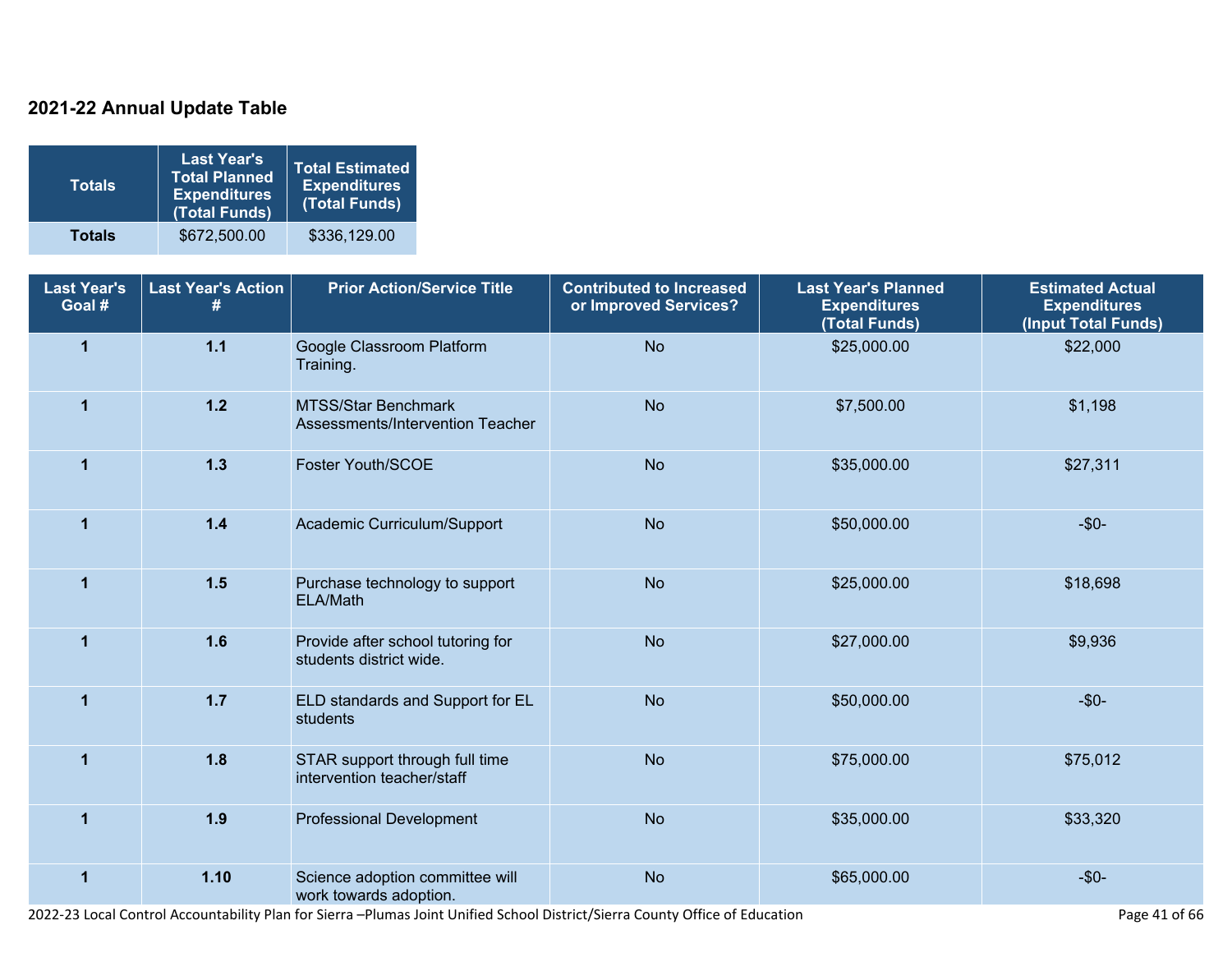| <b>Last Year's</b><br>Goal # | <b>Last Year's Action</b><br># | <b>Prior Action/Service Title</b>                                 | <b>Contributed to Increased</b><br>or Improved Services? | <b>Last Year's Planned</b><br><b>Expenditures</b><br>(Total Funds) | <b>Estimated Actual</b><br><b>Expenditures</b><br>(Input Total Funds) |
|------------------------------|--------------------------------|-------------------------------------------------------------------|----------------------------------------------------------|--------------------------------------------------------------------|-----------------------------------------------------------------------|
|                              |                                |                                                                   |                                                          |                                                                    |                                                                       |
| $\overline{2}$               | 2.1                            | <b>Counseling for Students District</b><br>Wide                   | <b>No</b>                                                | \$115,000.00                                                       | \$42,056                                                              |
| $\overline{2}$               | 2.2                            | FIT Report for each school site                                   | <b>No</b>                                                | \$500.00                                                           | $-\$0-$                                                               |
| $\overline{2}$               | 2.3                            | Superintendent/site administrators<br>review of school site needs | <b>No</b>                                                | \$10,000.00                                                        | \$10,000                                                              |
| $\overline{2}$               | 2.4                            | Foster youth Liaison                                              | <b>No</b>                                                | \$25,000.00                                                        | \$26,934                                                              |
| $\overline{2}$               | 2.5                            | <b>Professional Development</b>                                   | <b>No</b>                                                | \$90,000.00                                                        | \$43,294                                                              |
| $\overline{\mathbf{3}}$      | 3.1                            | <b>SARB Referrals</b>                                             | <b>No</b>                                                | \$500.00                                                           | $-\$0-$                                                               |
| $\mathbf{3}$                 | 3.2                            | <b>Strategic Planning</b>                                         | <b>No</b>                                                | \$15,000.00                                                        | \$5,000                                                               |
| $\mathbf{3}$                 | 3.3                            | <b>Parent Surveys</b>                                             | <b>No</b>                                                | \$1,000.00                                                         | \$750                                                                 |
| $\mathbf{3}$                 | 3.4                            | Four Year Planning                                                | <b>No</b>                                                | \$1,000.00                                                         | \$750                                                                 |
| $\mathbf{3}$                 | 3.5                            | <b>Foster Youth Liaison</b>                                       | <b>No</b>                                                | \$20,000.00                                                        | \$19870                                                               |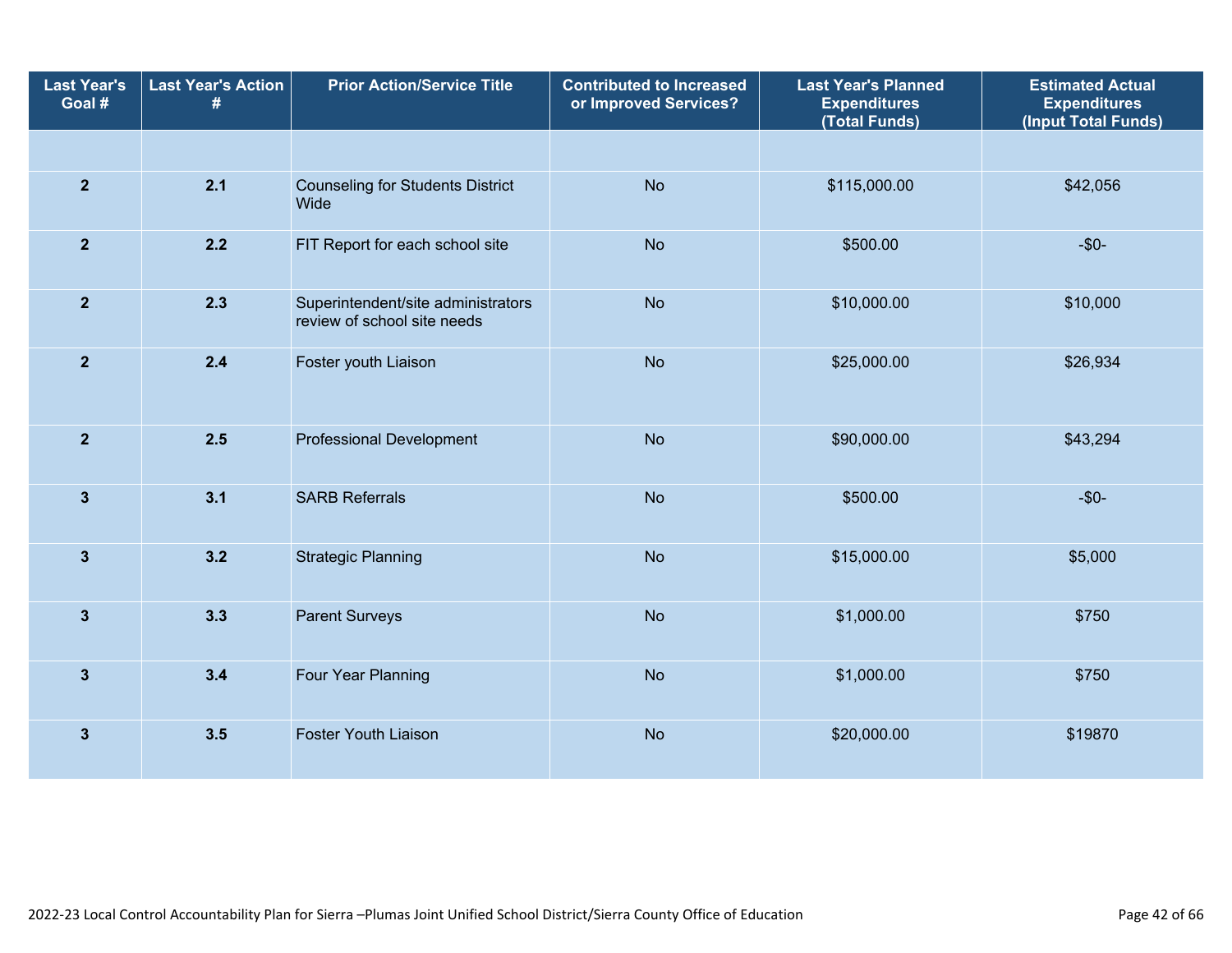### **2021-22 Contributing Actions Annual Update Table**

| 6. Estimated<br><b>LCFF</b><br><b>Supplemental</b><br>and/or<br><b>Concentration</b><br><b>Grants</b><br>(Input Dollar)<br>Amount) |                                          | 4. Total Planned<br><b>Contributing</b><br><b>Expenditures</b><br>(LCFF Funds) |        | 7. Total Estimated<br><b>Difference</b><br><b>Expenditures for</b><br><b>Between Planned</b><br><b>Contributing</b><br>and Estimated<br><b>Expenditures for</b><br><b>Actions</b><br>(LCFF Funds)<br><b>Contributing</b><br><b>Actions</b><br>(Subtract 7 from<br>4) |        | <b>5. Total Planned</b><br>Percentage of<br><b>Improved</b><br>Services (%)                                    |                                                                                                                   | <b>8. Total Estimated</b><br>Percentage of<br><b>Improved</b><br><b>Services</b><br>(%) | <b>Difference</b><br><b>Between Planned</b><br>and Estimated<br>Percentage of<br><b>Improved</b><br><b>Services</b><br>(Subtract 5 from<br>8) |  |
|------------------------------------------------------------------------------------------------------------------------------------|------------------------------------------|--------------------------------------------------------------------------------|--------|----------------------------------------------------------------------------------------------------------------------------------------------------------------------------------------------------------------------------------------------------------------------|--------|----------------------------------------------------------------------------------------------------------------|-------------------------------------------------------------------------------------------------------------------|-----------------------------------------------------------------------------------------|-----------------------------------------------------------------------------------------------------------------------------------------------|--|
|                                                                                                                                    | \$357,654                                | \$0.00                                                                         | \$0.00 |                                                                                                                                                                                                                                                                      | \$0.00 |                                                                                                                | $0.00\%$                                                                                                          | $0.00\%$                                                                                | $0.00\%$                                                                                                                                      |  |
| Last<br>Year's<br>Goal #                                                                                                           | Last<br><b>Year's</b><br><b>Action #</b> | <b>Prior Action/Service Title</b>                                              |        | <b>Contributing to</b><br>Increased or<br><b>Improved Services?</b>                                                                                                                                                                                                  |        | <b>Last Year's Planned</b><br><b>Expenditures for</b><br><b>Contributing</b><br><b>Actions (LCFF</b><br>Funds) | <b>Estimated Actual</b><br><b>Expenditures for</b><br><b>Contributing</b><br><b>Actions</b><br>(Input LCFF Funds) | <b>Planned Percentage</b><br>of Improved<br><b>Services</b>                             | <b>Estimated Actual</b><br>Percentage of<br><b>Improved Services</b><br>(Input Percentage)                                                    |  |

This table was automatically populated from the 2021 LCAP. Existing content should not be changed, but additional actions/funding can be added.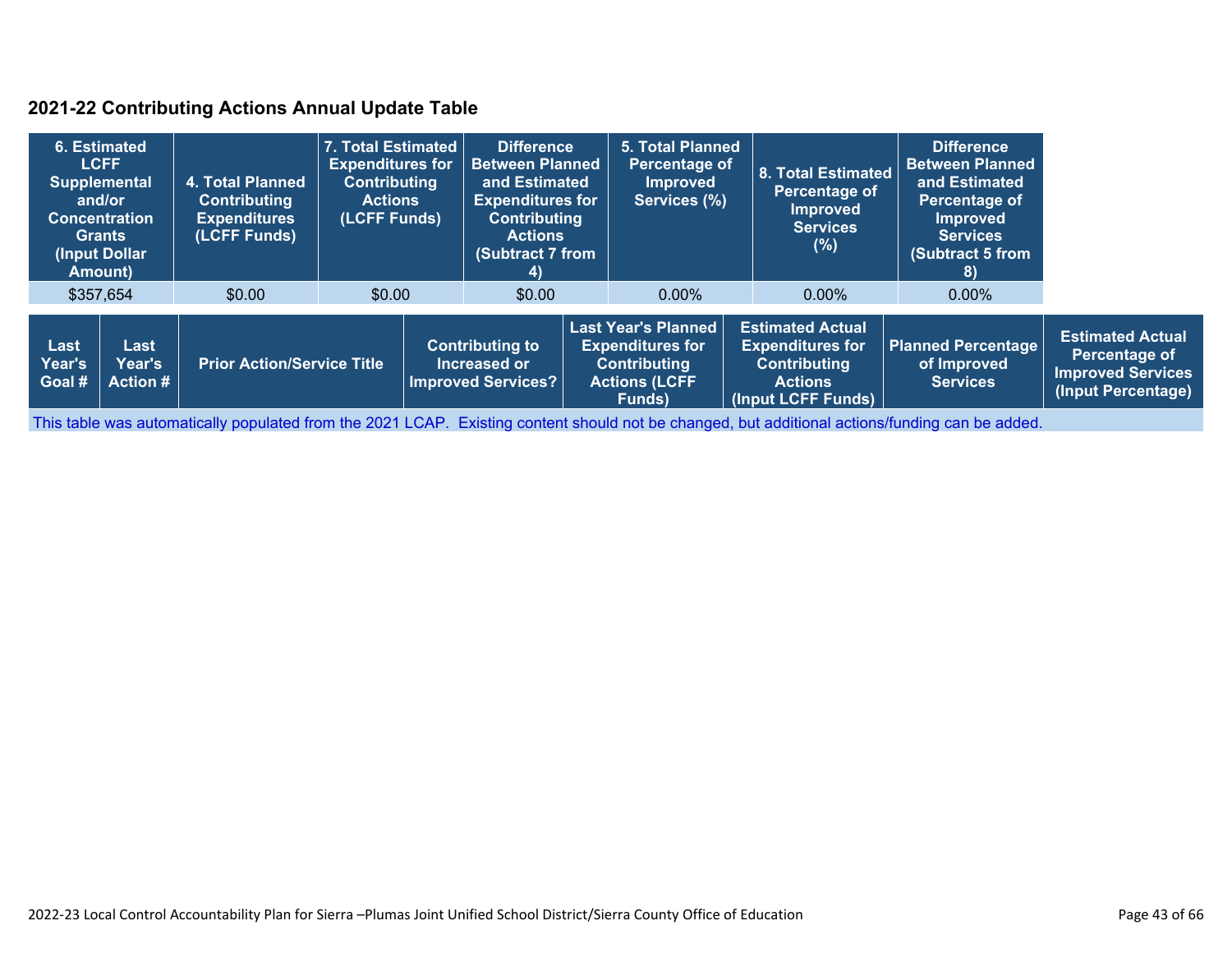### **2021-22 LCFF Carryover Table**

| 9. Estimated<br><b>Actual LCFF</b><br><b>Base Grant</b><br>(Input Dollar<br>Amount) | <b>6. Estimated</b><br><b>Actual LCFF</b><br><b>Supplemental</b><br>and/or<br><b>Concentration</b><br><b>Grants</b> | <b>LCFF</b><br>Carryover —<br><b>Percentage</b><br>(Percentage<br>from Prior<br>Year) | 10. Total<br><b>Percentage to</b><br>Increase or<br><b>Improve</b><br><b>Services for</b><br>the Current<br><b>School Year</b><br>(6 divided by $9$ $ $<br>+ Carryover<br>$\sqrt{2}$ | 7. Total<br><b>Estimated</b><br><b>Actual</b><br><b>Expenditures</b><br>for<br><b>Contributing</b><br><b>Actions</b><br>(LCFF Funds) | 8. Total<br><b>Estimated</b><br><b>Actual</b><br>Percentage of<br><b>Improved</b><br>Services<br>$(\%)$ | 11. Estimated<br><b>Actual</b><br>Percentage of<br>Increased or<br><b>Improved</b><br><b>Services</b><br>(7 divided by<br>$9$ , plus $8$ ) | <b>12. LCFF</b><br>$Carryover -$<br><b>Dollar Amount</b><br>(Subtract 11<br>from 10 and<br>multiply by 9) | <b>13. LCFF</b><br>Carryover —<br><b>Percentage</b><br>(12 divided by<br>$\left( 9\right)$ |
|-------------------------------------------------------------------------------------|---------------------------------------------------------------------------------------------------------------------|---------------------------------------------------------------------------------------|--------------------------------------------------------------------------------------------------------------------------------------------------------------------------------------|--------------------------------------------------------------------------------------------------------------------------------------|---------------------------------------------------------------------------------------------------------|--------------------------------------------------------------------------------------------------------------------------------------------|-----------------------------------------------------------------------------------------------------------|--------------------------------------------------------------------------------------------|
| \$2,633,371                                                                         | \$357,654                                                                                                           | $0\%$                                                                                 | 13.58%                                                                                                                                                                               | \$0.00                                                                                                                               | $0.00\%$                                                                                                | $0.00\%$                                                                                                                                   | \$357,611.78                                                                                              | 13.58%                                                                                     |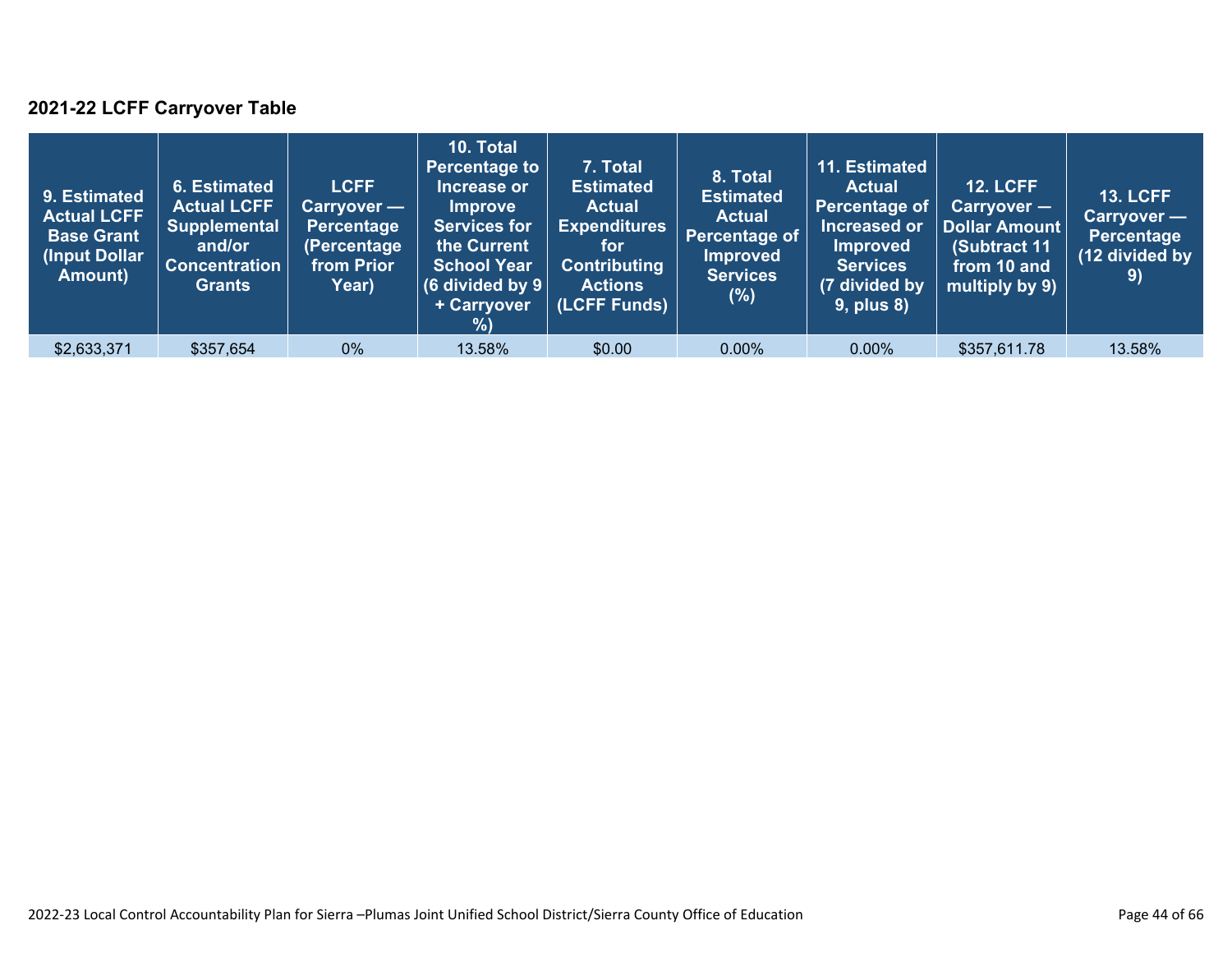# **Instructions**

Plan Summary

Engaging Educational Partners

Goals and Actions

Increased or Improved Services for Foster Youth, English Learners, and Low-Income Students

*For additional questions or technical assistance related to the completion of the Local Control and Accountability Plan (LCAP) template, please contact the local county office of education (COE), or the California Department of Education's (CDE's) Local Agency Systems Support Office, by phone at 916-319-0809 or by email at [lcff@cde.ca.gov](mailto:lcff@cde.ca.gov).*

# **Introduction and Instructions**

The Local Control Funding Formula (LCFF) requires local educational agencies (LEAs) to engage their local educational partners in an annual planning process to evaluate their progress within eight state priority areas encompassing all statutory metrics (COEs have 10 state priorities). LEAs document the results of this planning process in the LCAP using the template adopted by the State Board of Education.

The LCAP development process serves three distinct, but related functions:

- **Comprehensive Strategic Planning:** The process of developing and annually updating the LCAP supports comprehensive strategic planning (California *Education Code* [*EC*] Section 52064[e][1]). Strategic planning that is comprehensive connects budgetary decisions to teaching and learning performance data. LEAs should continually evaluate the hard choices they make about the use of limited resources to meet student and community needs to ensure opportunities and outcomes are improved for all students.
- **Meaningful Engagement of Educational Partners:** The LCAP development process should result in an LCAP that reflects decisions made through meaningful engagement (*EC* Section 52064[e][1]). Local educational partners possess valuable perspectives and insights about an LEA's programs and services. Effective strategic planning will incorporate these perspectives and insights in order to identify potential goals and actions to be included in the LCAP.
- **Accountability and Compliance:** The LCAP serves an important accountability function because aspects of the LCAP template require LEAs to show that they have complied with various requirements specified in the LCFF statutes and regulations, most notably:
	- o Demonstrating that LEAs are increasing or improving services for foster youth, English learners, and low-income students in proportion to the amount of additional funding those students generate under LCFF (*EC* Section 52064[b][4-6]).
	- o Establishing goals, supported by actions and related expenditures, that address the statutory priority areas and statutory metrics (*EC* sections 52064[b][1] and [2]).
	- o Annually reviewing and updating the LCAP to reflect progress toward the goals (*EC* Section 52064[b][7]).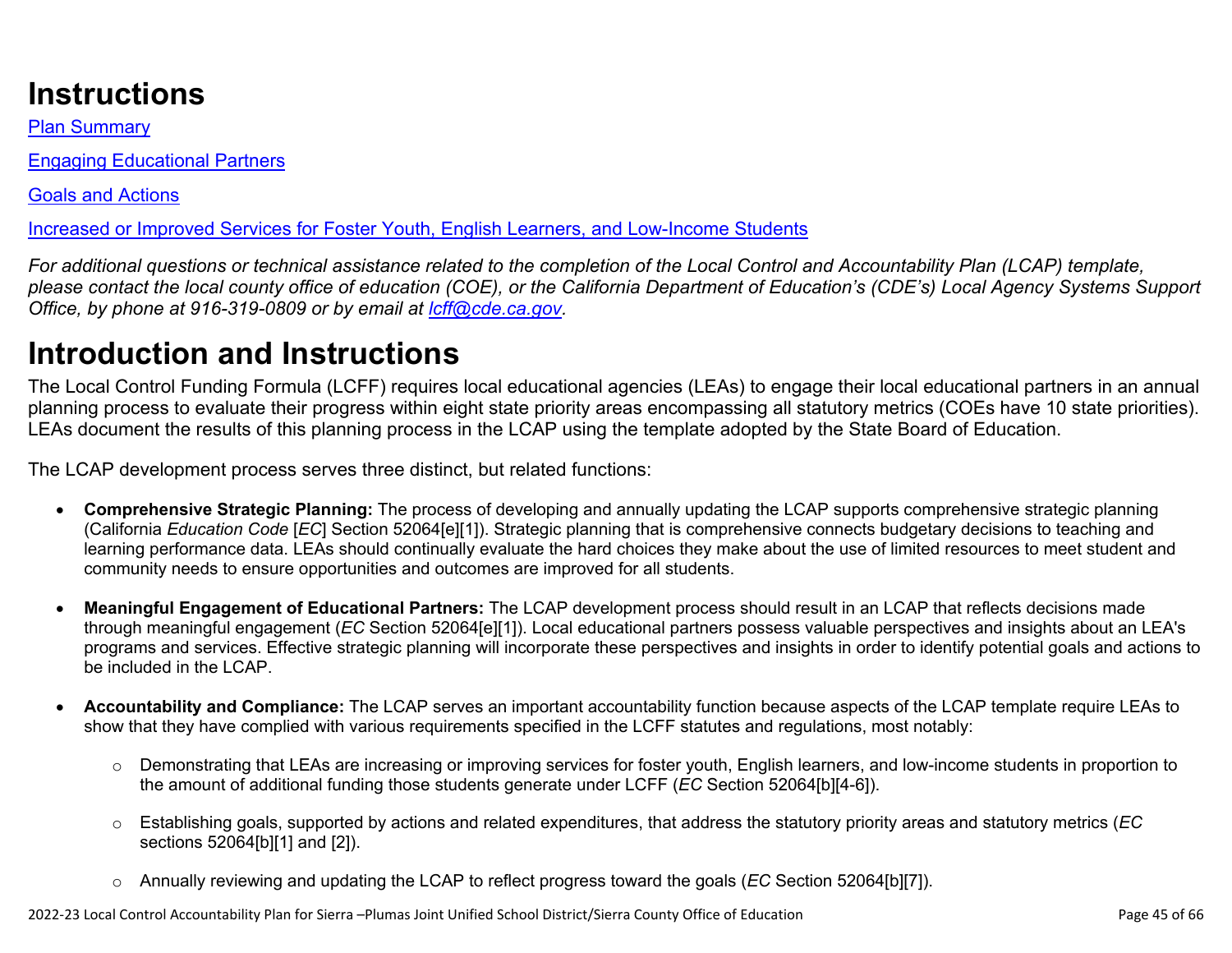The LCAP template, like each LEA's final adopted LCAP, is a document, not a process. LEAs must use the template to memorialize the outcome of their LCAP development process, which should: (a) reflect comprehensive strategic planning (b) through meaningful engagement with educational partners that (c) meets legal requirements, as reflected in the final adopted LCAP. The sections included within the LCAP template do not and cannot reflect the full development process, just as the LCAP template itself is not intended as a tool for engaging educational partners.

If a county superintendent of schools has jurisdiction over a single school district, the county board of education and the governing board of the school district may adopt and file for review and approval a single LCAP consistent with the requirements in *EC* sections 52060, 52062, 52066, 52068, and 52070. The LCAP must clearly articulate to which entity's budget (school district or county superintendent of schools) all budgeted and actual expenditures are aligned.

The revised LCAP template for the 2021–22, 2022–23, and 2023–24 school years reflects statutory changes made through Assembly Bill 1840 (Committee on Budget), Chapter 243, Statutes of 2018. These statutory changes enhance transparency regarding expenditures on actions included in the LCAP, including actions that contribute to meeting the requirement to increase or improve services for foster youth, English learners, and low-income students, and to streamline the information presented within the LCAP to make adopted LCAPs more accessible for educational partners and the public.

At its most basic, the adopted LCAP should attempt to distill not just what the LEA is doing for students in transitional kindergarten through grade twelve (TK–12), but also allow educational partners to understand why, and whether those strategies are leading to improved opportunities and outcomes for students. LEAs are strongly encouraged to use language and a level of detail in their adopted LCAPs intended to be meaningful and accessible for the LEA's diverse educational partners and the broader public.

In developing and finalizing the LCAP for adoption, LEAs are encouraged to keep the following overarching frame at the forefront of the strategic planning and educational partner engagement functions:

Given present performance across the state priorities and on indicators in the California School Dashboard (Dashboard), how is the LEA using its budgetary resources to respond to TK–12 student and community needs, and address any performance gaps, including by meeting its obligation to increase or improve services for foster youth, English learners, and low-income students?

LEAs are encouraged to focus on a set of metrics and actions that the LEA believes, based on input gathered from educational partners, research, and experience, will have the biggest impact on behalf of its TK–12 students.

These instructions address the requirements for each section of the LCAP, but may include information about effective practices when developing the LCAP and completing the LCAP itself. Additionally, information is included at the beginning of each section emphasizing the purpose that each section serves.

# **Plan Summary Purpose**

2022-23 Local Control Accountability Plan for Sierra –Plumas Joint Unified School District/Sierra County Office of Education Page 46 of 66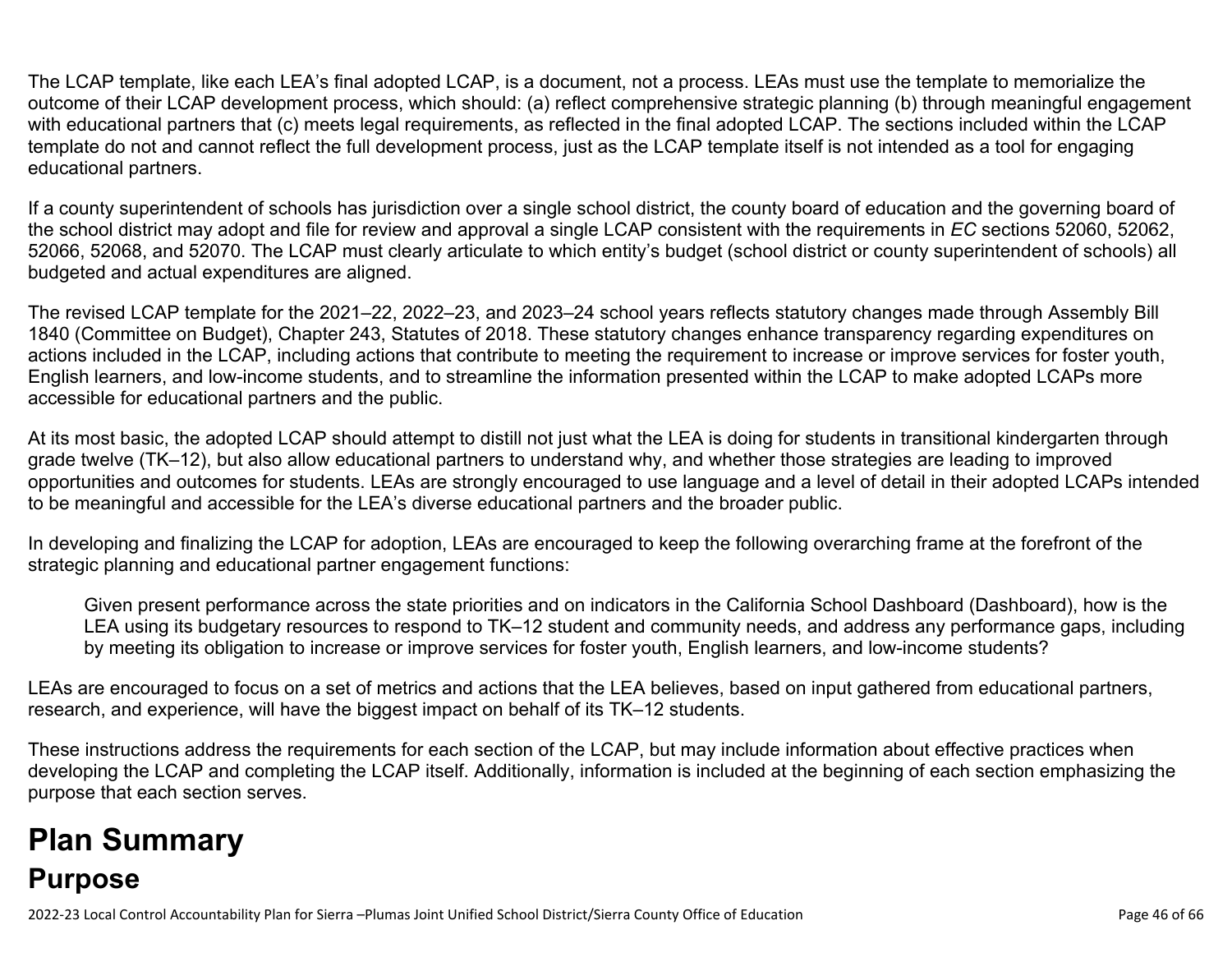A well-developed Plan Summary section provides a meaningful context for the LCAP. This section provides information about an LEA's community as well as relevant information about student needs and performance. In order to provide a meaningful context for the rest of the LCAP, the content of this section should be clearly and meaningfully related to the content included in the subsequent sections of the LCAP.

## **Requirements and Instructions**

*General Information* – Briefly describe the LEA, its schools, and its students in grades TK–12, as applicable to the LEA. For example, information about an LEA in terms of geography, enrollment, or employment, the number and size of specific schools, recent community challenges, and other such information as an LEA wishes to include can enable a reader to more fully understand an LEA's LCAP.

*Reflections: Successes* – Based on a review of performance on the state indicators and local performance indicators included in the Dashboard, progress toward LCAP goals, local self-assessment tools, input from educational partners, and any other information, what progress is the LEA most proud of and how does the LEA plan to maintain or build upon that success? This may include identifying specific examples of how past increases or improvements in services for foster youth, English learners, and low-income students have led to improved performance for these students.

*Reflections: Identified Need* – Referring to the Dashboard, identify: (a) any state indicator for which overall performance was in the "Red" or "Orange" performance category or any local indicator where the LEA received a "Not Met" or "Not Met for Two or More Years" rating AND (b) any state indicator for which performance for any student group was two or more performance levels below the "all student*"* performance. What steps is the LEA planning to take to address these areas of low performance and performance gaps? An LEA that is required to include a goal to address one or more consistently low-performing student groups or low-performing schools must identify that it is required to include this goal and must also identify the applicable student group(s) and/or school(s). Other needs may be identified using locally collected data including data collected to inform the self-reflection tools and reporting local indicators on the Dashboard.

*LCAP Highlights* – Identify and briefly summarize the key features of this year's LCAP.

*Comprehensive Support and Improvement* – An LEA with a school or schools identified for comprehensive support and improvement (CSI) under the Every Student Succeeds Act must respond to the following prompts:

- **Schools Identified**: Identify the schools within the LEA that have been identified for CSI.
- **Support for Identified Schools**: Describe how the LEA has or will support the identified schools in developing CSI plans that included a school-level needs assessment, evidence-based interventions, and the identification of any resource inequities to be addressed through the implementation of the CSI plan.
- **Monitoring and Evaluating Effectiveness**: Describe how the LEA will monitor and evaluate the implementation and effectiveness of the CSI plan to support student and school improvement.

# **Engaging Educational Partners**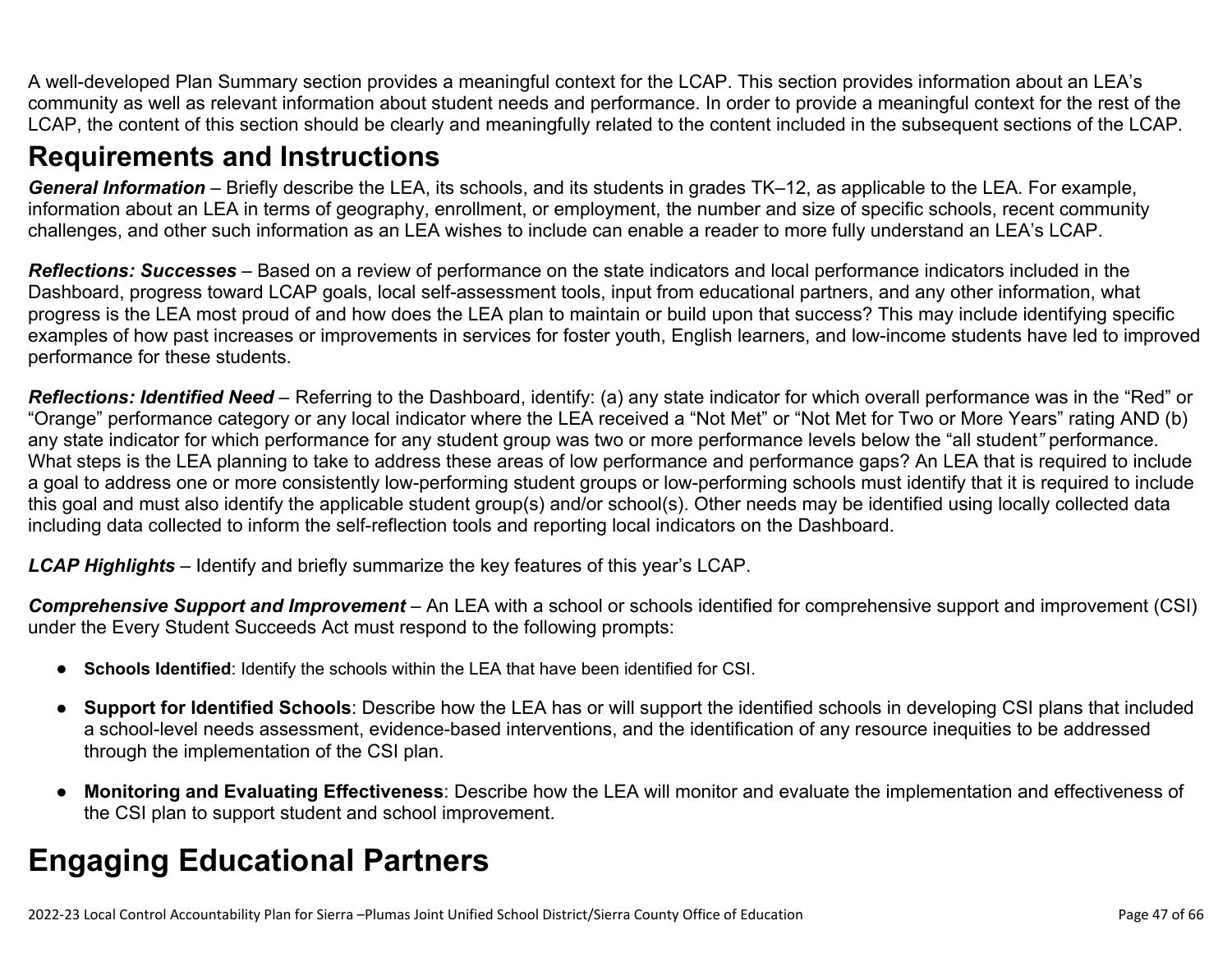## **Purpose**

Significant and purposeful engagement of parents, students, educators, and other educational partners, including those representing the student groups identified by LCFF, is critical to the development of the LCAP and the budget process. Consistent with statute, such engagement should support comprehensive strategic planning, accountability, and improvement across the state priorities and locally identified priorities (*EC* Section 52064[e][1]). Engagement of educational partners is an ongoing, annual process.

This section is designed to reflect how the engagement of educational partners influenced the decisions reflected in the adopted LCAP. The goal is to allow educational partners that participated in the LCAP development process and the broader public understand how the LEA engaged educational partners and the impact of that engagement. LEAs are encouraged to keep this goal in the forefront when completing this section.

Statute and regulations specify the educational partners that school districts and COEs must consult when developing the LCAP: teachers, principals, administrators, other school personnel, local bargaining units of the LEA, parents, and students. Before adopting the LCAP, school districts and COEs must share it with the Parent Advisory Committee and, if applicable, to its English Learner Parent Advisory Committee. The superintendent is required by statute to respond in writing to the comments received from these committees. School districts and COEs must also consult with the special education local plan area administrator(s) when developing the LCAP.

Statute requires charter schools to consult with teachers, principals, administrators, other school personnel, parents, and students in developing the LCAP. The LCAP should also be shared with, and LEAs should request input from, schoolsite-level advisory groups, as applicable (e.g., schoolsite councils, English Learner Advisory Councils, student advisory groups, etc.), to facilitate alignment between schoolsite and district-level goals and actions.

Information and resources that support effective engagement, define student consultation, and provide the requirements for advisory group composition, can be found under Resources on the following web page of the CDE's website: <https://www.cde.ca.gov/re/lc/>.

## **Requirements and Instructions**

Below is an excerpt from the 2018–19 *Guide for Annual Audits of K–12 Local Education Agencies and State Compliance Reporting*, which is provided to highlight the legal requirements for engagement of educational partners in the LCAP development process:

### **Local Control and Accountability Plan:**

For county offices of education and school districts only, verify the LEA:

- a) Presented the local control and accountability plan to the parent advisory committee in accordance with Education Code section 52062(a)(1) or 52068(a)(1), as appropriate.
- b) If applicable, presented the local control and accountability plan to the English learner parent advisory committee, in accordance with Education Code section 52062(a)(2) or 52068(a)(2), as appropriate.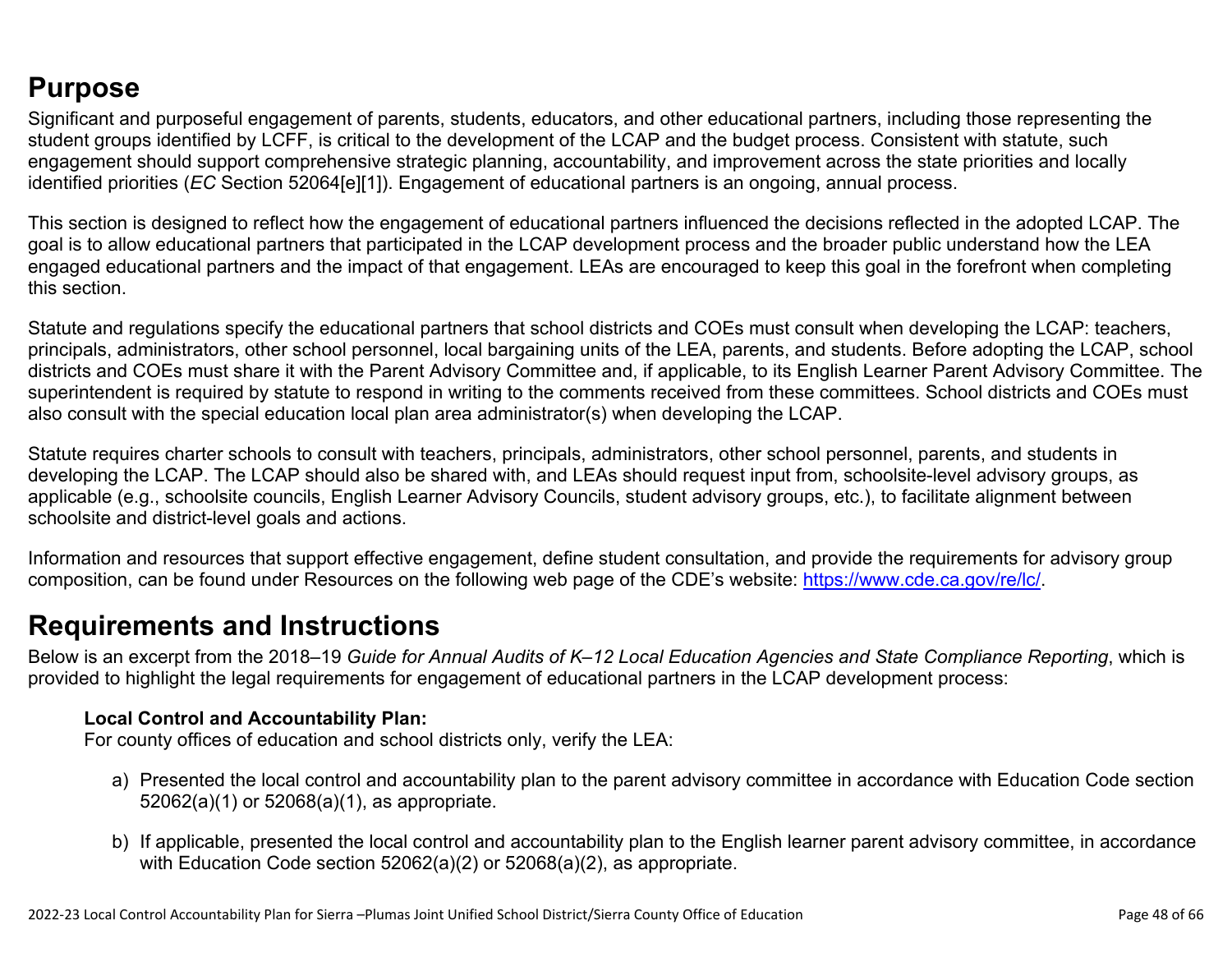- c) Notified members of the public of the opportunity to submit comments regarding specific actions and expenditures proposed to be included in the local control and accountability plan in accordance with Education Code section 52062(a)(3) or 52068(a)(3), as appropriate.
- d) Held at least one public hearing in accordance with Education Code section 52062(b)(1) or 52068(b)(1), as appropriate.
- e) Adopted the local control and accountability plan in a public meeting in accordance with Education Code section 52062(b)(2) or 52068(b)(2), as appropriate.

**Prompt 1**: "A summary of the process used to engage educational partners and how this engagement was considered before finalizing the LCAP."

Describe the engagement process used by the LEA to involve educational partners in the development of the LCAP, including, at a minimum, describing how the LEA met its obligation to consult with all statutorily required educational partners as applicable to the type of LEA. A sufficient response to this prompt must include general information about the timeline of the process and meetings or other engagement strategies with educational partners. A response may also include information about an LEA's philosophical approach to engaging its educational partners.

**Prompt 2:** "A summary of the feedback provided by specific educational partners."

Describe and summarize the feedback provided by specific educational partners. A sufficient response to this prompt will indicate ideas, trends, or inputs that emerged from an analysis of the feedback received from educational partners.

**Prompt 3**: "A description of the aspects of the LCAP that were influenced by specific input from educational partners."

A sufficient response to this prompt will provide educational partners and the public with clear, specific information about how the engagement process influenced the development of the LCAP. The response must describe aspects of the LCAP that were influenced by or developed in response to the educational partner feedback described in response to Prompt 2. This may include a description of how the LEA prioritized requests of educational partners within the context of the budgetary resources available or otherwise prioritized areas of focus within the LCAP. For the purposes of this prompt, "aspects" of an LCAP that may have been influenced by educational partner input can include, but are not necessarily limited to:

- Inclusion of a goal or decision to pursue a Focus Goal (as described below)
- Inclusion of metrics other than the statutorily required metrics
- Determination of the desired outcome on one or more metrics
- Inclusion of performance by one or more student groups in the Measuring and Reporting Results subsection
- Inclusion of action(s) or a group of actions
- Elimination of action(s) or group of actions
- Changes to the level of proposed expenditures for one or more actions

2022-23 Local Control Accountability Plan for Sierra –Plumas Joint Unified School District/Sierra County Office of Education Page 49 of 66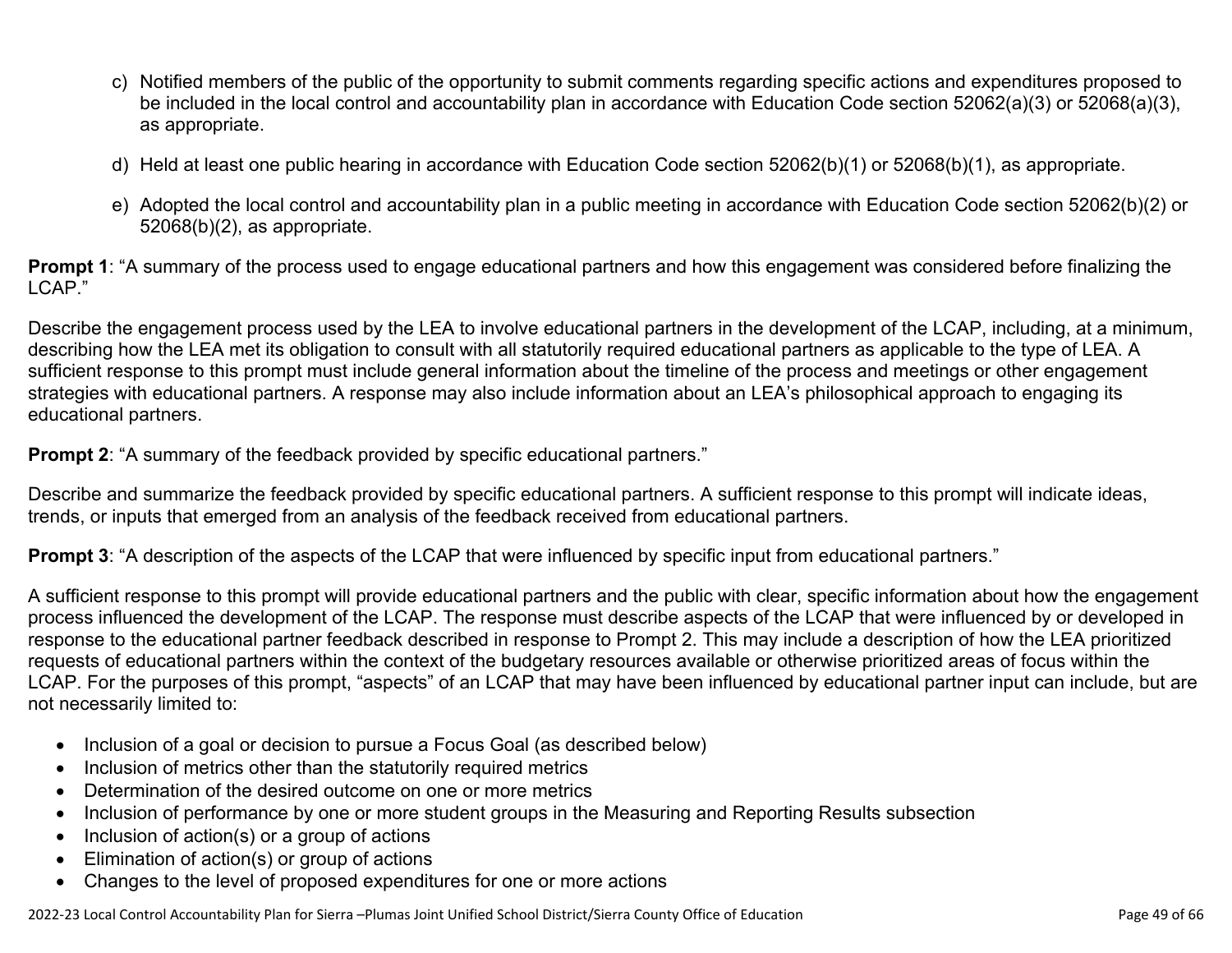- Inclusion of action(s) as contributing to increased or improved services for unduplicated services
- Determination of effectiveness of the specific actions to achieve the goal
- Determination of material differences in expenditures
- Determination of changes made to a goal for the ensuing LCAP year based on the annual update process
- Determination of challenges or successes in the implementation of actions

# **Goals and Actions**

# **Purpose**

Well-developed goals will clearly communicate to educational partners what the LEA plans to accomplish, what the LEA plans to do in order to accomplish the goal, and how the LEA will know when it has accomplished the goal. A goal statement, associated metrics and expected outcomes, and the actions included in the goal should be in alignment. The explanation for why the LEA included a goal is an opportunity for LEAs to clearly communicate to educational partners and the public why, among the various strengths and areas for improvement highlighted by performance data and strategies and actions that could be pursued, the LEA decided to pursue this goal, and the related metrics, expected outcomes, actions, and expenditures.

A well-developed goal can be focused on the performance relative to a metric or metrics for all students, a specific student group(s), narrowing performance gaps, or implementing programs or strategies expected to impact outcomes. LEAs should assess the performance of their student groups when developing goals and the related actions to achieve such goals.

# **Requirements and Instructions**

LEAs should prioritize the goals, specific actions, and related expenditures included within the LCAP within one or more state priorities. LEAs should consider performance on the state and local indicators, including their locally collected and reported data for the local indicators that are included in the Dashboard in determining whether and how to prioritize its goals within the LCAP.

In order to support prioritization of goals, the LCAP template provides LEAs with the option of developing three different kinds of goals:

- Focus Goal: A Focus Goal is relatively more concentrated in scope and may focus on a fewer number of metrics to measure improvement. A Focus Goal statement will be time bound and make clear how the goal is to be measured.
- Broad Goal: A Broad Goal is relatively less concentrated in its scope and may focus on improving performance across a wide range of metrics.
- Maintenance of Progress Goal: A Maintenance of Progress Goal includes actions that may be ongoing without significant changes and allows an LEA to track performance on any metrics not addressed in the other goals of the LCAP.

At a minimum, the LCAP must address all LCFF priorities and associated metrics.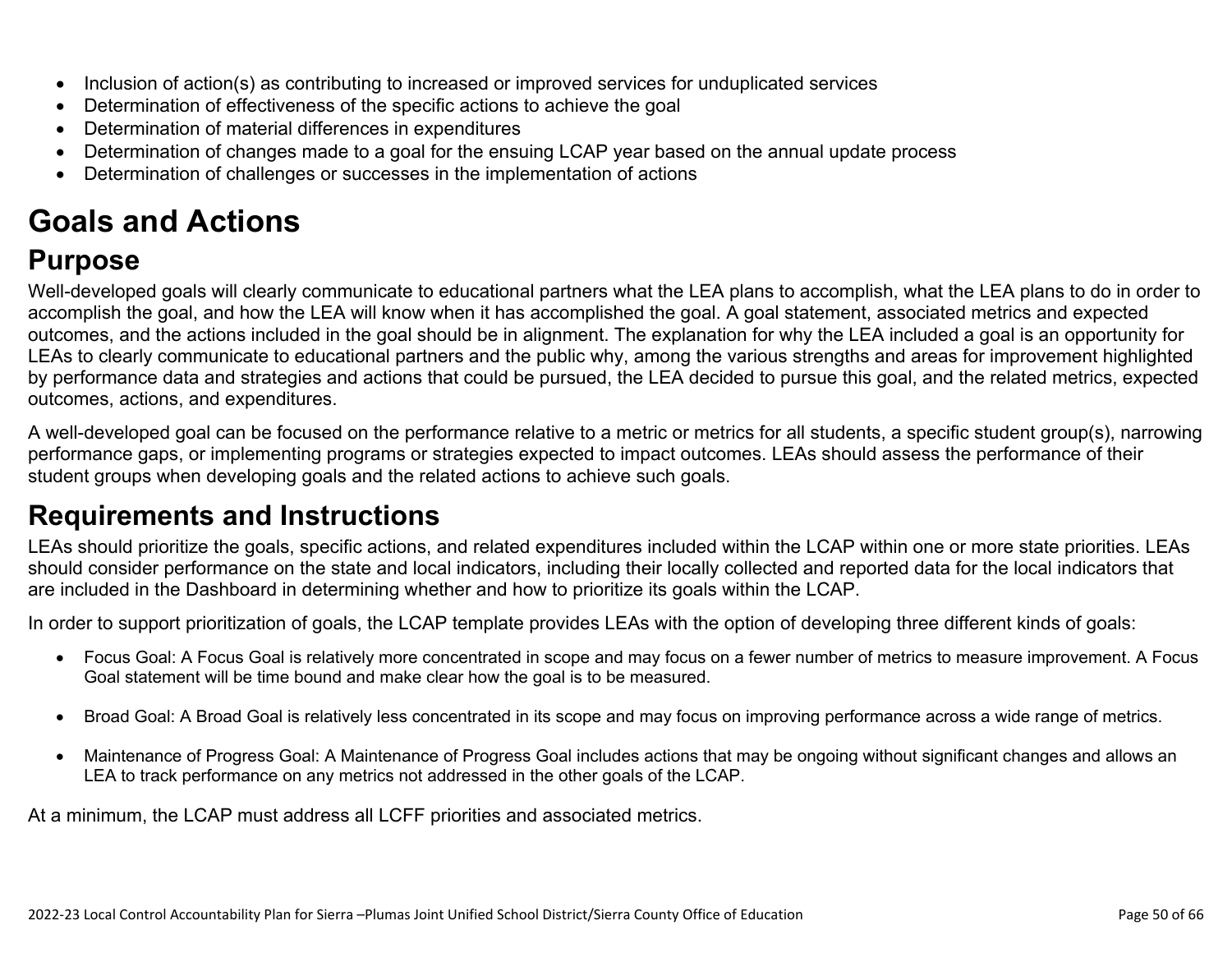### **Focus Goal(s)**

**Goal Description:** The description provided for a Focus Goal must be specific, measurable, and time bound. An LEA develops a Focus Goal to address areas of need that may require or benefit from a more specific and data intensive approach. The Focus Goal can explicitly reference the metric(s) by which achievement of the goal will be measured and the time frame according to which the LEA expects to achieve the goal.

**Explanation of why the LEA has developed this goal:** Explain why the LEA has chosen to prioritize this goal. An explanation must be based on Dashboard data or other locally collected data. LEAs must describe how the LEA identified this goal for focused attention, including relevant consultation with educational partners. LEAs are encouraged to promote transparency and understanding around the decision to pursue a focus goal.

### **Broad Goal**

Goal Description: Describe what the LEA plans to achieve through the actions included in the goal. The description of a broad goal will be clearly aligned with the expected measurable outcomes included for the goal. The goal description organizes the actions and expected outcomes in a cohesive and consistent manner. A goal description is specific enough to be measurable in either quantitative or qualitative terms. A broad goal is not as specific as a focus goal. While it is specific enough to be measurable, there are many different metrics for measuring progress toward the goal.

**Explanation of why the LEA has developed this goal:** Explain why the LEA developed this goal and how the actions and metrics grouped together will help achieve the goal.

#### **Maintenance of Progress Goal**

**Goal Description:** Describe how the LEA intends to maintain the progress made in the LCFF State Priorities not addressed by the other goals in the LCAP. Use this type of goal to address the state priorities and applicable metrics not addressed within the other goals in the LCAP. The state priorities and metrics to be addressed in this section are those for which the LEA, in consultation with educational partners, has determined to maintain actions and monitor progress while focusing implementation efforts on the actions covered by other goals in the LCAP.

**Explanation of why the LEA has developed this goal**: Explain how the actions will sustain the progress exemplified by the related metrics.

#### **Required Goals**

In general, LEAs have flexibility in determining what goals to include in the LCAP and what those goals will address; however, beginning with the development of the 2022–23 LCAP, LEAs that meet certain criteria are required to include a specific goal in their LCAP.

**Consistently low-performing student group(s) criteria:** An LEA is eligible for Differentiated Assistance for three or more consecutive years based on the performance of the same student group or groups in the Dashboard. A list of the LEAs required to include a goal in the LCAP based on student group performance, and the student group(s) that lead to identification, may be found on the CDE's Local Control Funding Formula web page at [https://www.cde.ca.gov/fg/aa/lc/.](https://www.cde.ca.gov/fg/aa/lc/)

2022-23 Local Control Accountability Plan for Sierra –Plumas Joint Unified School District/Sierra County Office of Education Page 51 of 66 • **Consistently low-performing student group(s) goal requirement:** An LEA meeting the consistently low-performing student group(s) criteria must include a goal in its LCAP focused on improving the performance of the student group or groups that led to the LEA's eligibility for Differentiated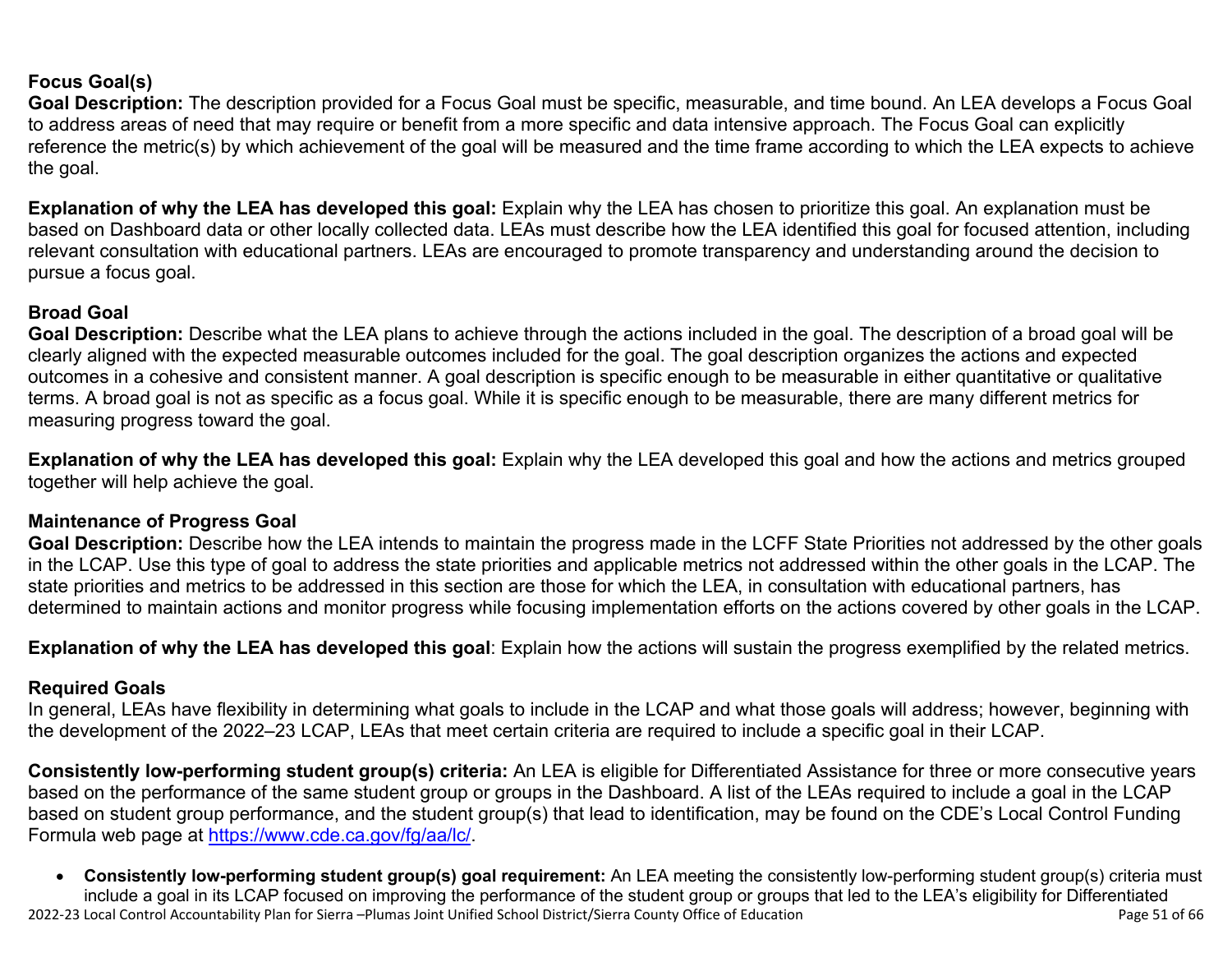Assistance. This goal must include metrics, outcomes, actions, and expenditures specific to addressing the needs of, and improving outcomes for, this student group or groups. An LEA required to address multiple student groups is not required to have a goal to address each student group; however, each student group must be specifically addressed in the goal. This requirement may not be met by combining this required goal with another goal.

- **Goal Description:** Describe the outcomes the LEA plans to achieve to address the needs of, and improve outcomes for, the student group or groups that led to the LEA's eligibility for Differentiated Assistance.
- **Explanation of why the LEA has developed this goal**: Explain why the LEA is required to develop this goal, including identifying the student group(s) that lead to the LEA being required to develop this goal, how the actions and associated metrics included in this goal differ from previous efforts to improve outcomes for the student group(s), and why the LEA believes the actions, metrics, and expenditures included in this goal will help achieve the outcomes identified in the goal description.

**Low-performing school(s) criteria:** The following criteria only applies to a school district or COE with two or more schools; it does not apply to a single-school district. A school district or COE has one or more schools that, for two consecutive years, received the two lowest performance levels on all but one of the state indicators for which the school(s) receive performance levels in the Dashboard and the performance of the "All Students" student group for the LEA is at least one performance level higher in all of those indicators. A list of the LEAs required to include a goal in the LCAP based on school performance, and the school(s) that lead to identification, may be found on the CDE's Local Control Funding Formula web page at [https://www.cde.ca.gov/fg/aa/lc/.](https://www.cde.ca.gov/fg/aa/lc/)

- **Low-performing school(s) goal requirement:** A school district or COE meeting the low-performing school(s) criteria must include a goal in its LCAP focusing on addressing the disparities in performance between the school(s) and the LEA as a whole. This goal must include metrics, outcomes, actions, and expenditures specific to addressing the needs of, and improving outcomes for, the students enrolled at the low-performing school or schools. An LEA required to address multiple schools is not required to have a goal to address each school; however, each school must be specifically addressed in the goal. This requirement may not be met by combining this goal with another goal.
- **Goal Description:** Describe what outcomes the LEA plans to achieve to address the disparities in performance between the students enrolled at the low-performing school(s) and the students enrolled at the LEA as a whole.
- **Explanation of why the LEA has developed this goal**: Explain why the LEA is required to develop this goal, including identifying the schools(s) that lead to the LEA being required to develop this goal; how the actions and associated metrics included in this goal differ from previous efforts to improve outcomes for the school(s); and why the LEA believes the actions, metrics, and expenditures included in this goal will help achieve the outcomes for students enrolled at the low-performing school or schools identified in the goal description.

### **Measuring and Reporting Results:**

For each LCAP year, identify the metric(s) that the LEA will use to track progress toward the expected outcomes. LEAs are encouraged to identify metrics for specific student groups, as appropriate, including expected outcomes that would reflect narrowing of any existing performance gaps.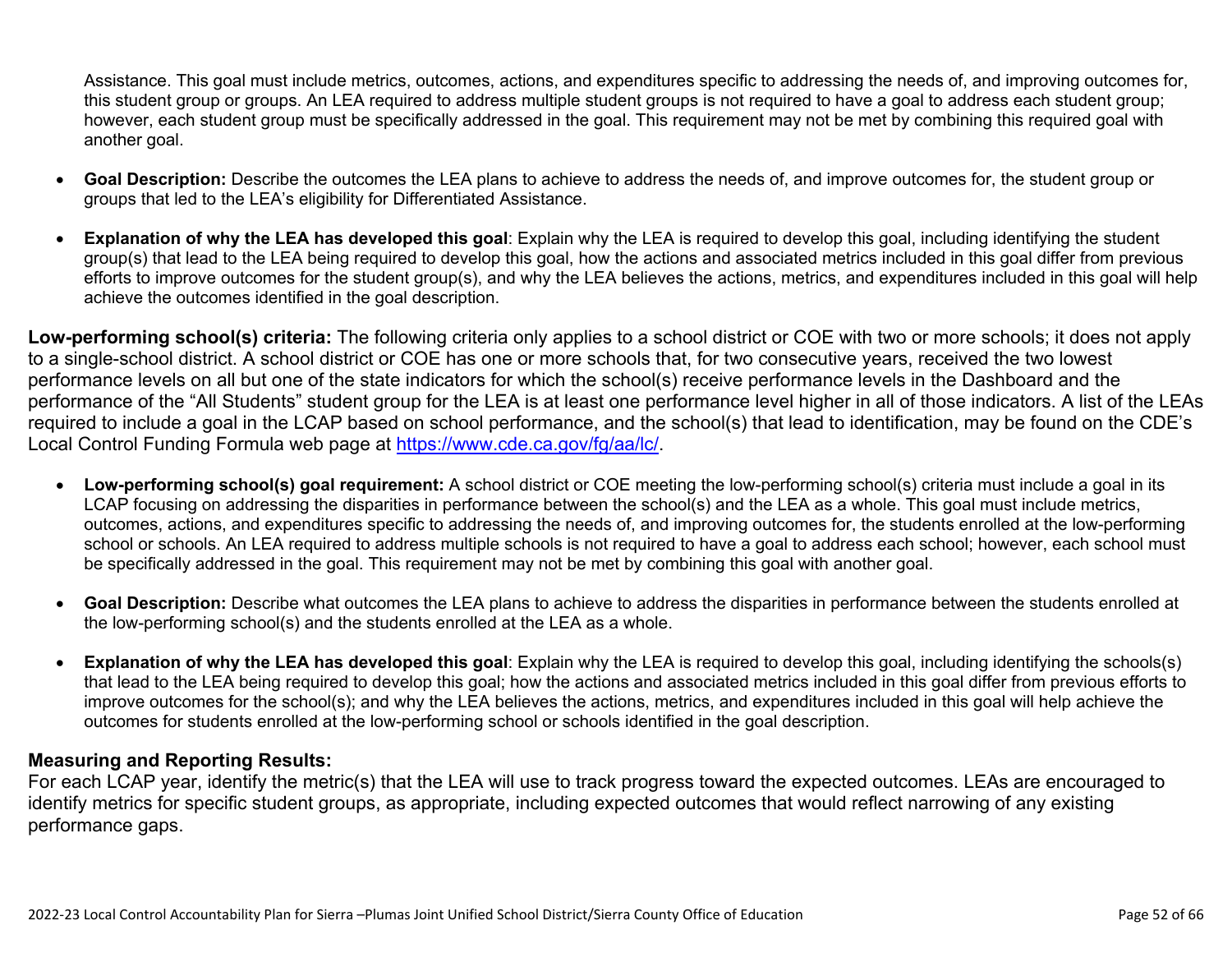Include in the baseline column the most recent data associated with this metric available at the time of adoption of the LCAP for the first year of the three-year plan. LEAs may use data as reported on the 2019 Dashboard for the baseline of a metric only if that data represents the most recent available (e.g., high school graduation rate).

Using the most recent data available may involve reviewing data the LEA is preparing for submission to the California Longitudinal Pupil Achievement Data System (CALPADS) or data that the LEA has recently submitted to CALPADS. Because final 2020–21 outcomes on some metrics may not be computable at the time the 2021–24 LCAP is adopted (e.g., graduation rate, suspension rate), the most recent data available may include a point in time calculation taken each year on the same date for comparability purposes.

The baseline data shall remain unchanged throughout the three-year LCAP.

Complete the table as follows:

- **Metric**: Indicate how progress is being measured using a metric.
- **Baseline**: Enter the baseline when completing the LCAP for 2021–22. As described above, the baseline is the most recent data associated with a metric. Indicate the school year to which the data applies, consistent with the instructions above.
- **Year 1 Outcome**: When completing the LCAP for 2022–23, enter the most recent data available. Indicate the school year to which the data applies, consistent with the instructions above.
- **Year 2 Outcome**: When completing the LCAP for 2023–24, enter the most recent data available. Indicate the school year to which the data applies, consistent with the instructions above.
- **Year 3 Outcome**: When completing the LCAP for 2024–25, enter the most recent data available. Indicate the school year to which the data applies, consistent with the instructions above. The 2024–25 LCAP will be the first year in the next three-year cycle. Completing this column will be part of the Annual Update for that year.
- **Desired Outcome for 2023**–**24**: When completing the first year of the LCAP, enter the desired outcome for the relevant metric the LEA expects to achieve by the end of the 2023–24 LCAP year.

Timeline for completing the "**Measuring and Reporting Results**" part of the Goal.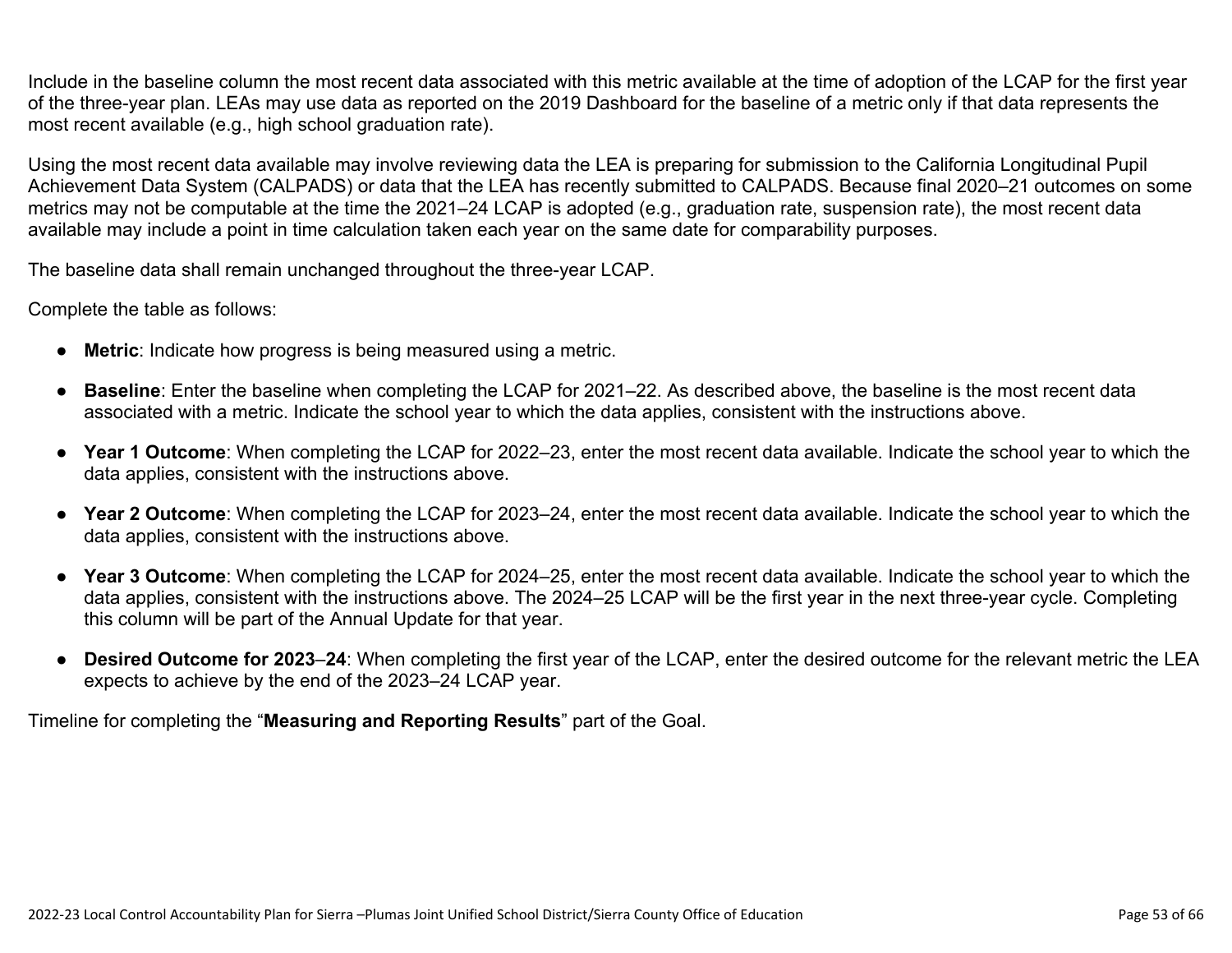| <b>Metric</b>                                                                    | <b>Baseline</b>                                                                  | Year 1 Outcome                                                                                              | Year 2 Outcome                                                                                              | Year 3 Outcome                                                                                              | <b>Desired Outcome</b><br>for Year 3<br>$(2023 - 24)$                                                              |
|----------------------------------------------------------------------------------|----------------------------------------------------------------------------------|-------------------------------------------------------------------------------------------------------------|-------------------------------------------------------------------------------------------------------------|-------------------------------------------------------------------------------------------------------------|--------------------------------------------------------------------------------------------------------------------|
| Enter information<br>in this box when<br>completing the<br>LCAP for 2021-<br>22. | Enter information<br>in this box when<br>completing the<br>LCAP for 2021-<br>22. | Enter information<br>in this box when<br>completing the<br>LCAP for 2022-<br>23. Leave blank<br>until then. | Enter information<br>in this box when<br>completing the<br>LCAP for 2023-<br>24. Leave blank<br>until then. | Enter information<br>in this box when<br>completing the<br>LCAP for 2024-<br>25. Leave blank<br>until then. | Enter information<br>in this box when<br>completing the<br>LCAP for 2021-<br>22 or when<br>adding a new<br>metric. |

The metrics may be quantitative or qualitative; but at minimum, an LEA's LCAP must include goals that are measured using all of the applicable metrics for the related state priorities, in each LCAP year as applicable to the type of LEA. To the extent a state priority does not specify one or more metrics (e.g., implementation of state academic content and performance standards), the LEA must identify a metric to use within the LCAP. For these state priorities, LEAs are encouraged to use metrics based on or reported through the relevant self-reflection tool for local indicators within the Dashboard.

*Actions*: Enter the action number. Provide a short title for the action. This title will also appear in the action tables. Provide a description of the action. Enter the total amount of expenditures associated with this action. Budgeted expenditures from specific fund sources will be provided in the summary tables. Indicate whether the action contributes to meeting the increase or improved services requirement as described in the Increased or Improved Services section using a "Y" for Yes or an "N" for No. (**Note:** for each such action offered on an LEA-wide or schoolwide basis, the LEA will need to provide additional information in the Increased or Improved Summary Section to address the requirements in *California Code of Regulations*, Title 5 [5 *CCR*] Section 15496(b) in the Increased or Improved Services Section of the LCAP).

*Actions for English Learners:* School districts, COEs, and charter schools that have a numerically significant English learner student subgroup must include specific actions in the LCAP related to, at a minimum, the language acquisition programs, as defined in *EC* Section 306, provided to students and professional development activities specific to English learners.

*Actions for Foster Youth*: School districts, COEs, and charter schools that have a numerically significant Foster Youth student subgroup are encouraged to include specific actions in the LCAP designed to meet needs specific to Foster Youth students.

#### **Goal Analysis:**

Enter the LCAP Year.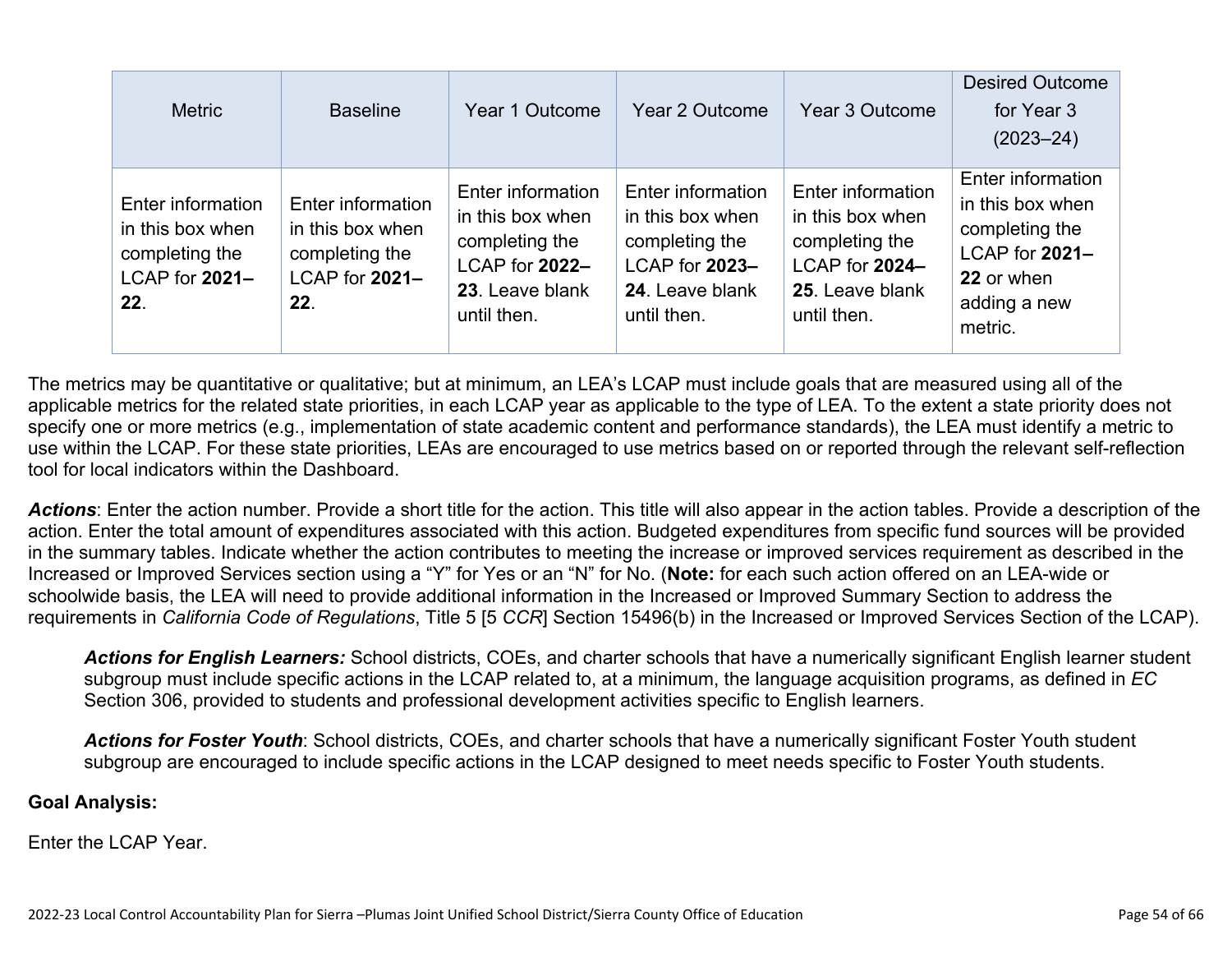Using actual annual measurable outcome data, including data from the Dashboard, analyze whether the planned actions were effective in achieving the goal. Respond to the prompts as instructed.

- Describe the overall implementation of the actions to achieve the articulated goal. Include a discussion of relevant challenges and successes experienced with the implementation process. This must include any instance where the LEA did not implement a planned action or implemented a planned action in a manner that differs substantively from how it was described in the adopted LCAP.
- Explain material differences between Budgeted Expenditures and Estimated Actual Expenditures and between the Planned Percentages of Improved Services and Estimated Actual Percentages of Improved Services, as applicable. Minor variances in expenditures or percentages do not need to be addressed, and a dollar-for-dollar accounting is not required.
- Describe the effectiveness of the specific actions to achieve the articulated goal as measured by the LEA. In some cases, not all actions in a goal will be intended to improve performance on all of the metrics associated with the goal. When responding to this prompt, LEAs may assess the effectiveness of a single action or group of actions within the goal in the context of performance on a single metric or group of specific metrics within the goal that are applicable to the action(s). Grouping actions with metrics will allow for more robust analysis of whether the strategy the LEA is using to impact a specified set of metrics is working and increase transparency for educational partners. LEAs are encouraged to use such an approach when goals include multiple actions and metrics that are not closely associated.
- Describe any changes made to this goal, expected outcomes, metrics, or actions to achieve this goal as a result of this analysis and analysis of the data provided in the Dashboard or other local data, as applicable.

# **Increased or Improved Services for Foster Youth, English Learners, and Low-Income Students**

# **Purpose**

A well-written Increased or Improved Services section provides educational partners with a comprehensive description, within a single dedicated section, of how an LEA plans to increase or improve services for its unduplicated students in grades TK–12 as compared to all students in grades TK–12, as applicable, and how LEA-wide or schoolwide actions identified for this purpose meet regulatory requirements. Descriptions provided should include sufficient detail yet be sufficiently succinct to promote a broader understanding of educational partners to facilitate their ability to provide input. An LEA's description in this section must align with the actions included in the Goals and Actions section as contributing.

# **Requirements and Instructions**

*Projected LCFF Supplemental and/or Concentration Grants*: Specify the amount of LCFF supplemental and concentration grant funds the LEA estimates it will receive in the coming year based on the number and concentration of low income, foster youth, and English learner students.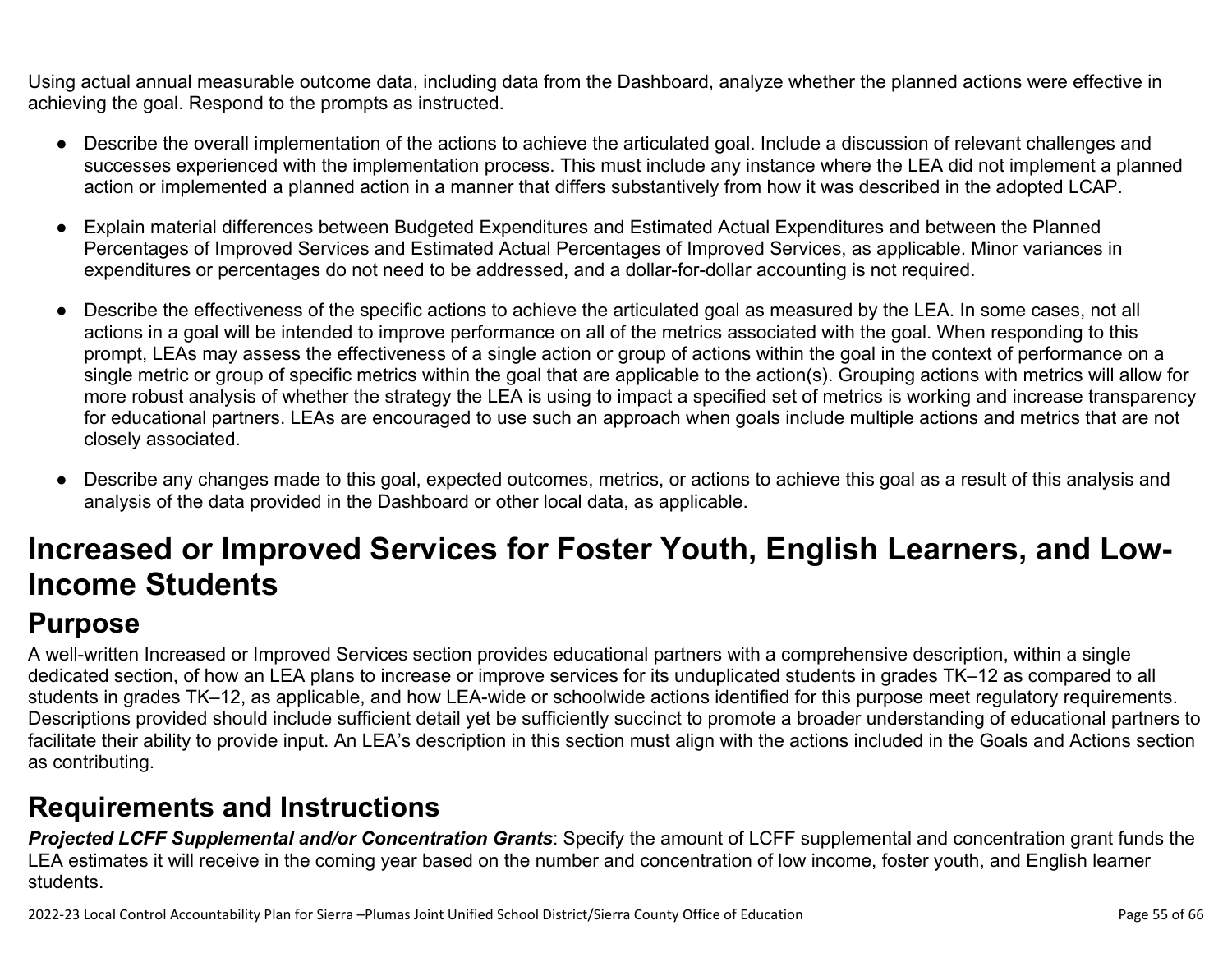**Projected Additional LCFF Concentration Grant (15 percent):** Specify the amount of additional LCFF concentration grant add-on funding, as described in *EC* Section 42238.02, that the LEA estimates it will receive in the coming year.

*Projected Percentage to Increase or Improve Services for the Coming School Year***:** Specify the estimated percentage by which services for unduplicated pupils must be increased or improved as compared to the services provided to all students in the LCAP year as calculated pursuant to 5 *CCR* Section 15496(a)(7).

*LCFF Carryover — Percentage:* Specify the LCFF Carryover — Percentage identified in the LCFF Carryover Table. If a carryover percentage is not identified in the LCFF Carryover Table, specify a percentage of zero (0.00%).

*LCFF Carryover — Dollar:* Specify the LCFF Carryover — Dollar amount identified in the LCFF Carryover Table. If a carryover amount is not identified in the LCFF Carryover Table, specify an amount of zero (\$0).

**Total Percentage to Increase or Improve Services for the Coming School Year:** Add the Projected Percentage to Increase or Improve Services for the Coming School Year and the Proportional LCFF Required Carryover Percentage and specify the percentage. This is the LEAs percentage by which services for unduplicated pupils must be increased or improved as compared to the services provided to all students in the LCAP year, as calculated pursuant to 5 *CCR* Section 15496(a)(7).

### *Required Descriptions:*

**For each action being provided to an entire school, or across the entire school district or COE, an explanation of (1) how the needs of foster youth, English learners, and low-income students were considered first, and (2) how these actions are effective in meeting the goals for these students.**

For each action included in the Goals and Actions section as contributing to the increased or improved services requirement for unduplicated pupils and provided on an LEA-wide or schoolwide basis, the LEA must include an explanation consistent with 5 *CCR* Section 15496(b). For any such actions continued into the 2021–24 LCAP from the 2017–2020 LCAP, the LEA must determine whether or not the action was effective as expected, and this determination must reflect evidence of outcome data or actual implementation to date.

**Principally Directed and Effective:** An LEA demonstrates how an action is principally directed towards and effective in meeting the LEA's goals for unduplicated students when the LEA explains how:

- It considers the needs, conditions, or circumstances of its unduplicated pupils;
- The action, or aspect(s) of the action (including, for example, its design, content, methods, or location), is based on these considerations; and
- The action is intended to help achieve an expected measurable outcome of the associated goal.

As such, the response provided in this section may rely on a needs assessment of unduplicated students.

2022-23 Local Control Accountability Plan for Sierra –Plumas Joint Unified School District/Sierra County Office of Education Page 56 of 66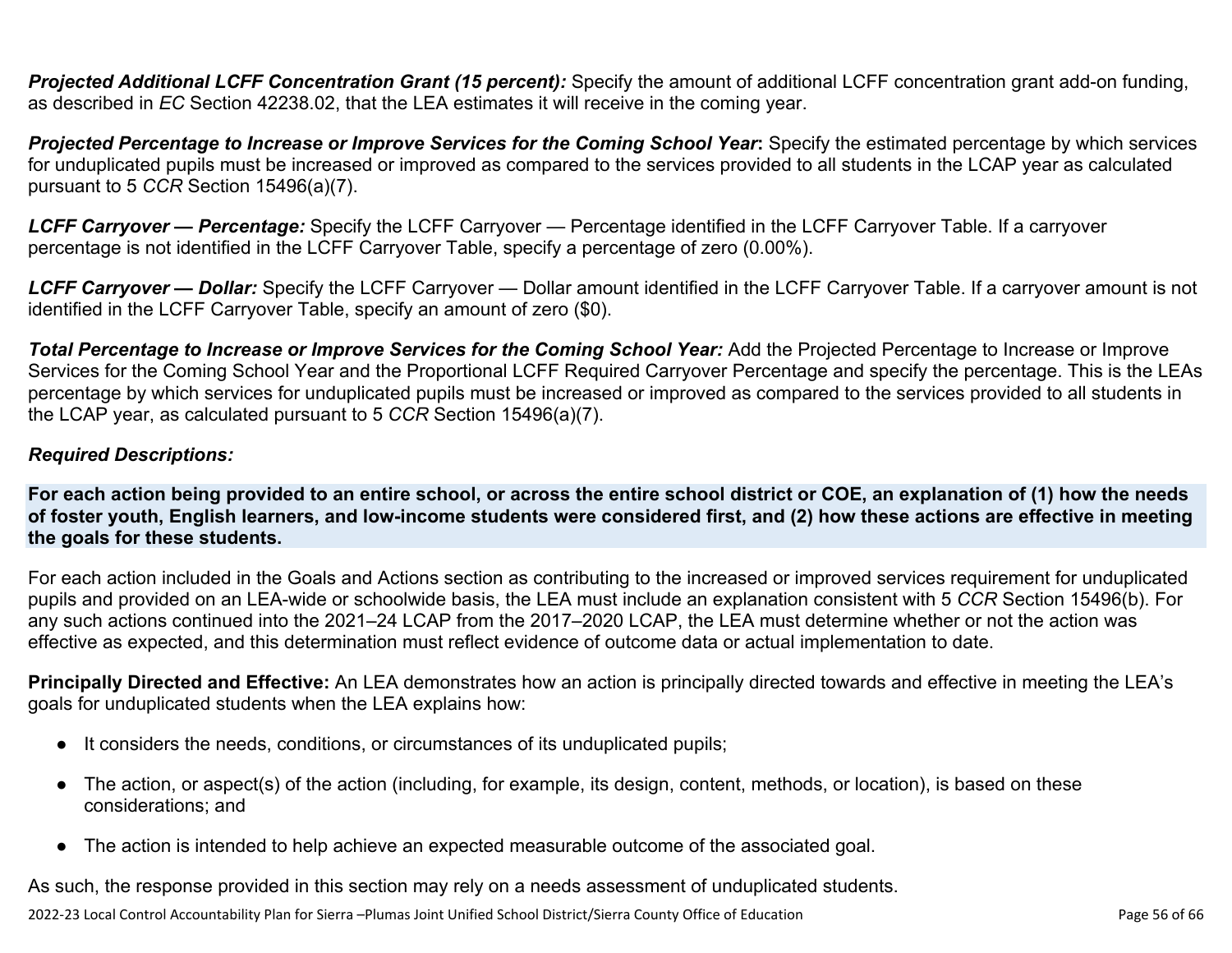Conclusory statements that a service will help achieve an expected outcome for the goal, without an explicit connection or further explanation as to how, are not sufficient. Further, simply stating that an LEA has a high enrollment percentage of a specific student group or groups does not meet the increase or improve services standard because enrolling students is not the same as serving students.

For example, if an LEA determines that low-income students have a significantly lower attendance rate than the attendance rate for all students, it might justify LEA-wide or schoolwide actions to address this area of need in the following way:

After assessing the needs, conditions, and circumstances of our low-income students, we learned that the attendance rate of our lowincome students is 7 percent lower than the attendance rate for all students. (Needs, Conditions, Circumstances [Principally Directed])

In order to address this condition of our low-income students, we will develop and implement a new attendance program that is designed to address some of the major causes of absenteeism, including lack of reliable transportation and food, as well as a school climate that does not emphasize the importance of attendance. Goal N, Actions X, Y, and Z provide additional transportation and nutritional resources as well as a districtwide educational campaign on the benefits of high attendance rates. (Contributing Action[s])

These actions are being provided on an LEA-wide basis and we expect/hope that all students with less than a 100 percent attendance rate will benefit. However, because of the significantly lower attendance rate of low-income students, and because the actions meet needs most associated with the chronic stresses and experiences of a socio-economically disadvantaged status, we expect that the attendance rate for our low-income students will increase significantly more than the average attendance rate of all other students. (Measurable Outcomes [Effective In])

**COEs and Charter Schools**: Describe how actions included as contributing to meeting the increased or improved services requirement on an LEA-wide basis are principally directed to and effective in meeting its goals for unduplicated pupils in the state and any local priorities as described above. In the case of COEs and charter schools, schoolwide and LEA-wide are considered to be synonymous.

### **For School Districts Only:**

### **Actions Provided on an LEA-Wide Basis:**

*Unduplicated Percentage > 55 percent:* For school districts with an unduplicated pupil percentage of 55 percent or more, describe how these actions are principally directed to and effective in meeting its goals for unduplicated pupils in the state and any local priorities as described above.

*Unduplicated Percentage < 55 percent:* For school districts with an unduplicated pupil percentage of less than 55 percent, describe how these actions are principally directed to and effective in meeting its goals for unduplicated pupils in the state and any local priorities. Also describe how the actions **are the most effective use of the funds** to meet these goals for its unduplicated pupils. Provide the basis for this determination, including any alternatives considered, supporting research, experience, or educational theory.

### **Actions Provided on a Schoolwide Basis:**

2022-23 Local Control Accountability Plan for Sierra –Plumas Joint Unified School District/Sierra County Office of Education Page 57 of 66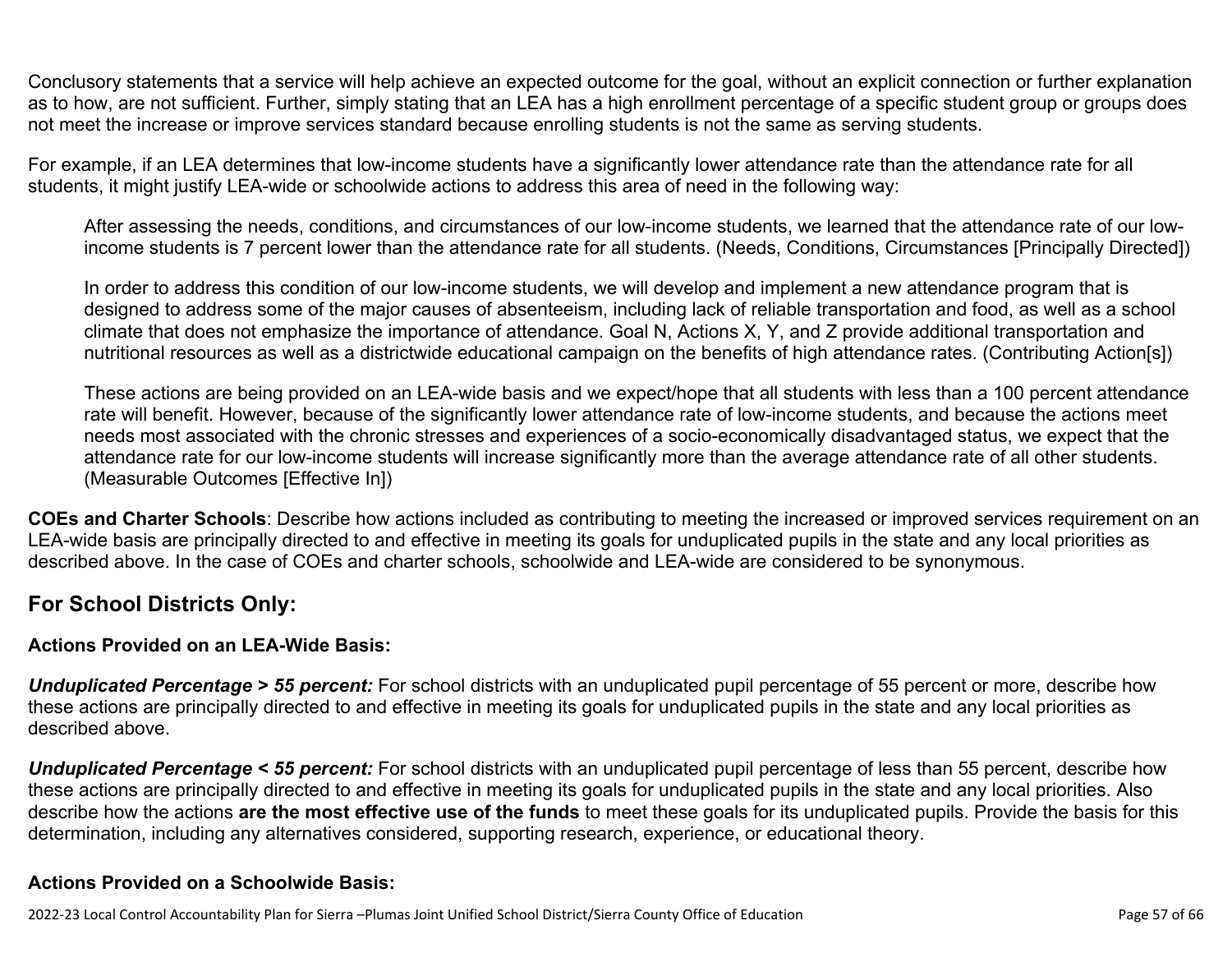School Districts must identify in the description those actions being funded and provided on a schoolwide basis, and include the required description supporting the use of the funds on a schoolwide basis.

**For schools with 40 percent or more enrollment of unduplicated pupils:** Describe how these actions are principally directed to and effective in meeting its goals for its unduplicated pupils in the state and any local priorities.

**For school districts expending funds on a schoolwide basis at a school with less than 40 percent enrollment of unduplicated pupils:** Describe how these actions are principally directed to and how the actions are the most effective use of the funds to meet its goals for foster youth, English learners, and low-income students in the state and any local priorities.

#### **A description of how services for foster youth, English learners, and low-income students are being increased or improved by the percentage required.**

Consistent with the requirements of 5 *CCR* Section 15496, describe how services provided for unduplicated pupils are increased or improved by at least the percentage calculated as compared to the services provided for all students in the LCAP year. To improve services means to grow services in quality and to increase services means to grow services in quantity. Services are increased or improved by those actions in the LCAP that are included in the Goals and Actions section as contributing to the increased or improved services requirement, whether they are provided on an LEA-wide or schoolwide basis or provided on a limited basis to unduplicated students. A limited action is an action that only serves foster youth, English learners, and/or low-income students. This description must address how these action(s) are expected to result in the required proportional increase or improvement in services for unduplicated pupils as compared to the services the LEA provides to all students for the relevant LCAP year.

For any action contributing to meeting the increased or improved services requirement that is associated with a Planned Percentage of Improved Services in the Contributing Summary Table rather than an expenditure of LCFF funds, describe the methodology that was used to determine the contribution of the action towards the proportional percentage. See the instructions for determining the Planned Percentage of Improved Services for information on calculating the Percentage of Improved Services.

#### **A description of the plan for how the additional concentration grant add-on funding identified above will be used to increase the number of staff providing direct services to students at schools that have a high concentration (above 55 percent) of foster youth, English learners, and low-income students, as applicable.**

An LEA that receives the additional concentration grant add-on described in *EC* Section 42238.02 is required to demonstrate how it is using these funds to increase the number of staff who provide direct services to students at schools with an enrollment of unduplicated students that is greater than 55 percent as compared to the number of staff who provide direct services to students at schools with an enrollment of unduplicated students that is equal to or less than 55 percent. The staff who provide direct services to students must be certificated staff and/or classified staff employed by the LEA; classified staff includes custodial staff.

Provide the following descriptions, as applicable to the LEA: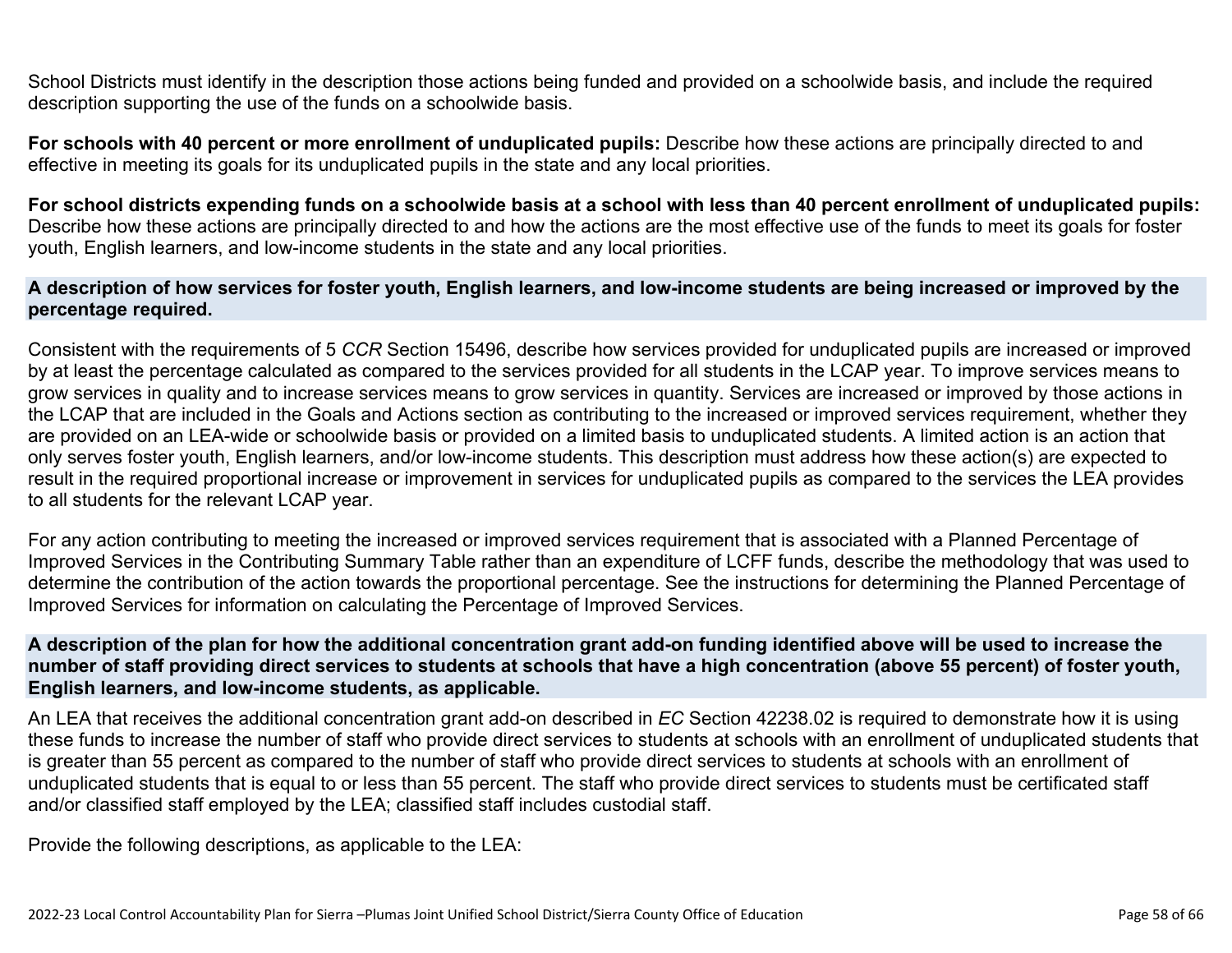An LEA that does not receive a concentration grant or the concentration grant add-on must indicate that a response to this prompt is not applicable.

Identify the goal and action numbers of the actions in the LCAP that the LEA is implementing to meet the requirement to increase the number of staff who provide direct services to students at schools with an enrollment of unduplicated students that is greater than 55 percent.

An LEA that does not have comparison schools from which to describe how it is using the concentration grant add-on funds, such as an LEA that only has schools with an enrollment of unduplicated students that is greater than 55 percent, must describe how it is using the funds to increase the number of credentialed staff, classified staff, or both, including custodial staff, who provide direct services to students at selected schools and the criteria used to determine which schools require additional staffing support.

In the event that an additional concentration grant add-on is not sufficient to increase staff providing direct services to students at a school with an enrollment of unduplicated students that is greater than 55 percent, the LEA must describe how it is using the funds to retain staff providing direct services to students at a school with an enrollment of unduplicated students that is greater than 55 percent.

Complete the table as follows:

- Provide the staff-to-student ratio of classified staff providing direct services to students with a concentration of unduplicated students that is 55 percent or less and the staff-to-student ratio of classified staff providing direct services to students at schools with a concentration of unduplicated students that is greater than 55 percent, as applicable to the LEA. The LEA may group its schools by grade span (Elementary, Middle/Junior High, and High Schools), as applicable to the LEA. The staff-to-student ratio must be based on the number of full time equivalent (FTE) staff and the number of enrolled students as counted on the first Wednesday in October of each year.
- Provide the staff-to-student ratio of certificated staff providing direct services to students at schools with a concentration of unduplicated students that is 55 percent or less and the staff-to-student ratio of certificated staff providing direct services to students at schools with a concentration of unduplicated students that is greater than 55 percent, as applicable to the LEA. The LEA may group its schools by grade span (Elementary, Middle/Junior High, and High Schools), as applicable to the LEA. The staff-to-student ratio must be based on the number of FTE staff and the number of enrolled students as counted on the first Wednesday in October of each year.

# **Action Tables**

Complete the Data Entry Table for each action in the LCAP. The information entered into this table will automatically populate the other Action Tables. Information is only entered into the Data Entry Table, the Annual Update Table, the Contributing Actions Annual Update Table, and the LCFF Carryover Table. With the exception of the Data Entry Table, the word "input" has been added to column headers to aid in identifying the column(s) where information will be entered. Information is not entered on the remaining Action tables.

The following tables are required to be included as part of the LCAP adopted by the local governing board or governing body:

• Table 1: Total Planned Expenditures Table (for the coming LCAP Year)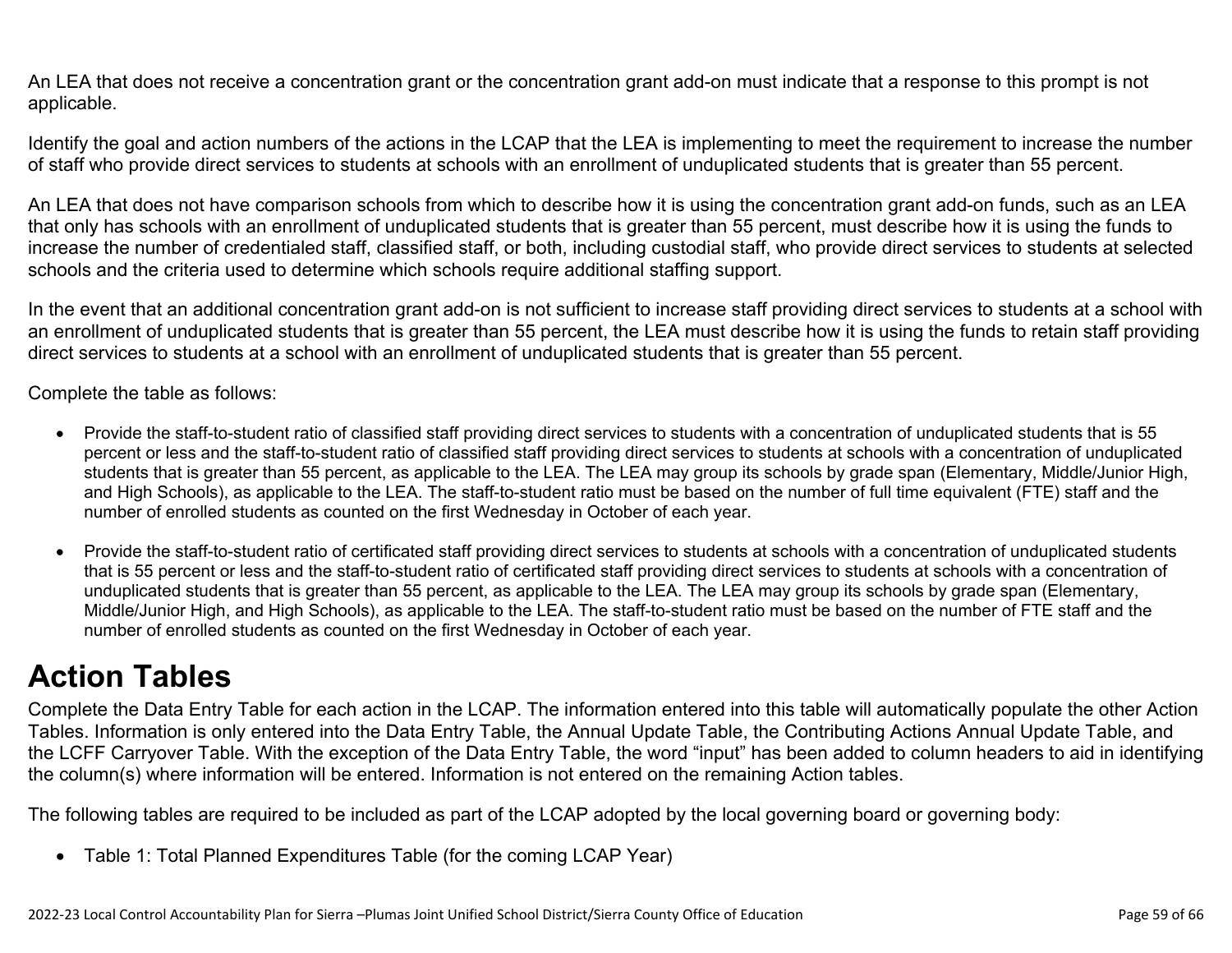- Table 2: Contributing Actions Table (for the coming LCAP Year)
- Table 3: Annual Update Table (for the current LCAP Year)
- Table 4: Contributing Actions Annual Update Table (for the current LCAP Year)
- Table 5: LCFF Carryover Table (for the current LCAP Year)

Note: The coming LCAP Year is the year that is being planned for, while the current LCAP year is the current year of implementation. For example, when developing the 2022–23 LCAP, 2022–23 will be the coming LCAP Year and 2021–22 will be the current LCAP Year.

# **Data Entry Table**

The Data Entry Table may be included in the LCAP as adopted by the local governing board or governing body, but is not required to be included. In the Data Entry Table, input the following information for each action in the LCAP for that applicable LCAP year:

- **LCAP Year**: Identify the applicable LCAP Year.
- **1. Projected LCFF Base Grant**: Provide the total amount of LCFF funding the LEA estimates it will receive for the coming school year, excluding the supplemental and concentration grants and the add-ons for the Targeted Instructional Improvement Grant Program and the Home to School Transportation Program, pursuant to 5 *CCR* Section 15496(a)(8).

See *EC* sections 2574 (for COEs) and 42238.02 (for school districts and charter schools), as applicable, for LCFF apportionment calculations.

- **2. Projected LCFF Supplemental and/or Concentration Grants:** Provide the total amount of LCFF supplemental and concentration grants the LEA estimates it will receive on the basis of the number and concentration of unduplicated students for the coming school year.
- **3. Projected Percentage to Increase or Improve Services for the Coming School Year:** This percentage will not be entered; it is calculated based on the Projected LCFF Base Grant and the Projected LCFF Supplemental and/or Concentration Grants, pursuant to 5 *CCR* Section 15496(a)(8). This is the percentage by which services for unduplicated pupils must be increased or improved as compared to the services provided to all students in the coming LCAP year.
- **LCFF Carryover Percentage:** Specify the LCFF Carryover Percentage identified in the LCFF Carryover Table from the prior LCAP year. If a carryover percentage is not identified in the LCFF Carryover Table, specify a percentage of zero (0.00%).
- **Total Percentage to Increase or Improve Services for the Coming School Year:** This percentage will not be entered; it is calculated based on the Projected Percentage to Increase or Improve Services for the Coming School Year and the LCFF Carryover —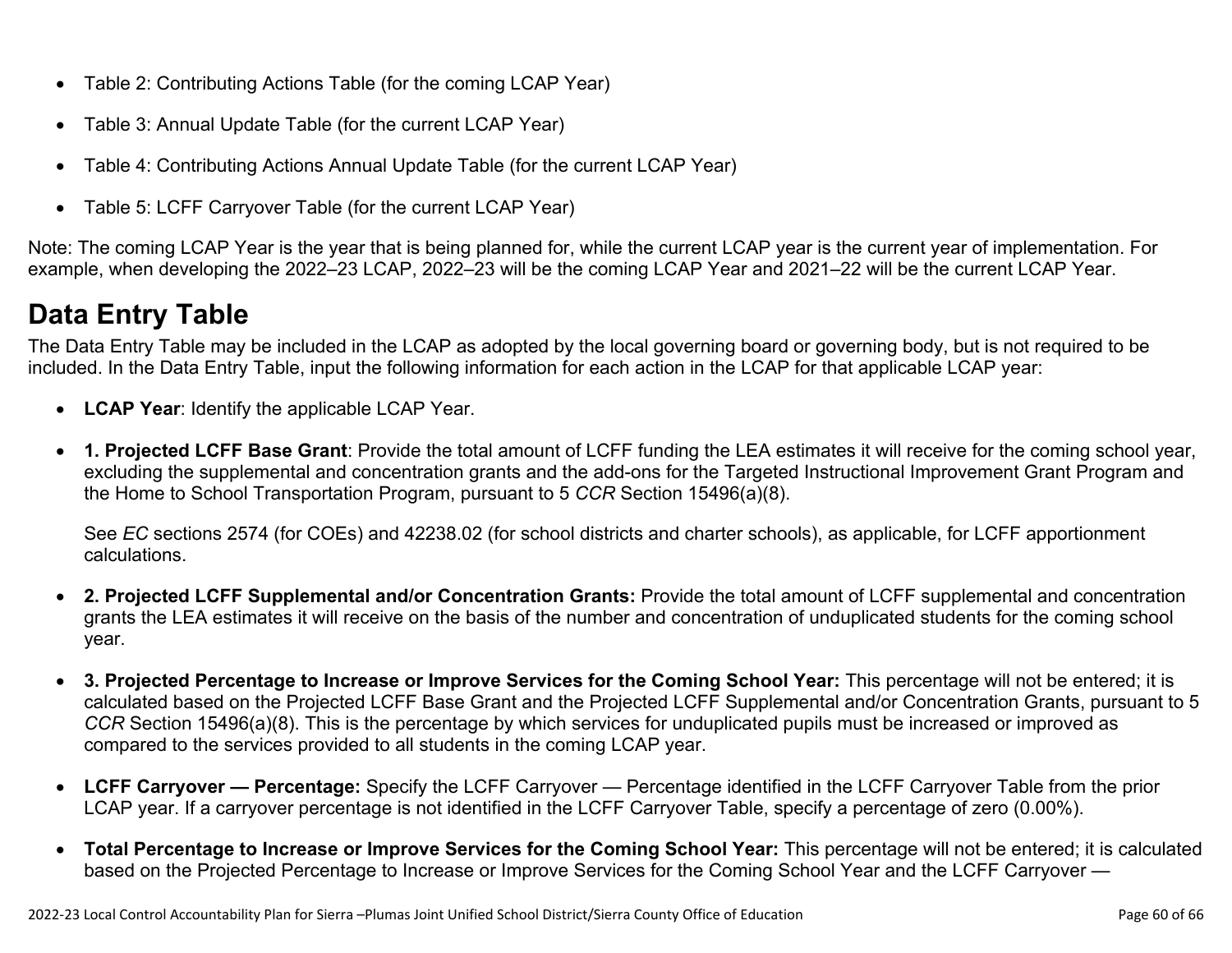Percentage. This is the percentage by which the LEA must increase or improve services for unduplicated pupils as compared to the services provided to all students in the coming LCAP year.

- **Goal #**: Enter the LCAP Goal number for the action.
- **Action #**: Enter the action's number as indicated in the LCAP Goal.
- **Action Title**: Provide a title of the action.
- **Student Group(s)**: Indicate the student group or groups who will be the primary beneficiary of the action by entering "All," or by entering a specific student group or groups.
- **Contributing to Increased or Improved Services?:** Type "Yes" if the action **is** included as contributing to meeting the increased or improved services; OR, type "No" if the action is **not** included as contributing to meeting the increased or improved services.
- If "Yes" is entered into the Contributing column, then complete the following columns:
	- o **Scope**: The scope of an action may be LEA-wide (i.e., districtwide, countywide, or charterwide), schoolwide, or limited. An action that is LEA-wide in scope upgrades the entire educational program of the LEA. An action that is schoolwide in scope upgrades the entire educational program of a single school. An action that is limited in its scope is an action that serves only one or more unduplicated student groups.
	- o **Unduplicated Student Group(s)**: Regardless of scope, contributing actions serve one or more unduplicated student groups. Indicate one or more unduplicated student groups for whom services are being increased or improved as compared to what all students receive.
	- o **Location**: Identify the location where the action will be provided. If the action is provided to all schools within the LEA, the LEA must indicate "All Schools." If the action is provided to specific schools within the LEA or specific grade spans only, the LEA must enter "Specific Schools" or "Specific Grade Spans." Identify the individual school or a subset of schools or grade spans (e.g., all high schools or grades transitional kindergarten through grade five), as appropriate.
- **Time Span**: Enter "ongoing" if the action will be implemented for an indeterminate period of time. Otherwise, indicate the span of time for which the action will be implemented. For example, an LEA might enter "1 Year," or "2 Years," or "6 Months."
- **Total Personnel**: Enter the total amount of personnel expenditures utilized to implement this action.
- **Total Non-Personnel**: This amount will be automatically calculated based on information provided in the Total Personnel column and the Total Funds column.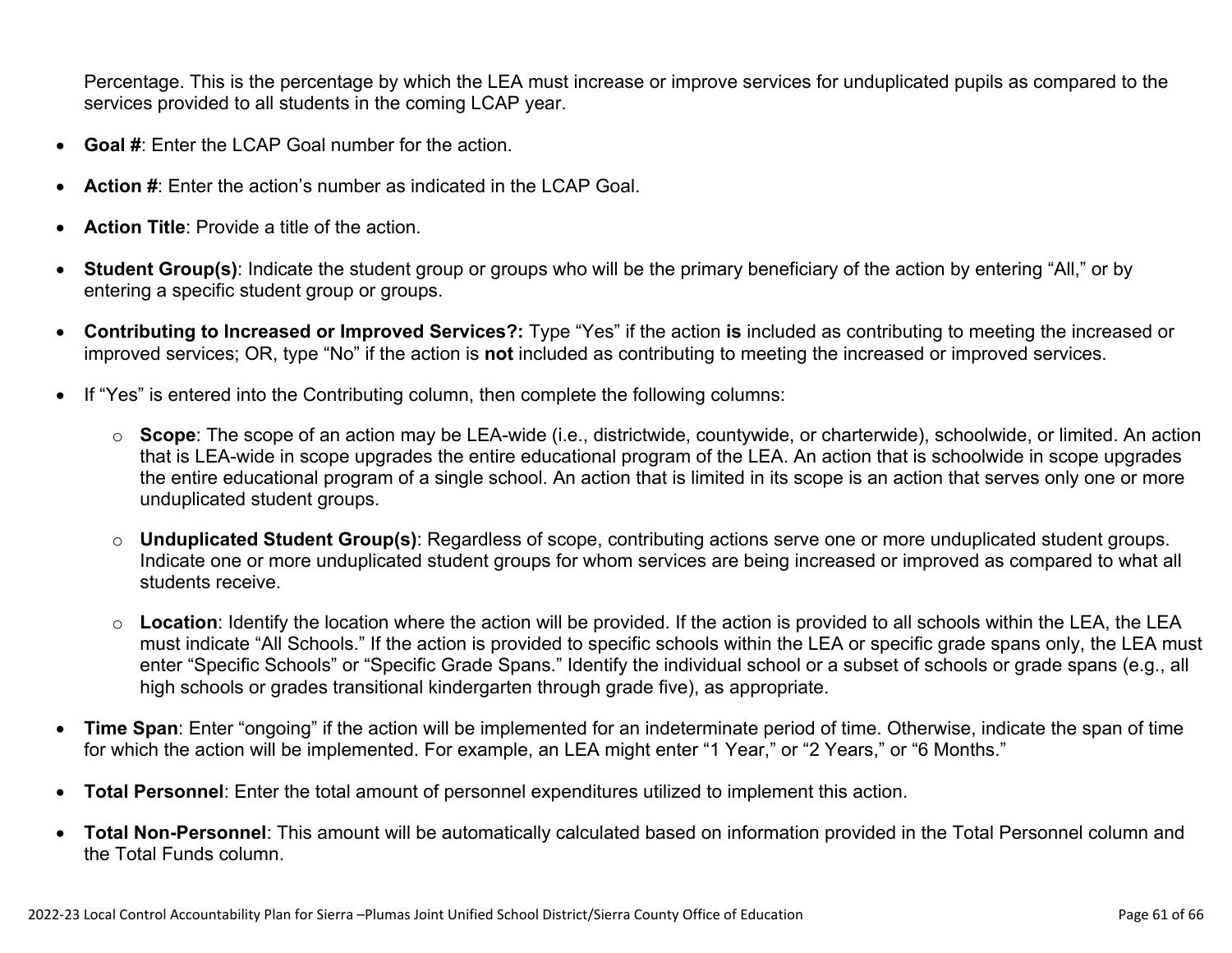- **LCFF Funds**: Enter the total amount of LCFF funds utilized to implement this action, if any. LCFF funds include all funds that make up an LEA's total LCFF target (i.e., base grant, grade span adjustment, supplemental grant, concentration grant, Targeted Instructional Improvement Block Grant, and Home-To-School Transportation).
	- o **Note:** For an action to contribute towards meeting the increased or improved services requirement it must include some measure of LCFF funding. The action may also include funding from other sources, however the extent to which an action contributes to meeting the increased or improved services requirement is based on the LCFF funding being used to implement the action.
- **Other State Funds**: Enter the total amount of Other State Funds utilized to implement this action, if any.
- **Local Funds**: Enter the total amount of Local Funds utilized to implement this action, if any.
- **Federal Funds**: Enter the total amount of Federal Funds utilized to implement this action, if any.
- **Total Funds**: This amount is automatically calculated based on amounts entered in the previous four columns.
- **Planned Percentage of Improved Services**: For any action identified as contributing, being provided on a Limited basis to unduplicated students, and that does not have funding associated with the action, enter the planned quality improvement anticipated for the action as a percentage rounded to the nearest hundredth (0.00%). A limited action is an action that only serves foster youth, English learners, and/or low-income students.
	- o As noted in the instructions for the Increased or Improved Services section, when identifying a Planned Percentage of Improved Services, the LEA must describe the methodology that it used to determine the contribution of the action towards the proportional percentage. The percentage of improved services for an action corresponds to the amount of LCFF funding that the LEA estimates it would expend to implement the action if it were funded.

For example, an LEA determines that there is a need to analyze data to ensure that instructional aides and expanded learning providers know what targeted supports to provide to students who are foster youth. The LEA could implement this action by hiring additional staff to collect and analyze data and to coordinate supports for students, which the LEA estimates would cost \$165,000. Instead, the LEA chooses to utilize a portion of existing staff time to analyze data relating to students who are foster youth. This analysis will then be shared with site principals who will use the data to coordinate services provided by instructional assistants and expanded learning providers to target support to students. In this example, the LEA would divide the estimated cost of \$165,000 by the amount of LCFF Funding identified in the Data Entry Table and then convert the quotient to a percentage. This percentage is the Planned Percentage of Improved Service for the action.

# **Contributing Actions Table**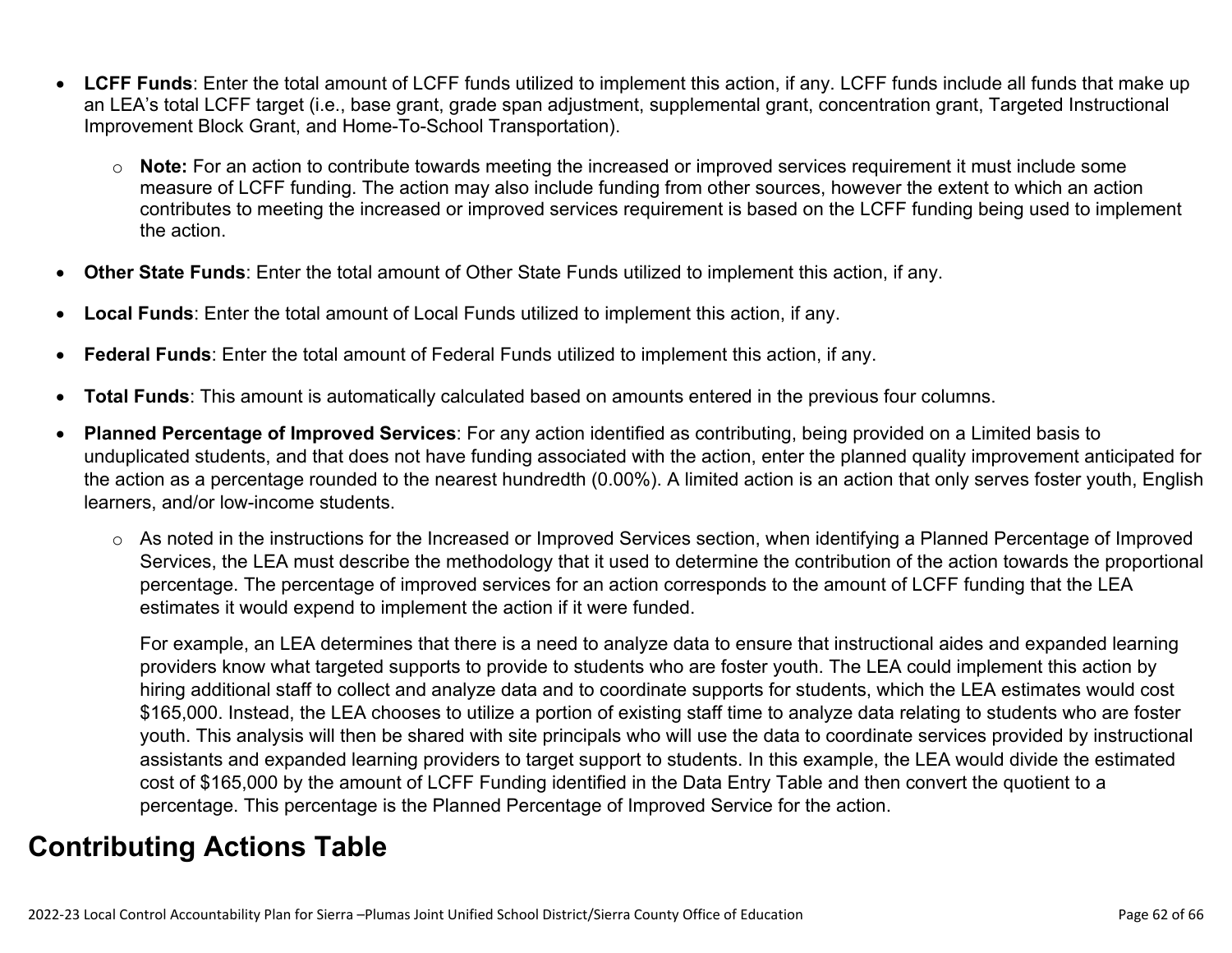As noted above, information will not be entered in the Contributing Actions Table; however, the 'Contributing to Increased or Improved Services?' column will need to be checked to ensure that only actions with a "Yes" are displaying. If actions with a "No" are displayed or if actions that are contributing are not displaying in the column, use the drop-down menu in the column header to filter only the "Yes" responses.

# **Annual Update Table**

In the Annual Update Table, provide the following information for each action in the LCAP for the relevant LCAP year:

• **Estimated Actual Expenditures**: Enter the total estimated actual expenditures to implement this action, if any.

# **Contributing Actions Annual Update Table**

In the Contributing Actions Annual Update Table, check the 'Contributing to Increased or Improved Services?' column to ensure that only actions with a "Yes" are displaying. If actions with a "No" are displayed or if actions that are contributing are not displaying in the column, use the drop-down menu in the column header to filter only the "Yes" responses. Provide the following information for each contributing action in the LCAP for the relevant LCAP year:

- **6. Estimated Actual LCFF Supplemental and/or Concentration Grants:** Provide the total amount of LCFF supplemental and concentration grants the LEA estimates it will actually receive based on of the number and concentration of unduplicated students in the current school year.
- **Estimated Actual Expenditures for Contributing Actions**: Enter the total estimated actual expenditure of LCFF funds used to implement this action, if any.
- **Estimated Actual Percentage of Improved Services:** For any action identified as contributing, being provided on a Limited basis only to unduplicated students, and that does not have funding associated with the action, enter the total estimated actual quality improvement anticipated for the action as a percentage rounded to the nearest hundredth (0.00%).
	- o Building on the example provided above for calculating the Planned Percentage of Improved Services, the LEA in the example implements the action. As part of the annual update process, the LEA reviews implementation and student outcome data and determines that the action was implemented with fidelity and that outcomes for foster youth students improved. The LEA reviews the original estimated cost for the action and determines that had it hired additional staff to collect and analyze data and to coordinate supports for students that estimated actual cost would have been \$169,500 due to a cost of living adjustment. The LEA would divide the estimated actual cost of \$169,500 by the amount of LCFF Funding identified in the Data Entry Table and then convert the quotient to a percentage. This percentage is the Estimated Actual Percentage of Improved Services for the action.

# **LCFF Carryover Table**

• **9. Estimated Actual LCFF Base Grant**: Provide the total amount of LCFF funding the LEA estimates it will receive for the current school year, excluding the supplemental and concentration grants and the add-ons for the Targeted Instructional Improvement Grant Program and the Home to School Transportation Program, pursuant to 5 *CCR* Section 15496(a)(8).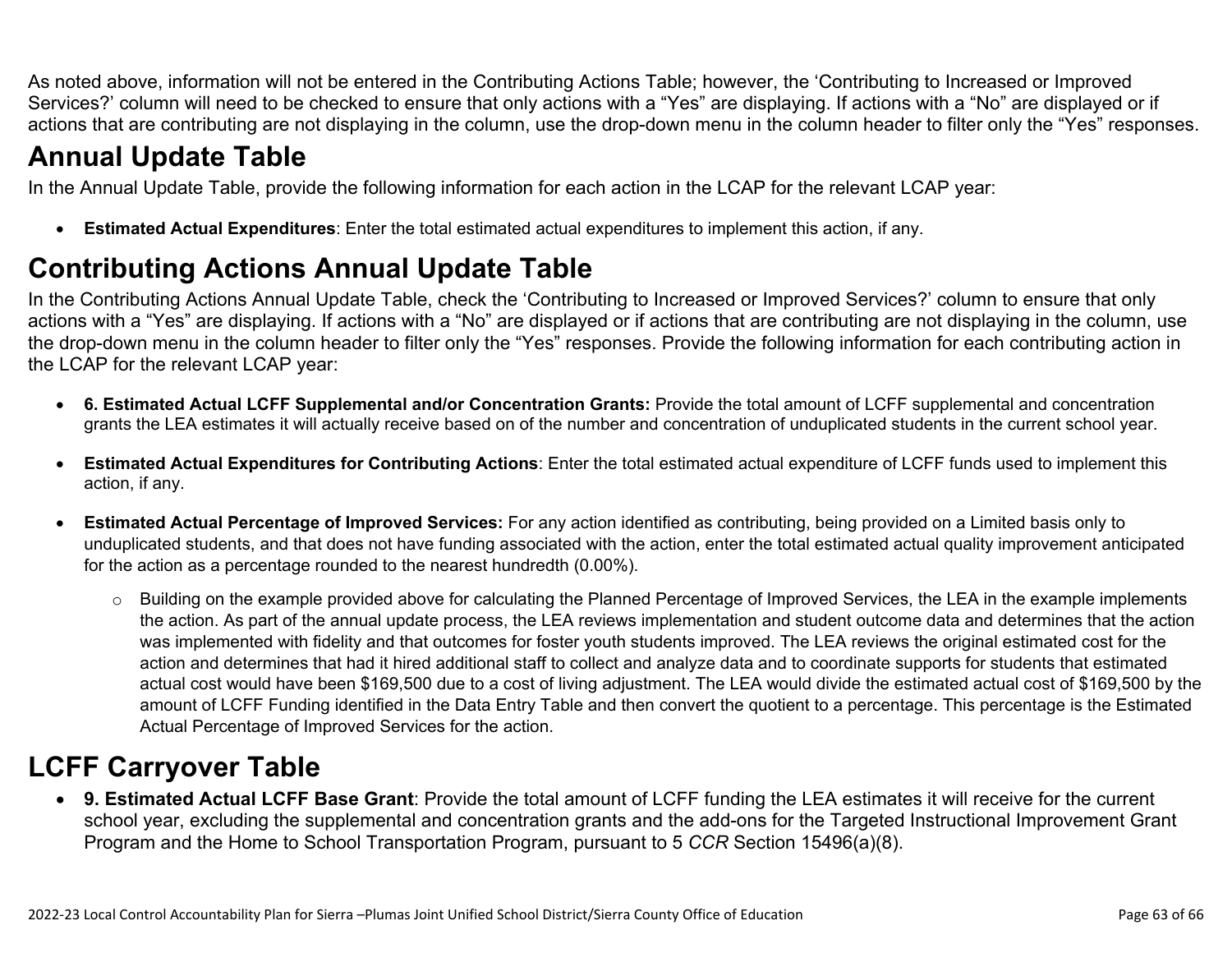• **10. Total Percentage to Increase or Improve Services for the Current School Year:** This percentage will not be entered. The percentage is calculated based on the amounts of the Estimated Actual LCFF Base Grant (9) and the Estimated Actual LCFF Supplemental and/or Concentration Grants (6), pursuant to 5 *CCR* Section 15496(a)(8), plus the LCFF Carryover – Percentage from the prior year. This is the percentage by which services for unduplicated pupils must be increased or improved as compared to the services provided to all students in the current LCAP year.

## **Calculations in the Action Tables**

To reduce the duplication of effort of LEAs, the Action Tables include functionality such as pre-population of fields and cells based on the information provided in the Data Entry Table, the Annual Update Summary Table, and the Contributing Actions Table. For transparency, the functionality and calculations used are provided below.

### **Contributing Actions Table**

- 4. Total Planned Contributing Expenditures (LCFF Funds)
	- $\circ$  This amount is the total of the Planned Expenditures for Contributing Actions (LCFF Funds) column
- 5. Total Planned Percentage of Improved Services
	- $\circ$  This percentage is the total of the Planned Percentage of Improved Services column
- Planned Percentage to Increase or Improve Services for the coming school year (4 divided by 1, plus 5)
	- o This percentage is calculated by dividing the Total Planned Contributing Expenditures (4) by the Projected LCFF Base Grant (1), converting the quotient to a percentage, and adding it to the Total Planned Percentage of Improved Services (5).

### **Contributing Actions Annual Update Table**

Pursuant to *EC* Section 42238.07(c)(2), if the Total Planned Contributing Expenditures (4) is less than the Estimated Actual LCFF Supplemental and Concentration Grants (6), the LEA is required to calculate the difference between the Total Planned Percentage of Improved Services (5) and the Total Estimated Actual Percentage of Improved Services (7). If the Total Planned Contributing Expenditures (4) is equal to or greater than the Estimated Actual LCFF Supplemental and Concentration Grants (6), the Difference Between Planned and Estimated Actual Percentage of Improved Services will display "Not Required."

- 6. Estimated Actual LCFF Supplemental and Concentration Grants
	- o This is the total amount of LCFF supplemental and concentration grants the LEA estimates it will actually receive based on of the number and concentration of unduplicated students in the current school year.
- 4. Total Planned Contributing Expenditures (LCFF Funds)
	- $\circ$  This amount is the total of the Last Year's Planned Expenditures for Contributing Actions (LCFF Funds)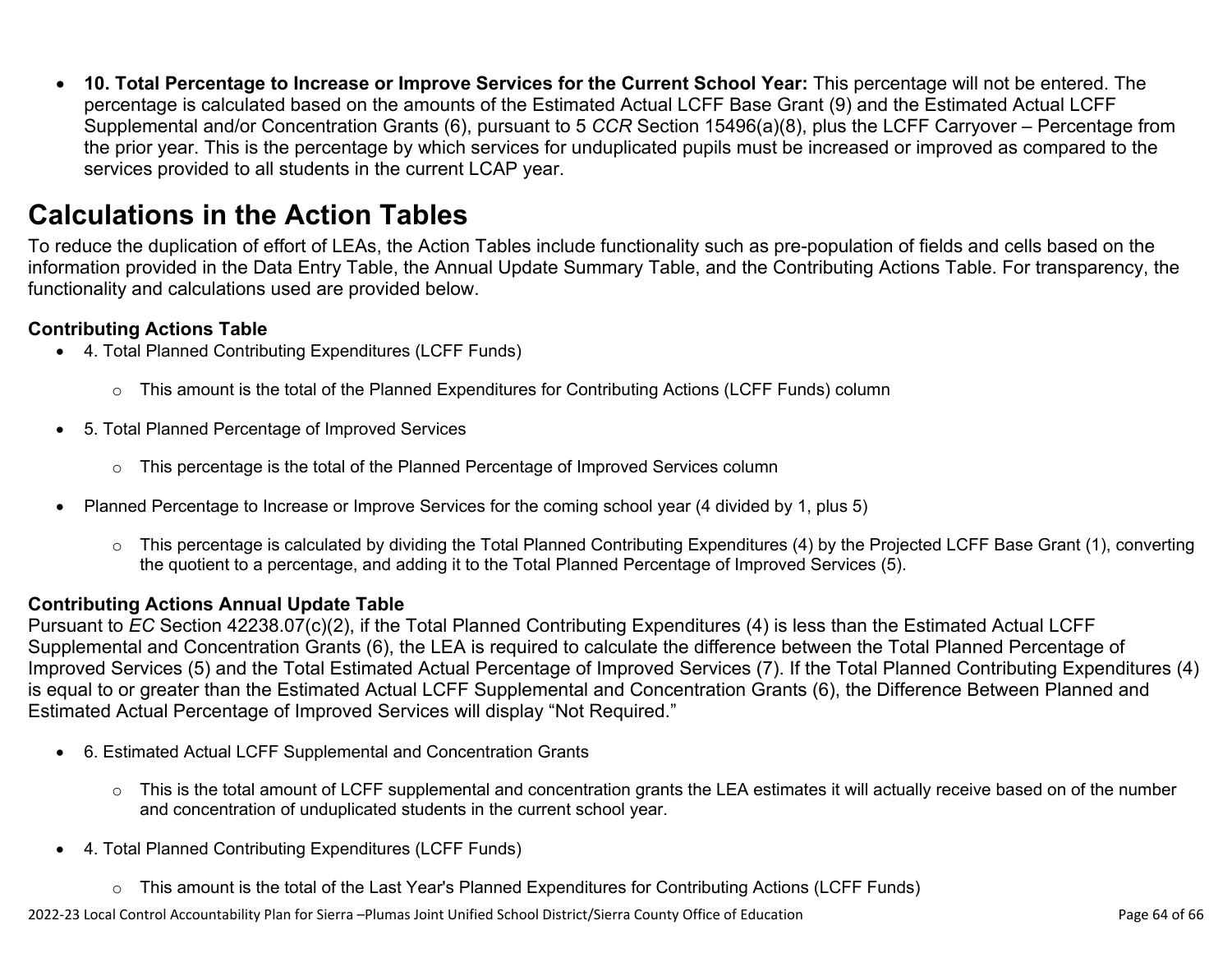- 7. Total Estimated Actual Expenditures for Contributing Actions
	- o This amount is the total of the Estimated Actual Expenditures for Contributing Actions (LCFF Funds)
- Difference Between Planned and Estimated Actual Expenditures for Contributing Actions (Subtract 7 from 4)
	- $\circ$  This amount is the Total Estimated Actual Expenditures for Contributing Actions (7) subtracted from the Total Planned Contributing Expenditures (4)
- 5. Total Planned Percentage of Improved Services (%)
	- o This amount is the total of the Planned Percentage of Improved Services column
- 8. Total Estimated Actual Percentage of Improved Services (%)
	- o This amount is the total of the Estimated Actual Percentage of Improved Services column
- Difference Between Planned and Estimated Actual Percentage of Improved Services (Subtract 5 from 8)
	- o This amount is the Total Planned Percentage of Improved Services (5) subtracted from the Total Estimated Actual Percentage of Improved Services (8)

### **LCFF Carryover Table**

- 10. Total Percentage to Increase or Improve Services for the Current School Year (6 divided by 9 + Carryover %)
	- $\circ$  This percentage is the Estimated Actual LCFF Supplemental and/or Concentration Grants (6) divided by the Estimated Actual LCFF Base Grant (9) plus the LCFF Carryover – Percentage from the prior year.
- 11. Estimated Actual Percentage of Increased or Improved Services (7 divided by 9, plus 8)
	- o This percentage is the Total Estimated Actual Expenditures for Contributing Actions (7) divided by the LCFF Funding (9), then converting the quotient to a percentage and adding the Total Estimated Actual Percentage of Improved Services (8).
- 12. LCFF Carryover Dollar Amount LCFF Carryover (Subtract 11 from 10 and multiply by 9)
	- $\circ$  If the Estimated Actual Percentage of Increased or Improved Services (11) is less than the Estimated Actual Percentage to Increase or Improve Services (10), the LEA is required to carry over LCFF funds.

The amount of LCFF funds is calculated by subtracting the Estimated Actual Percentage to Increase or Improve Services (11) from the Estimated Actual Percentage of Increased or Improved Services (10) and then multiplying by the Estimated Actual LCFF Base Grant (9). This amount is the amount of LCFF funds that is required to be carried over to the coming year.